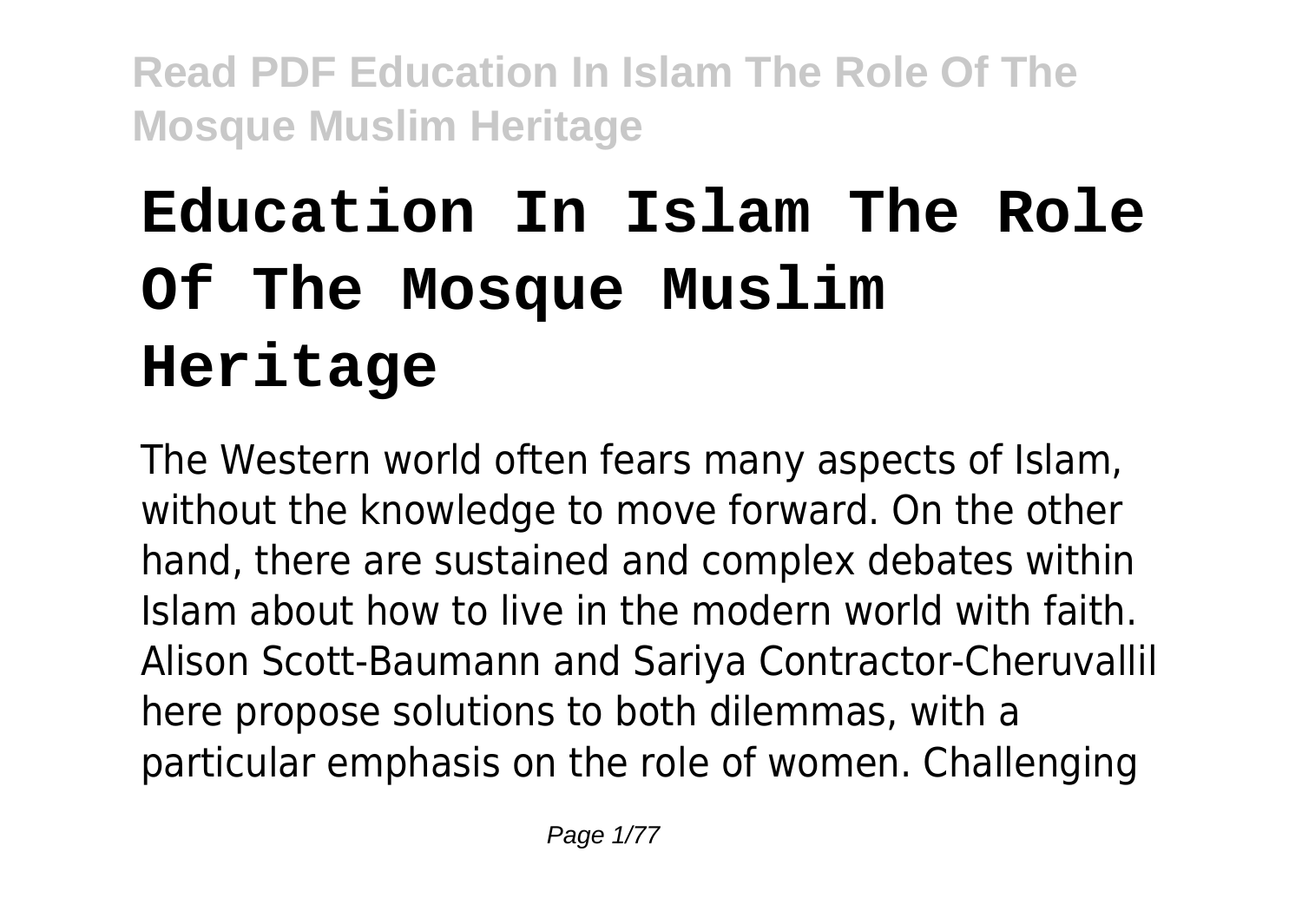existing beliefs about Islam in Britain, this book offers a paradigm shift based on research conducted over 15 years. The educational needs within several groups of British Muslims were explored, resulting in the need to offer critical analysis of the provision for the study of classical Islamic Theology in Britain. Islamic Education in Britain responds to the dissatisfaction among many young Muslim men and women with the theological/secular split, and their desire for courses that provide combinations of these two strands of their lived experience as Muslim British citizens. Grounded in empirical research, the authors reach beyond the metanarratives of secularization and orientalism to Page 2/77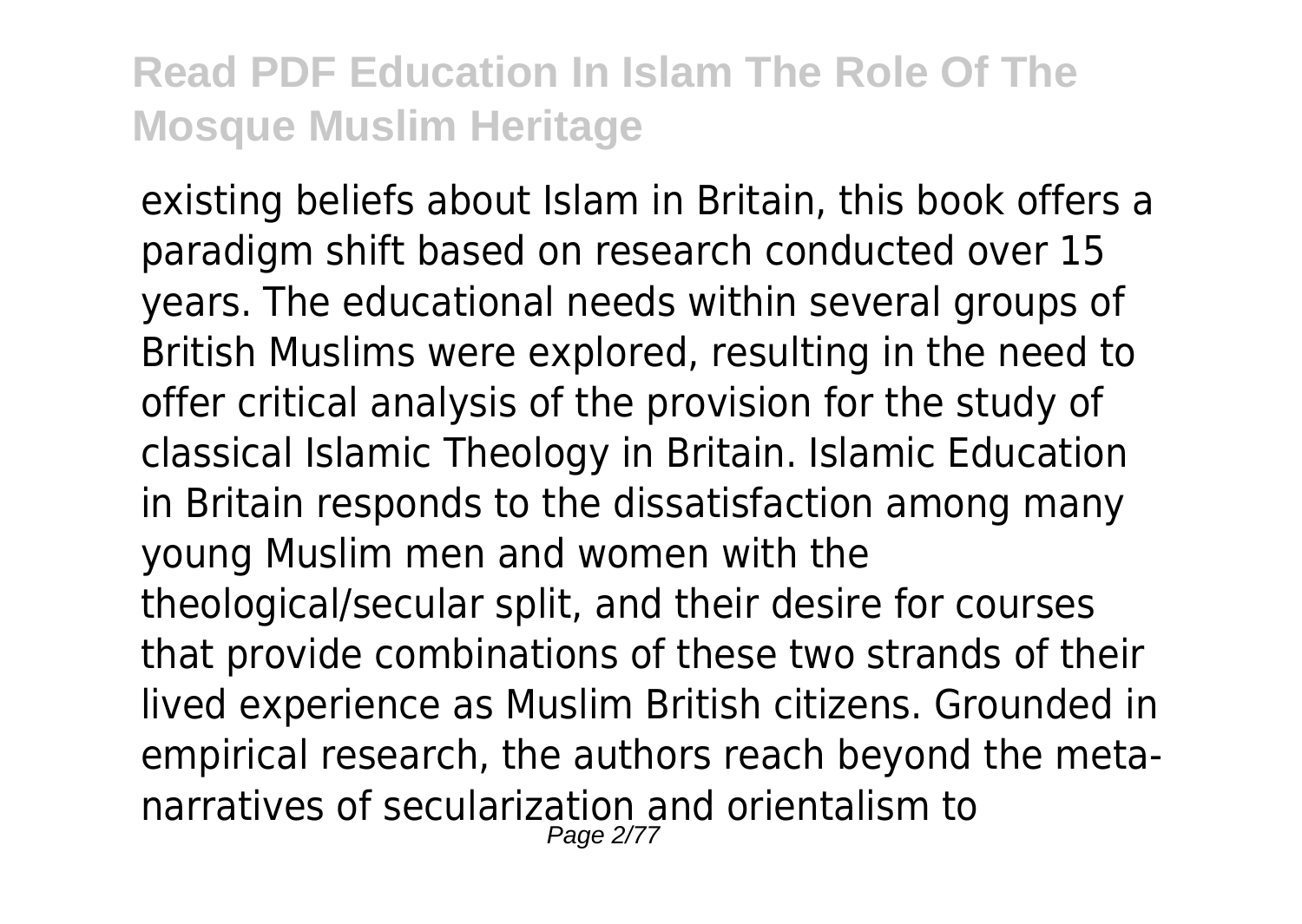demonstrate the importance of the teaching and learning of classical Islamic studies for the promotion of reasoned dialogue, interfaith and intercultural understanding in pluralist British society. Islam on Campus explores how Islam is represented, perceived and lived within higher education in Britain. It is a book about the changing nature of university life, and the place of religion within it. Even while many universities maintain ambiguous or affirming orientations to religious institutions for reasons to do with history and ethos, much western scholarship has presumed higher education to be a strongly secularizing force. This framing has resulted in religion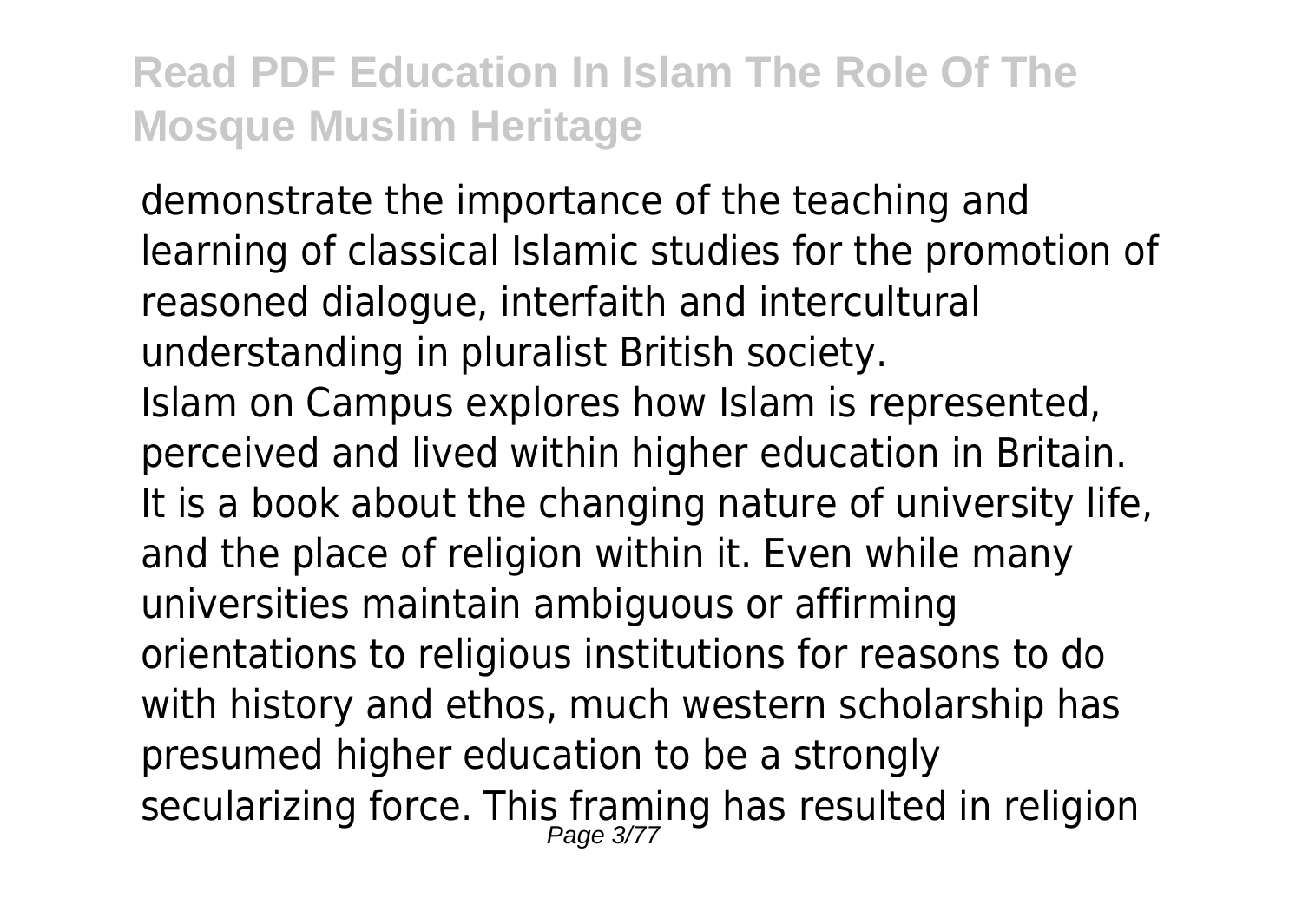often being marginalized or ignored as a cultural irrelevance by the university sector. However, recent times have seen higher education increasingly drawn into political discourses that problematize religion in general, and Islam in particular, as an object of risk. Using the largest data set yet collected in the UK, this book explores university life and the ways in which ideas about Islam and Muslim identities are produced, experienced, perceived, appropriated, and objectified. It asks what role universities and Muslim higher education institutions play in the production, reinforcement, and contestation of emerging narratives about religious difference. This is a culturally nuanced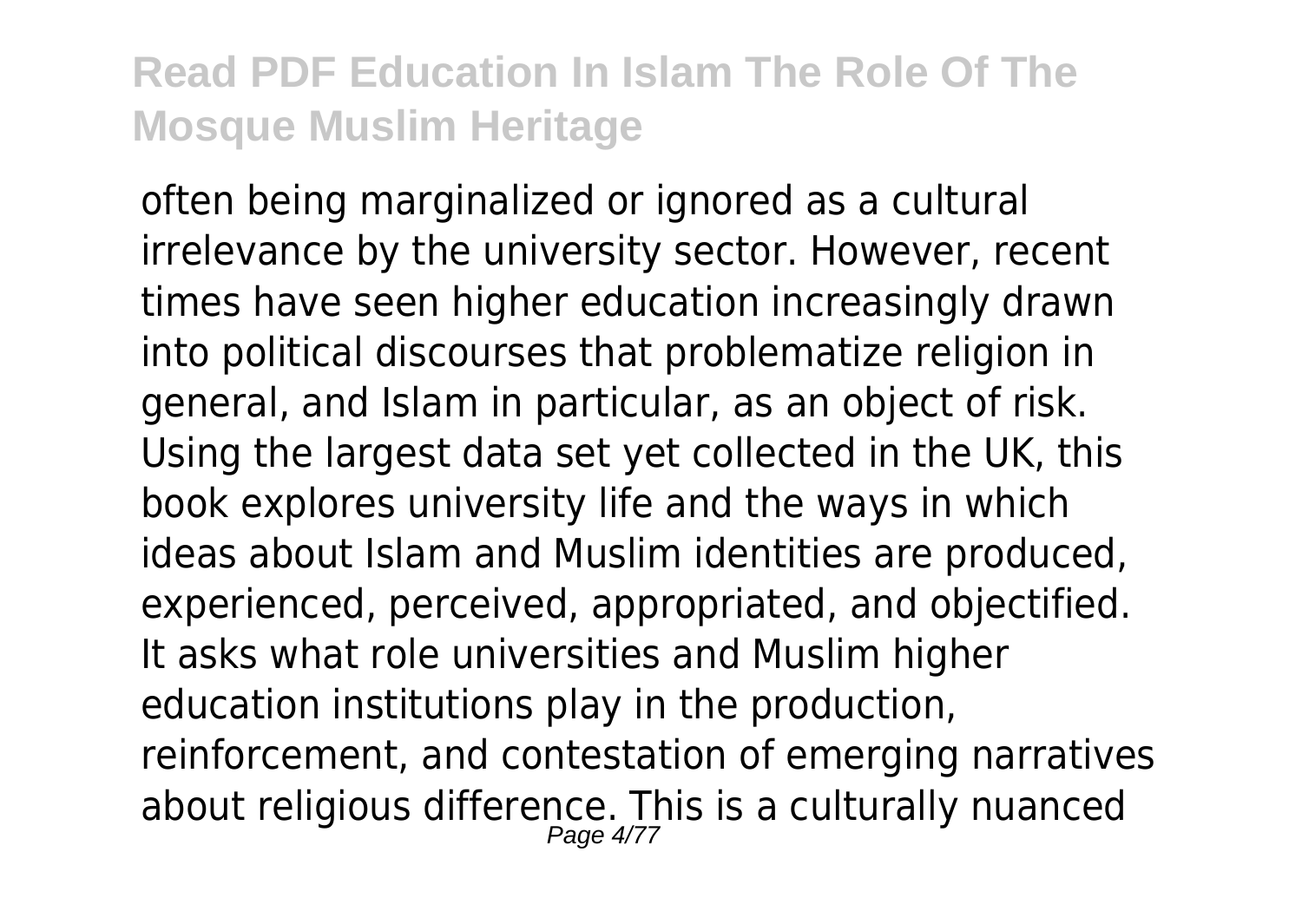treatment of universities as sites of knowledge production, and contexts for the negotiation of perspectives on culture and religion among an emerging generation. It demonstrates the urgent need to release Islam from its official role as the othered, the feared. When universities achieve this we will be able to help students of all affiliations and of none to be citizens of the campus in preparation for being citizens of the world.

The twentieth century was a fascinating period of profound political, social and economic changes in Indonesia. These changes contributed to the diversification of the religious landscape and as a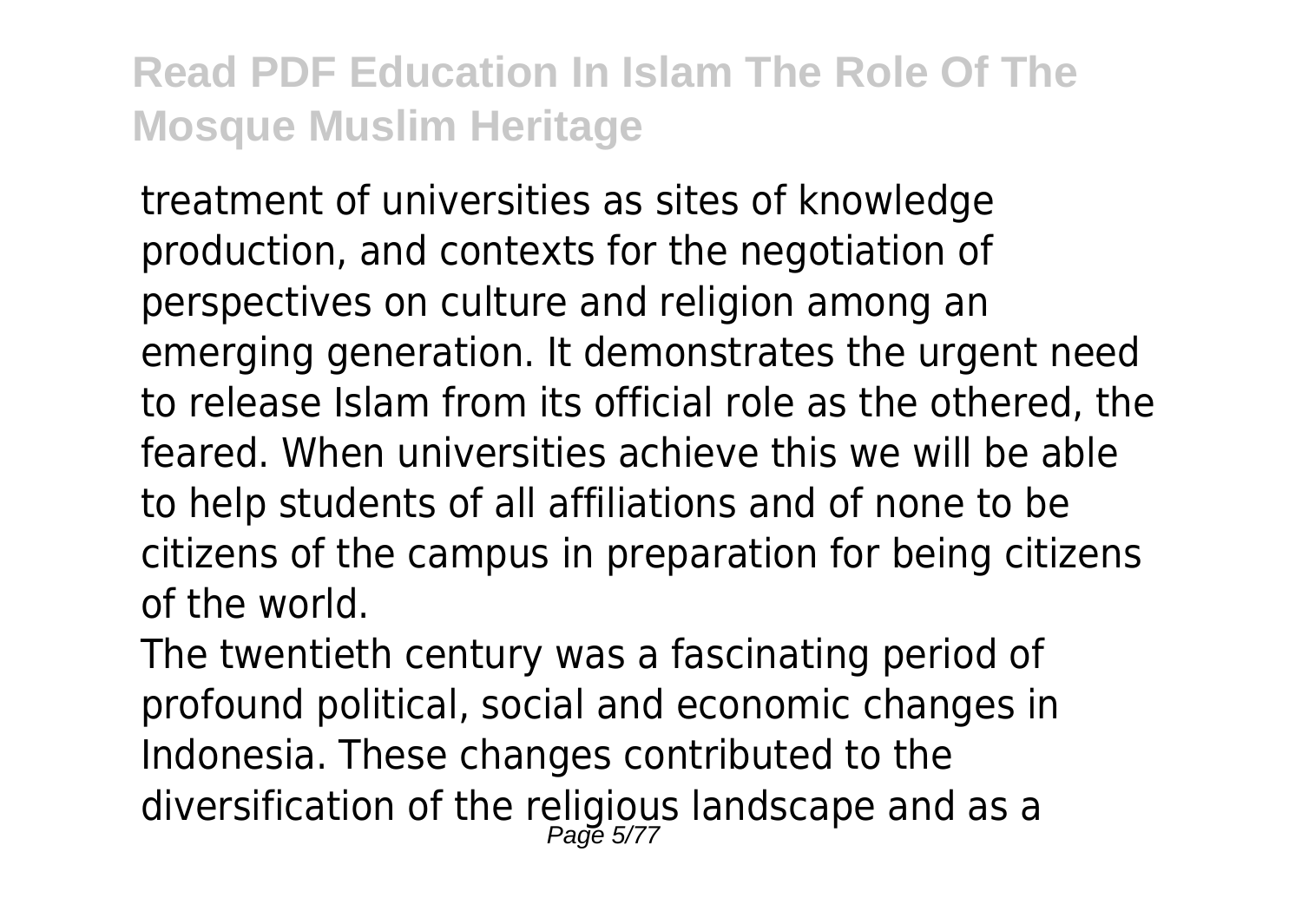result, religious authority was redistributed over an increasing number of actors. Although many Muslims in Indonesia continued to regard the ulama, the traditional religious scholars, as the principle source of religious guidance, religious authority has become more diffused and differentiated over...

This important book draws together and integrates several strands in educational policy. It offers a perspective on the role of Britain's increasing Muslim population, and the need for Citizenship Education for all school pupils which can allow young Muslims to integrate in ways which meet their legitimate needs for expression of religious values, and which fosters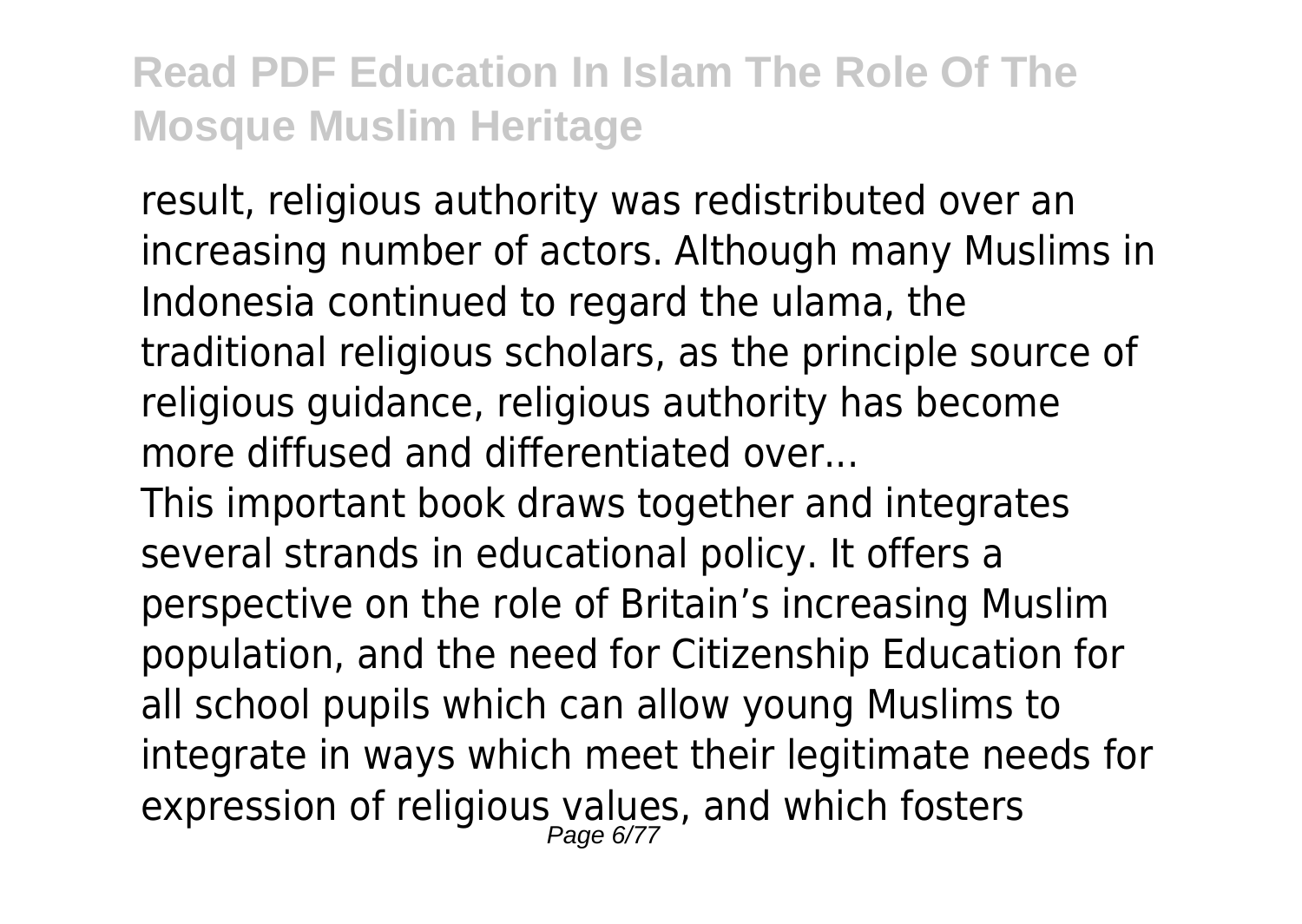tolerance in both Muslim pupils and in their peers, as well as responsible participation in the wider

democracy.

Contested Identities and the Cultures of Higher Education in Britain

The Role of Critical Religious Education and Variation Theory

British Pakistani Boys, Education and the Role of

Religion

Challenges faced by women- Education, Career and Identity.

The Role of Islamic Leadership in the Turpan Basin Papers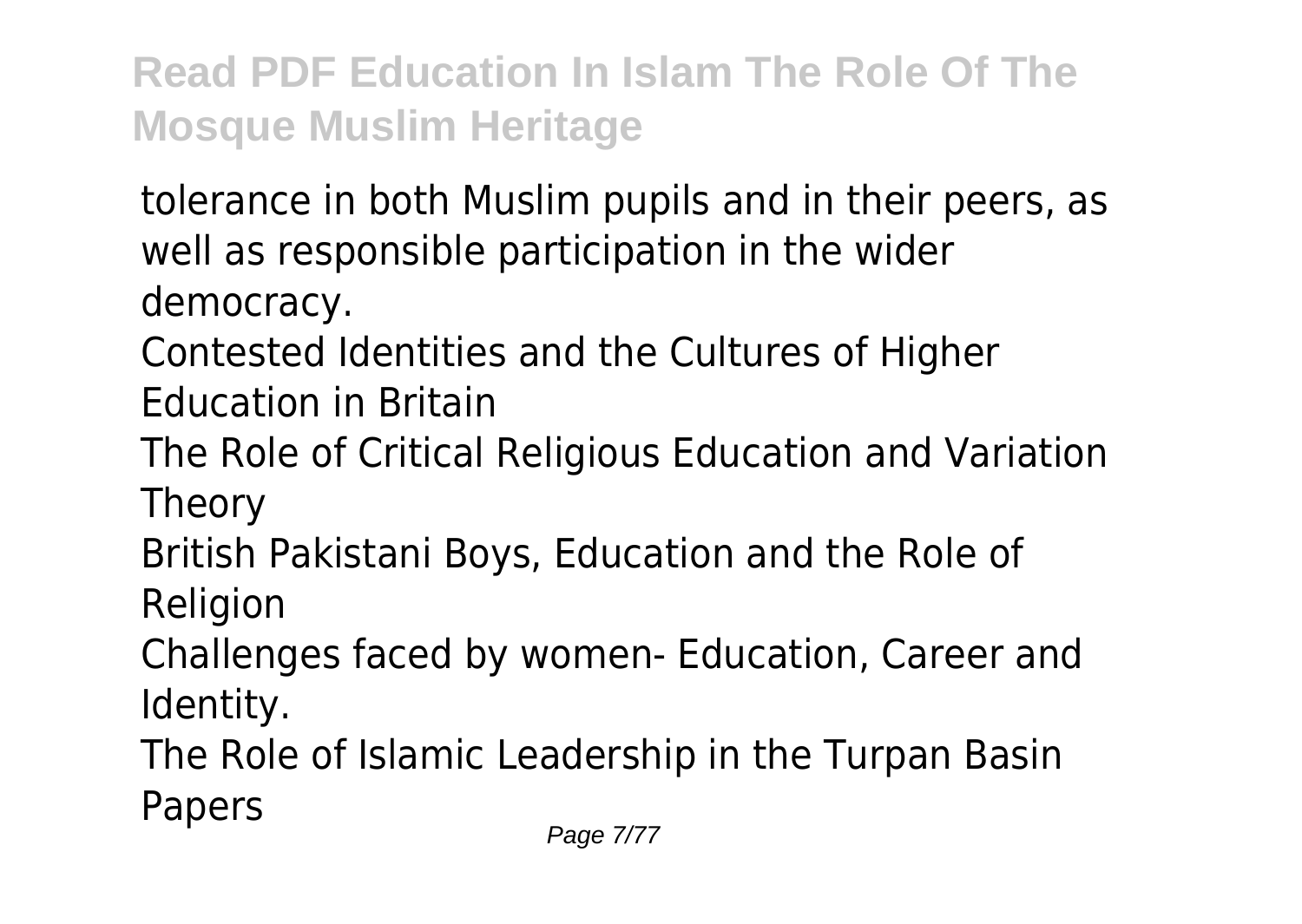Theories, discourses and practices from an Islamic perspective

**The revival of madrasas in the 1980s coincided with the rise of political Islam and soon became associated with the "clash of civilizations" between Islam and the West. This volume examines the rapid expansion of madrasas across Asia and the Middle East and analyses their role in society within their local, national and global context. Based on anthropological**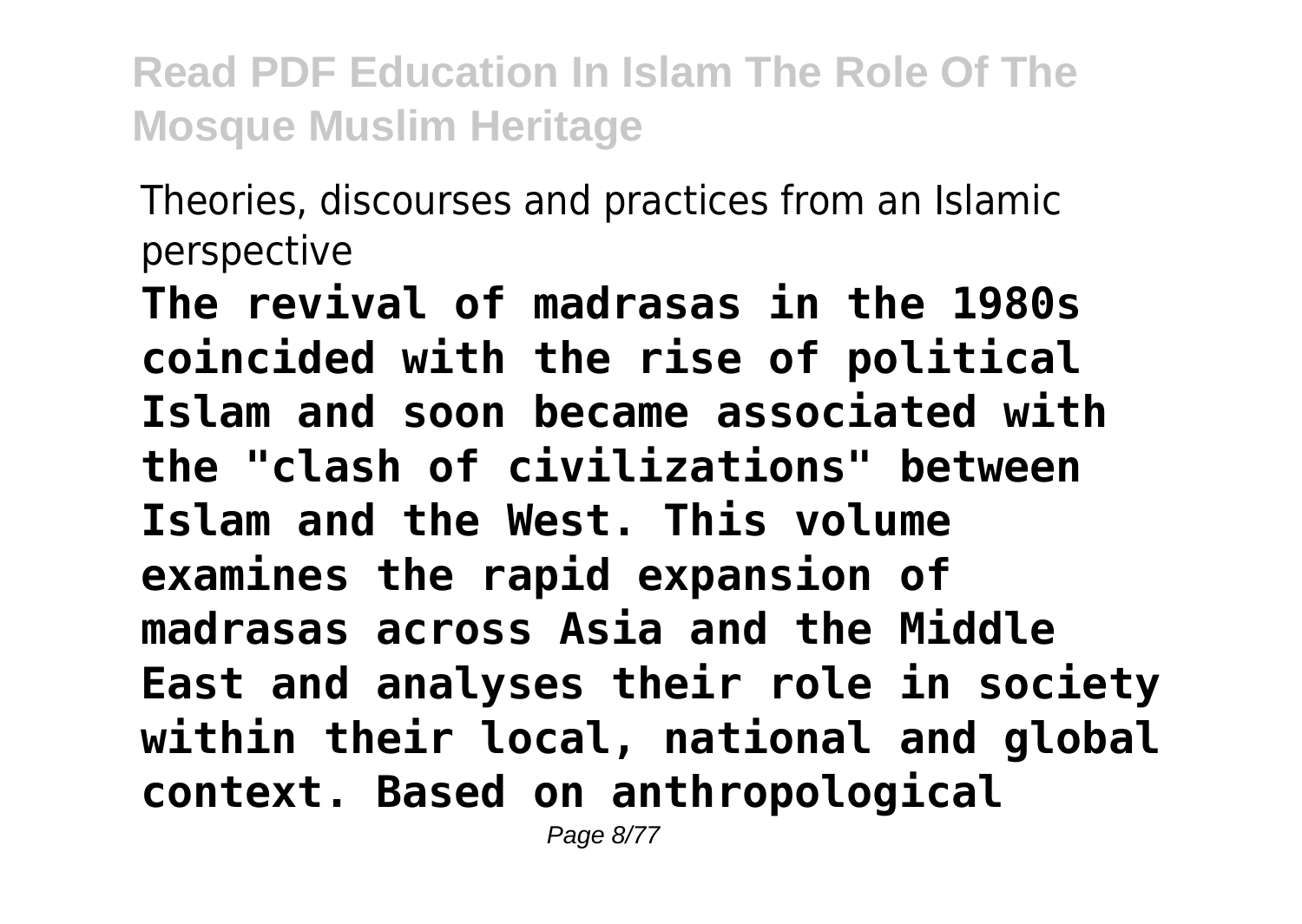**investigations in Afghanistan, Bangladesh, China, Iran, and Pakistan, the chapters take a new approach to the issue, examining the recent phenomenon of women in madrasas; Hui Muslims in China; relations between the Iran's Shia seminary after the 1979-Islamic revolution and Shia in Pakistan and Afghanistan; and South Asian madrasas. Emphasis is placed on the increased presence of women in these institutions, and the reciprocal** Page 9/77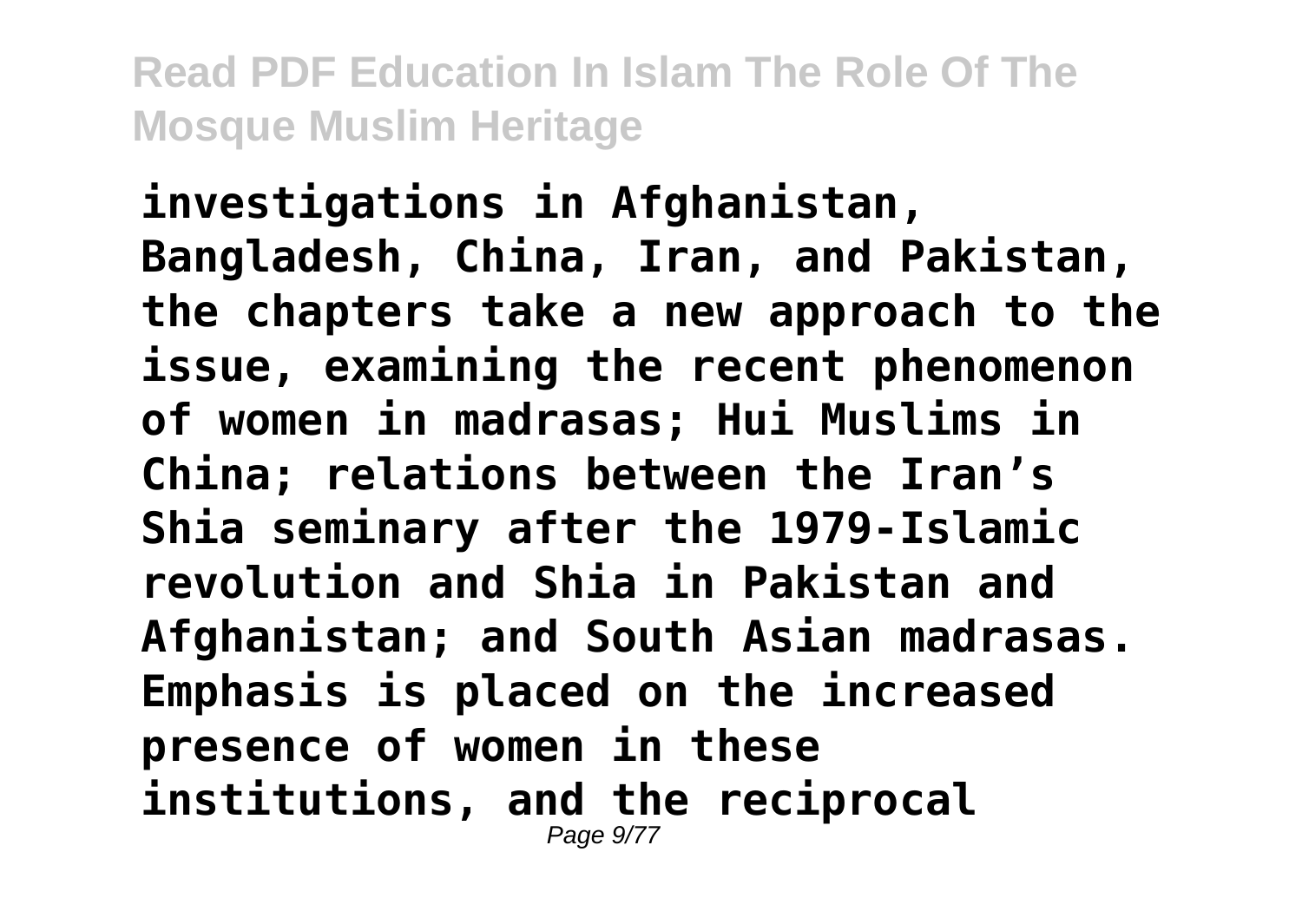**interactions between secular and religious schools in those countries. Taking into account social, political and demographic changes within the region, the authors show how madrasas have been successful in responding to the educational demand of the people and how they have been modernized their style to cope with a changing environment. A timely contribution to a subject with great international appeal, this book will be of great** Page 10/7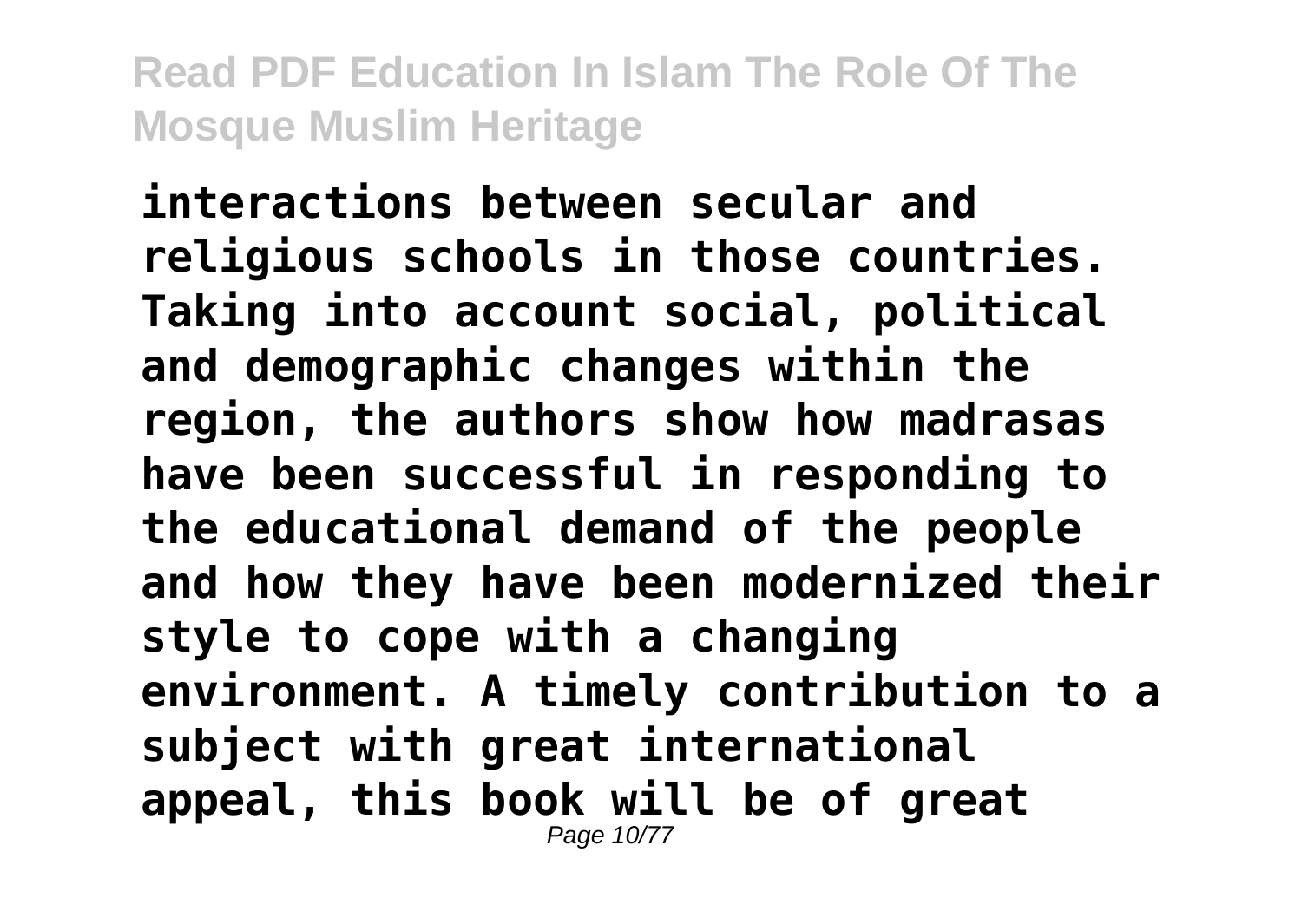**interest to students and scholars of international politics, political Islam, Middle East and Asian studies and anthropology. Education, Leadership and IslamTheories, discourses and practices from an Islamic perspectiveRoutledge \*\*\*WINNER: Cheryl Frank Memorial Prize, International Association of Critical Realism.\*\*\* A Fresh Look at Islam in a Multi-Faith World provides a comprehensively theorised and practical** Page 11/77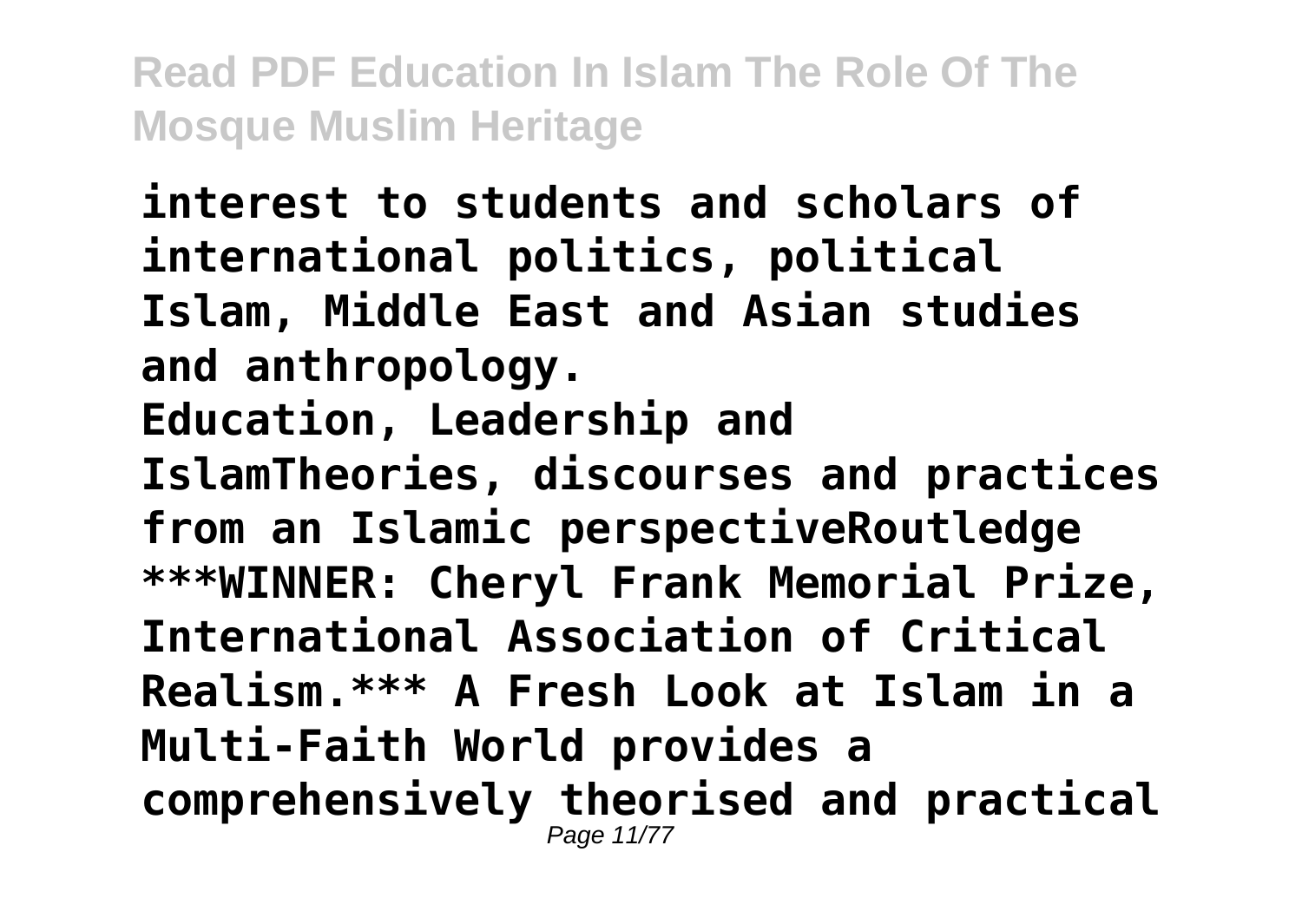**approach to thinking systematically and deeply about Islam and Muslims in a multi-faith world. It makes the case for a contemporary educational philosophy to help young Muslims surmount the challenges of postmodernity and to transcend the hiatuses and obstacles that they face in their interaction and relationships with non-Muslims and visa-versa. It argues that the philosophy of critical realism in its original, dialectical and metaReal** Page 12/77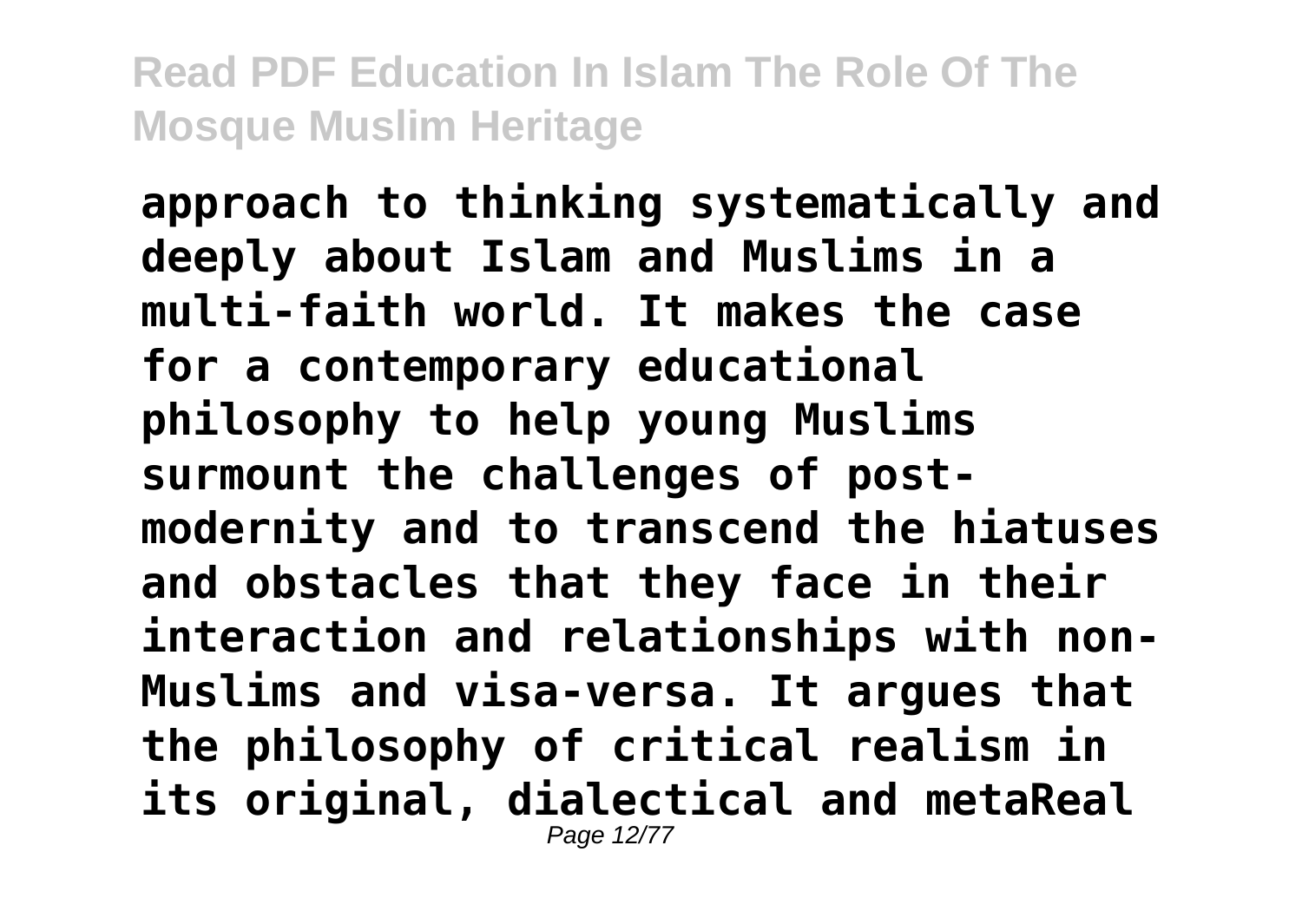**moments so fittingly 'underlabours' (Bhaskar, 1975) for the contemporary interpretation, clarification and conceptual deepening of Islamic doctrine, practice and education as to suggest a distinctive branch of critical realist philosophy, specifically suited for this purpose. This approach is called Islamic Critical Realism. The book proceeds to explain how this Islamic Critical Realist approach can serve the** Page 13/77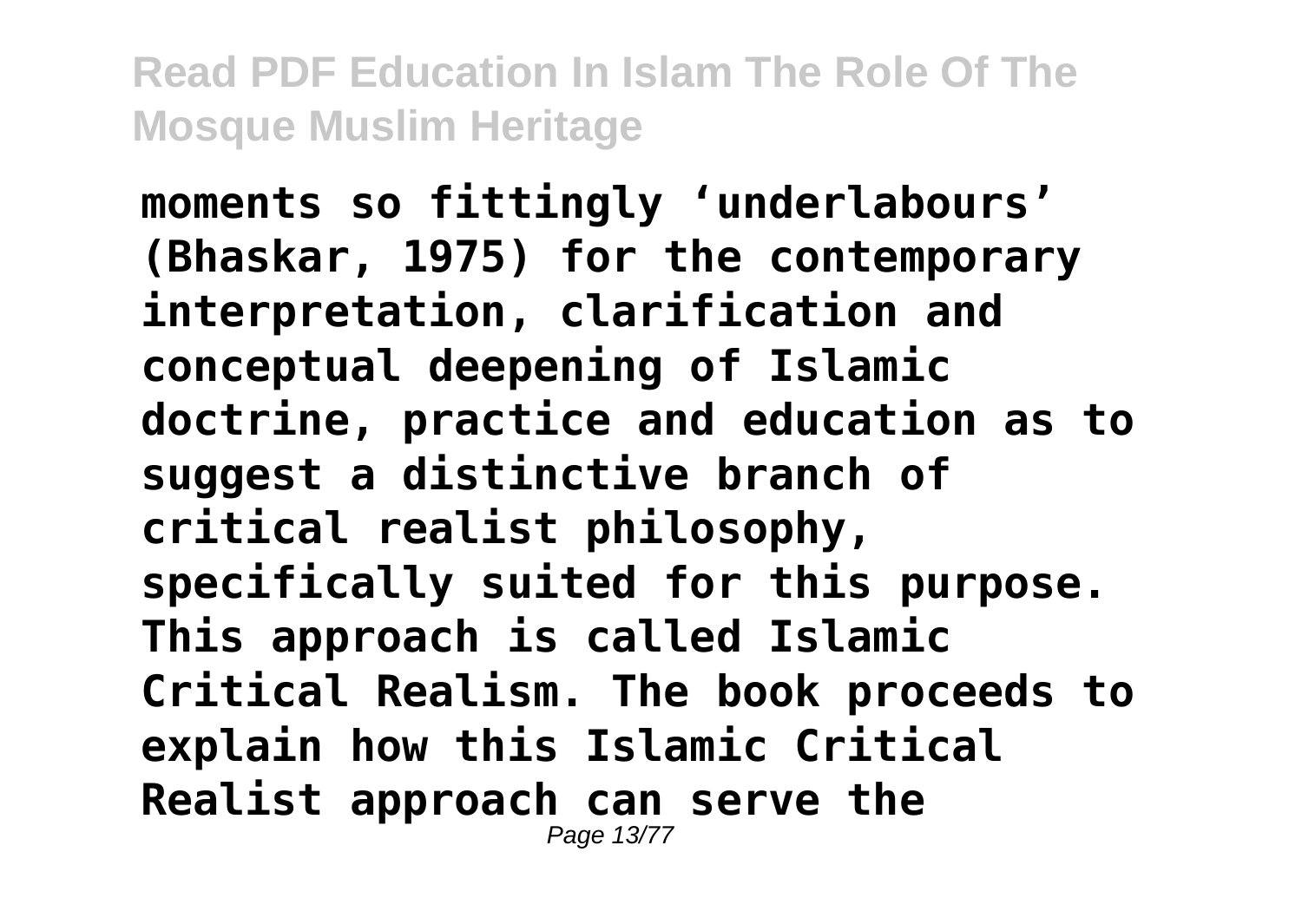**interpretation of the consensual elements of Islamic doctrine, such as the six elements of Islamic belief and the five 'pillars' of Islamic practice, so that these essential features of the Muslim way of life can help Muslim young people to contribute positively to life in multi-faith liberal democracies in a globalising world. Finally, the book shows how this Islamic Critical Realist approach can be brought to bear in humanities** Page 14/77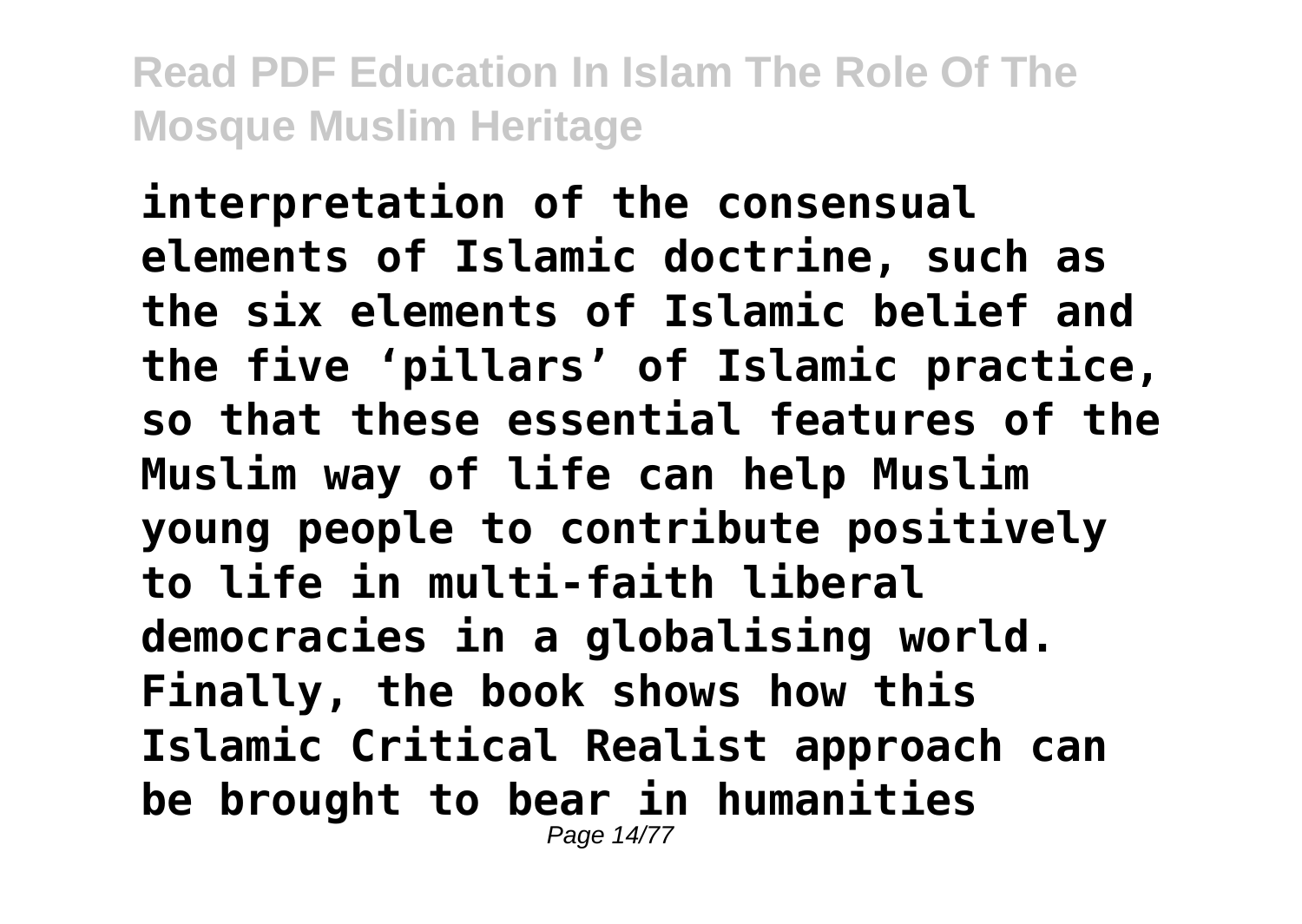**classrooms by history, religious education and citizenship teachers to help Muslim young people engage informatively and transformatively with themselves and others in multi-faith contexts.**

**The contributors provide new insights into Muslim culture and politics in countries as different as Morocco, Egypt, Pakistan, India, Indonesia, Iran, and Saudi Arabia. Religion and Education** Page 15/77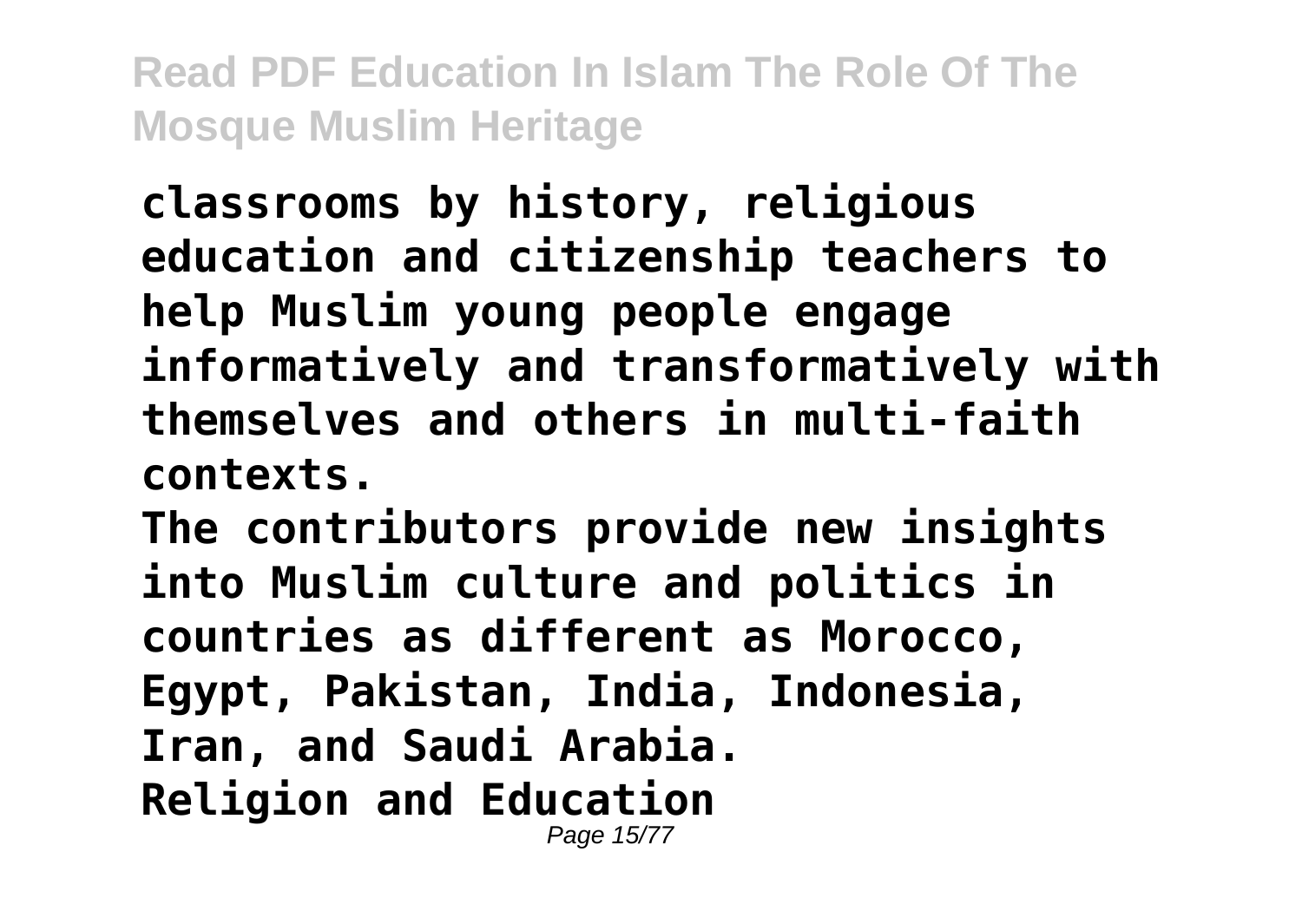# **comparative and international perspectives**

**The Role of Religious Education in Turkish Politics and Society**

#### **A philosophy for success through education**

**Changes and Challenges in 20th Century Indonesian Islam**

**Elementary Education and Motivation in Islam**

# **Islam and Social Policy**

Educational institutions are undergoing complex and Page 16/77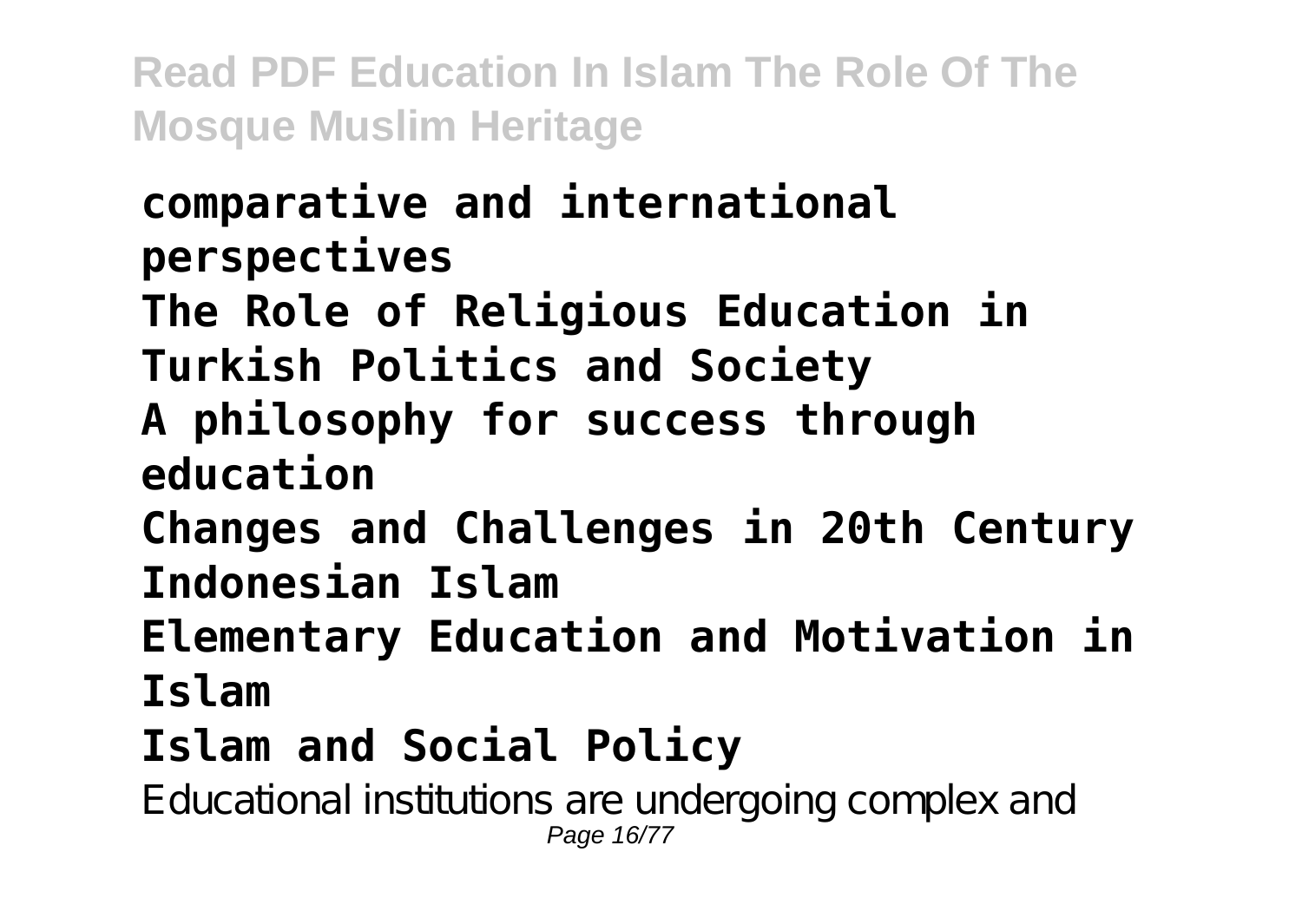sensitive changes in the context of immigration, international mobility, globalisation, and shifting economic scenarios, making highly challenging demands on educational leaders. Leadership is increasingly being perceived and theorised as pivotal to students' achievement and institutional performance. In this book, Saeeda Shah considers educational leadership from an Islamic perspective to debate theoretical positions underpinned by Islamic texts and teachings, and the resulting conceptualisations and interpretations. While educational leadership literature and research have flourished in recent years, this is predominantly informed by Western ideologies, concepts, theories and practices.<br>Page 17/77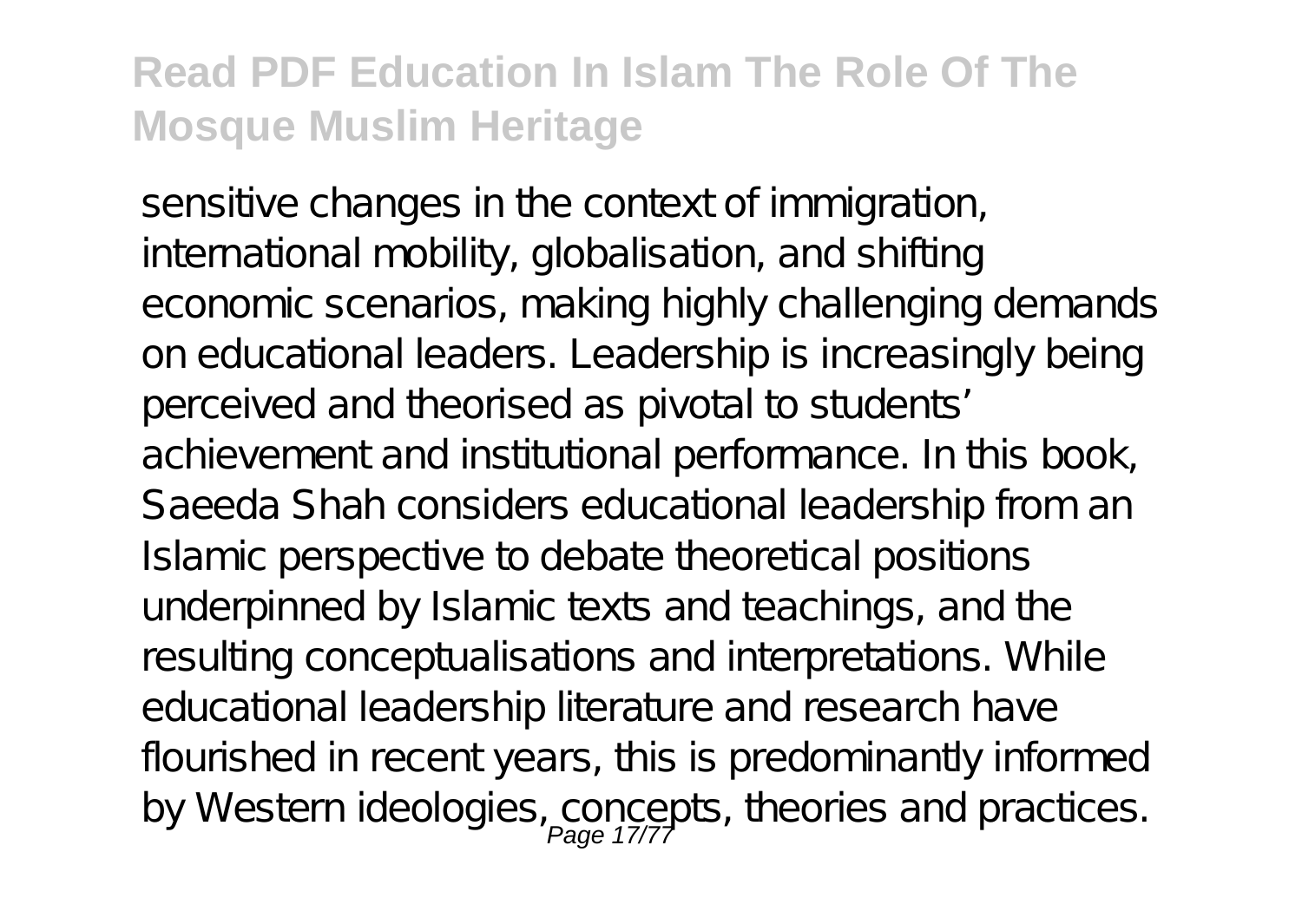Education, Leadership and Islam focuses on contemporary educational settings and practices, drawing on research and empirical evidence from multicultural contexts in order to enrich theory and inform policy and practice in relevant frameworks, particularly in relation to the growing Muslim population in the West. Chapters also discuss gender in Islam, educational expectations and Islamic faith schools to comprehensively explore education in relation to Islamism. Situating Muslims within contemporary societies, this book extends debates regarding educational philosophy and leadership, endorsing diversity and plurality through an appreciation of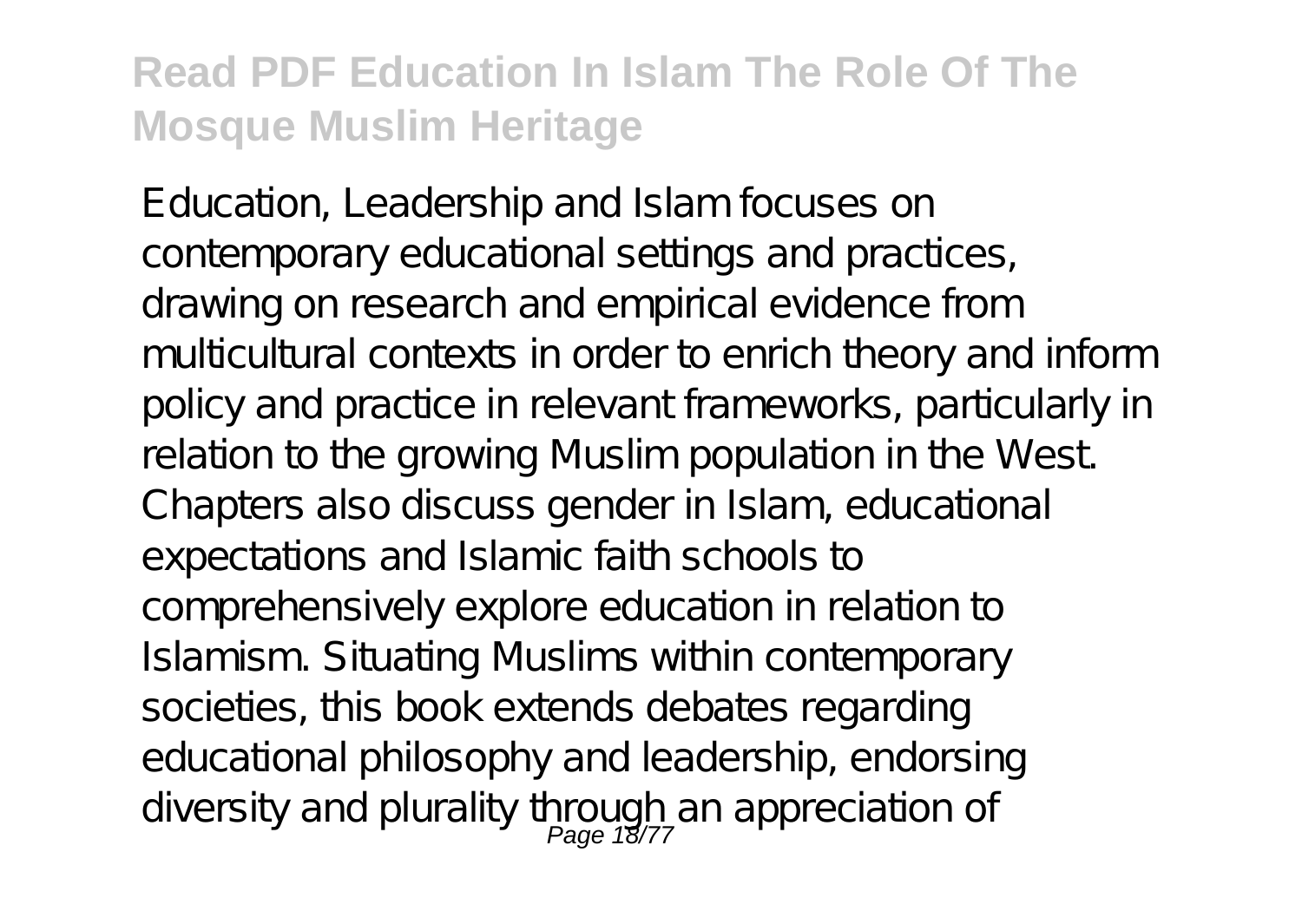difference. Education, Leadership and Islam will appeal to education researchers as well as social and political scientists attempting to understand Muslim educational issues in contemporary life, both in the east and in the west. This book offers critical insight into educational theory and practice, and as such will be key reading for policy makers and educational leaders.

The study of Islamic education has hitherto remained a tangential inquiry in the broader focus of Islamic Studies. In the wake of this neglect, a renaissance of sorts has occurred in recent years, reconfiguring the importance of Islam's attitudes to knowledge, learning and education as paramount in the study and appreciation of Islamic<br>Page 19/77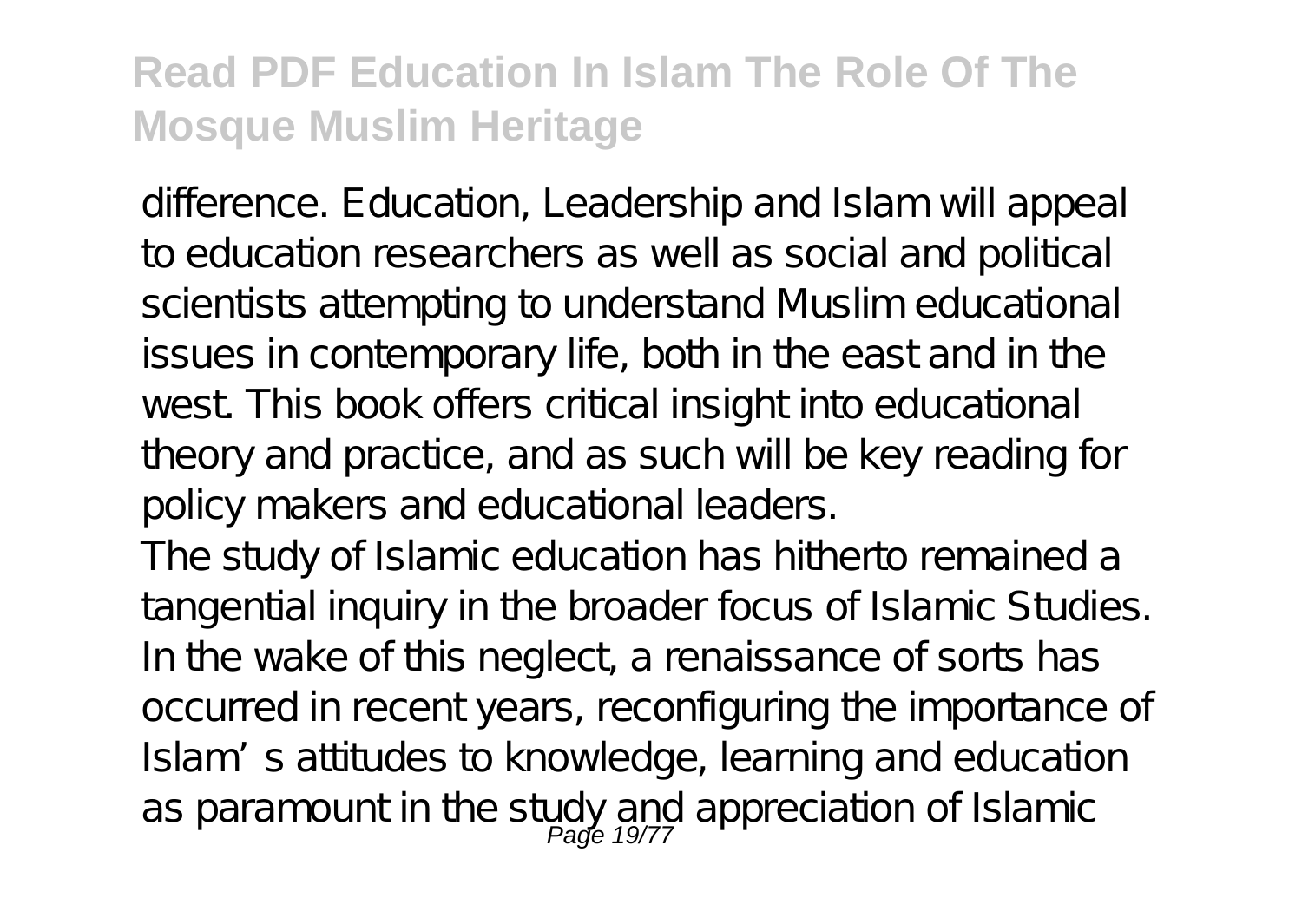civilization. Philosophies of Islamic Education, stands in tandem to this call and takes a pioneering step in establishing the importance of its study for the educationalist, academic and student alike. Broken into four sections, it deals with theological, pedagogic, institutional and contemporary issues reflecting the diverse and often competing notions and practices of Islamic education. As a unique international collaboration bringing into conversation theologians, historians, philosophers, teachers and sociologists of education Philosophies of Islamic Education intends to provide fresh means for conversing with contemporary debates in ethics, secularization theory, child psychology,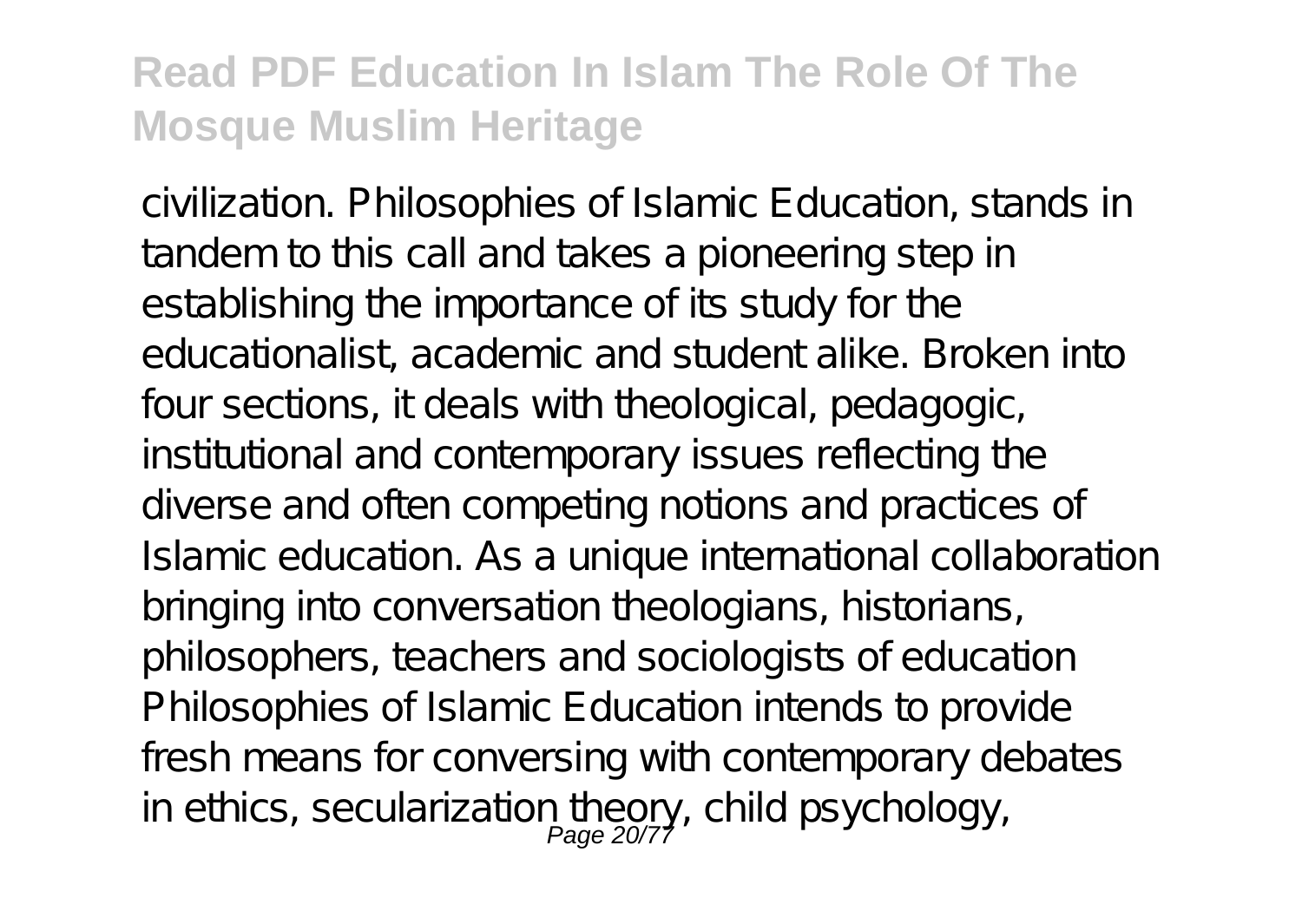multiculturalism, interfaith dialogue and moral education. In doing so, it hopes to offer an important and timely contribution to educational studies as well as give new insight for academia in terms of conceiving learning and education.

At a time when more nuanced understandings of Muslim countries and their legal and social practices are urgently needed in the West, the appearance of this collection is especially welcome. In these illuminating and accessible essays, the contributors explain how Islam sees itself in terms of social policy, how it treats women, and how it encourages charity, education, and general social welfare. The essays encompass many regional cultures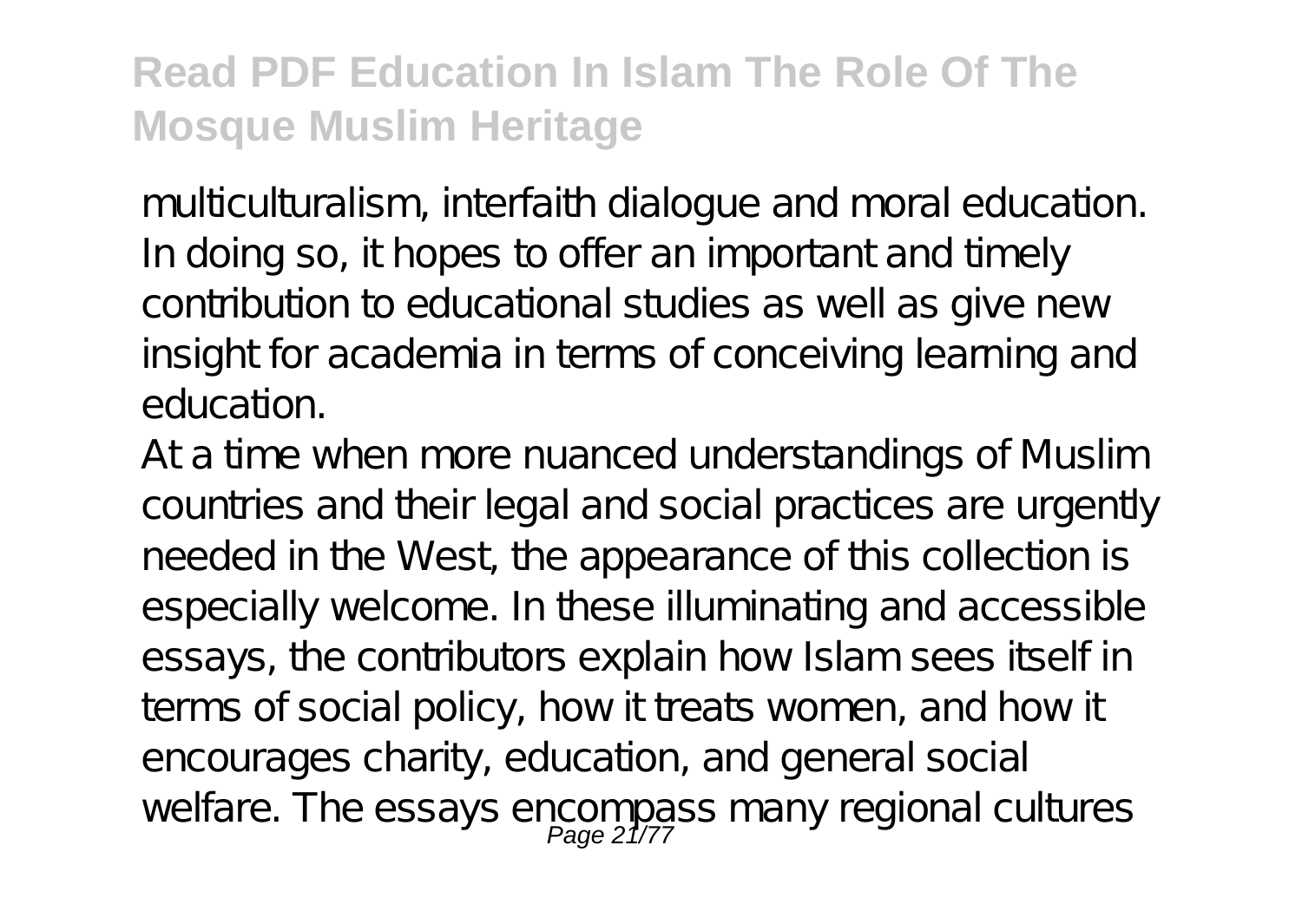and draw on court records and legal debates, field work on government ministries, and an extensive reading of Islamic law. In his overview of waqf (similar to the Western idea of a foundation, in which an endowment is set aside in perpetuity for specified purposes), Ahmad Dallal explains how charity, a central organizing principle in Islam, is itself organized and how waqf, traditionally a source of revenue for charitable purposes, can also become a source of tension and conflict. Donna Lee Bowen, in her essay on the position of women in Islamic law, points out the crucial differences between the Islamic principles of family equity and the Western notion of individual equality. In a subsequent essay, Bowen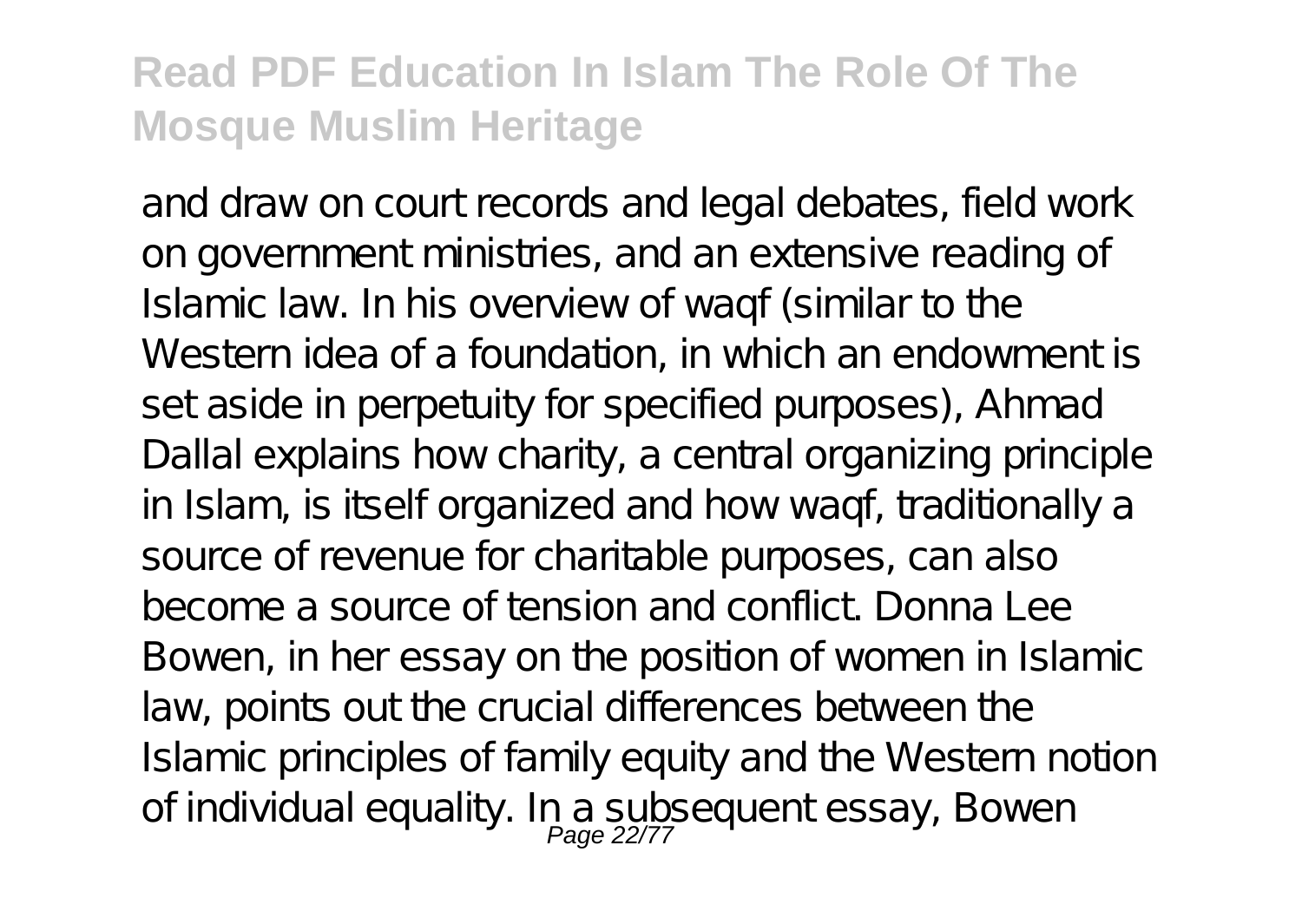addresses the problems surrounding family planning and the dilemmas that have arisen within the Muslim world over differing ideas about birth control. The two final essays look at specific instances of how the modern state has treated Islamic social policy. Gail Richardson examines zakat, an Islamic tax used to assist the poor, and its administration in Pakistan. Carol Underwood, meanwhile, explores public health policy in Iran, both before and after the Islamic revolution that deposed the Shah. Addressing some of the most profound misunderstandings between Islamic and Western societies, Islam and Social Policy will be of vital interest not only to scholars and policymakers but to anyone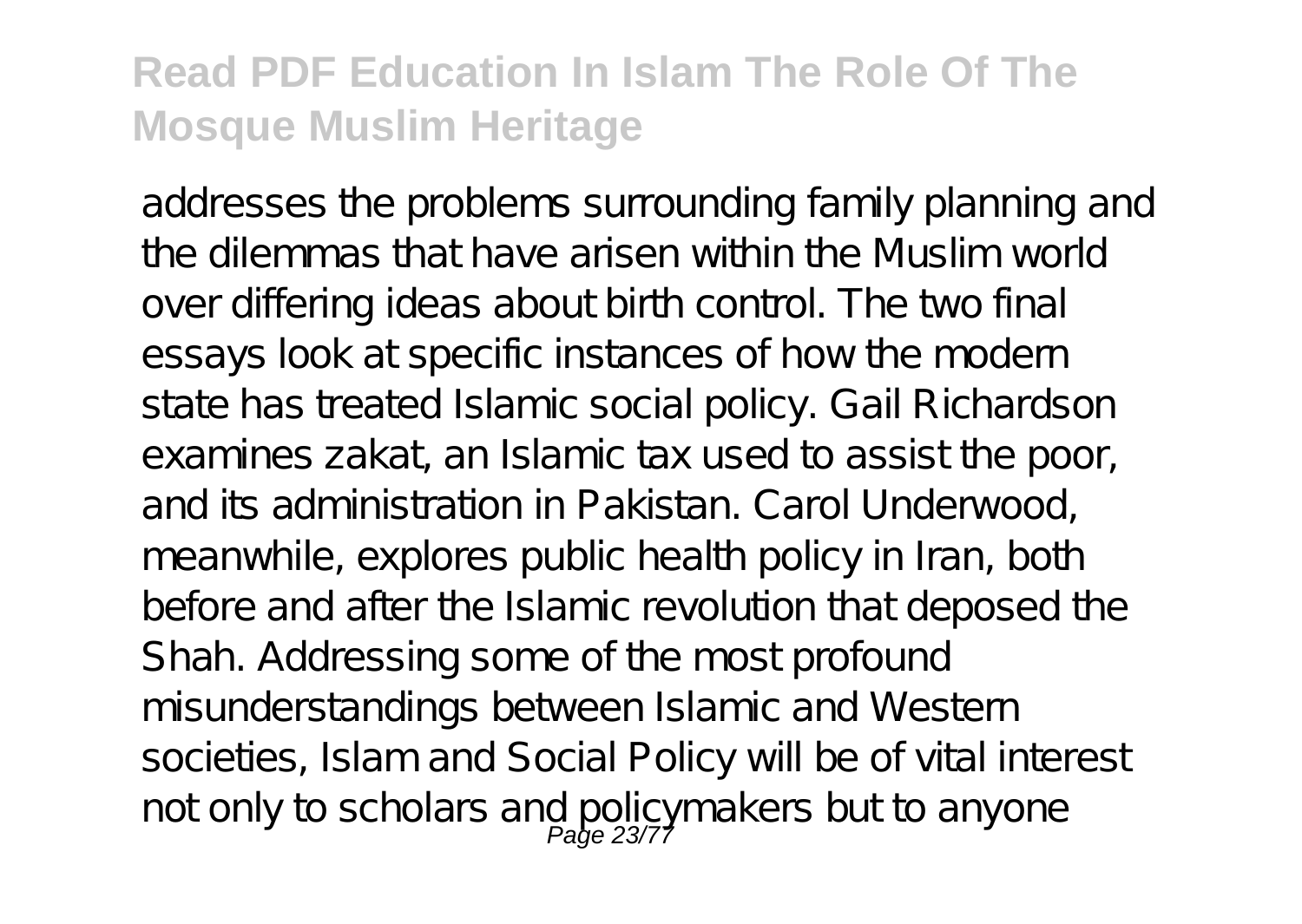concerned with Islam's critical place in the modern world. "This is a remarkable piece of scholarship that illuminates general and specific tendencies in Islamic education in South Thailand. Armed with an enormous amount of rich empirical detail and an elegant writing style, the author debunks the simplistic Orientalist conceptions of Wahhabi and Salafi influences on Islamic education in South Thailand. This work will be a state-ofthe-art source for understanding the role of Islam and the ongoing conflict in this troubled region of Southeast Asia. The book is significant for those scholars who are attempting to understand Muslim communities in Southeast Asia, and also for those who want deep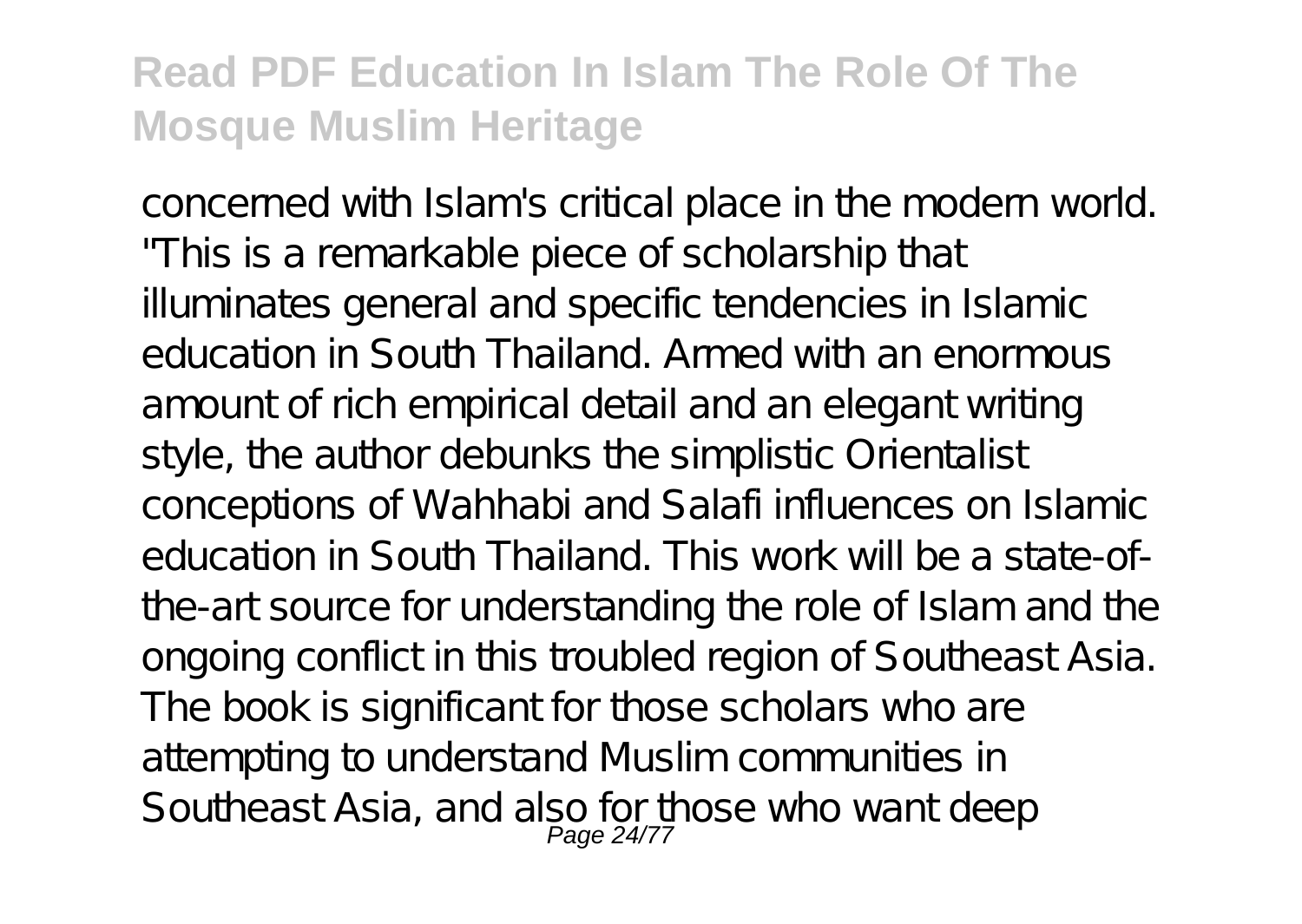insights into Islamic education and its influence in any area of the Islamic world." - Raymond Scupin, Professor of Anthropology and International Studies Lindenwood University, USA "Few books address the sensitive issue of Islamic education with empathy as well as critical distance as Joseph C. Liow's Islam, Education, and Reform in Southern Thailand. He examines global networks of religious learning within a local Thai as well as regional Asian context by brilliantly revealing the intersections between religion, politics and modernity in an accessible and illuminating manner. Traditional educational institutions rarely receive such sensitive and balanced treatment. Liow's book is a tour de force and Page 25/7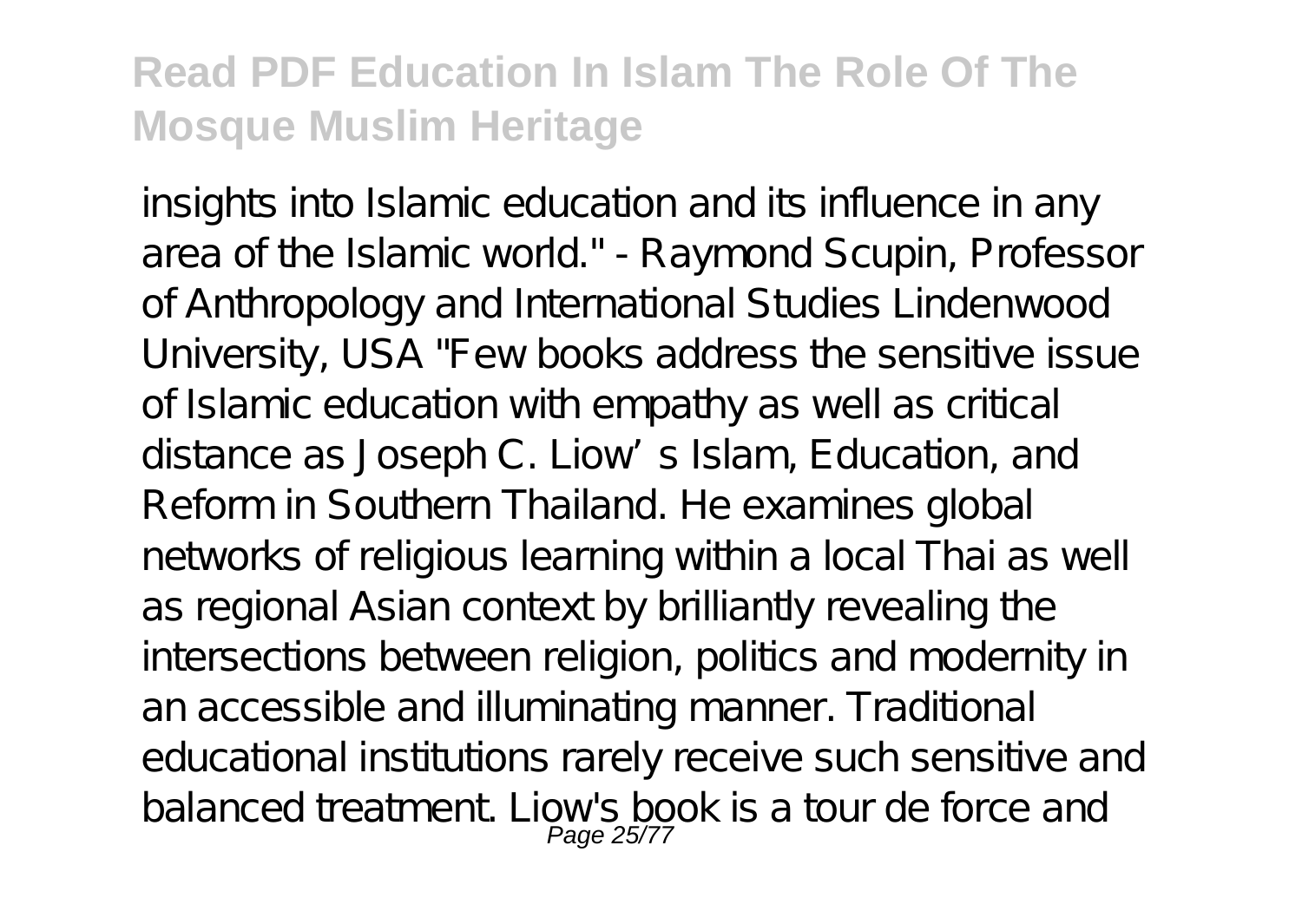mandatory reading for policy-makers, academics and all of those interested in current affairs." - Ebrahim Moosa, Associate Professor of Islamic Studies, Department of Religion, Associate Director, Duke Islamic Studies Center (DISC), Duke University, USA "Islam, Education, and Reform in Southern Thailand is Joseph Chinyong Liow's critical attempt to map out the reflexive questioning, locations of authority, dynamics and contestations within the Muslim community over what constitutes Islamic knowledge and education. Through the optics of Islamic education in Southern Thailand, Liow manages to brilliantly portray the ways in which Muslim minority negotiate their lives in the local context<br>Page 26/77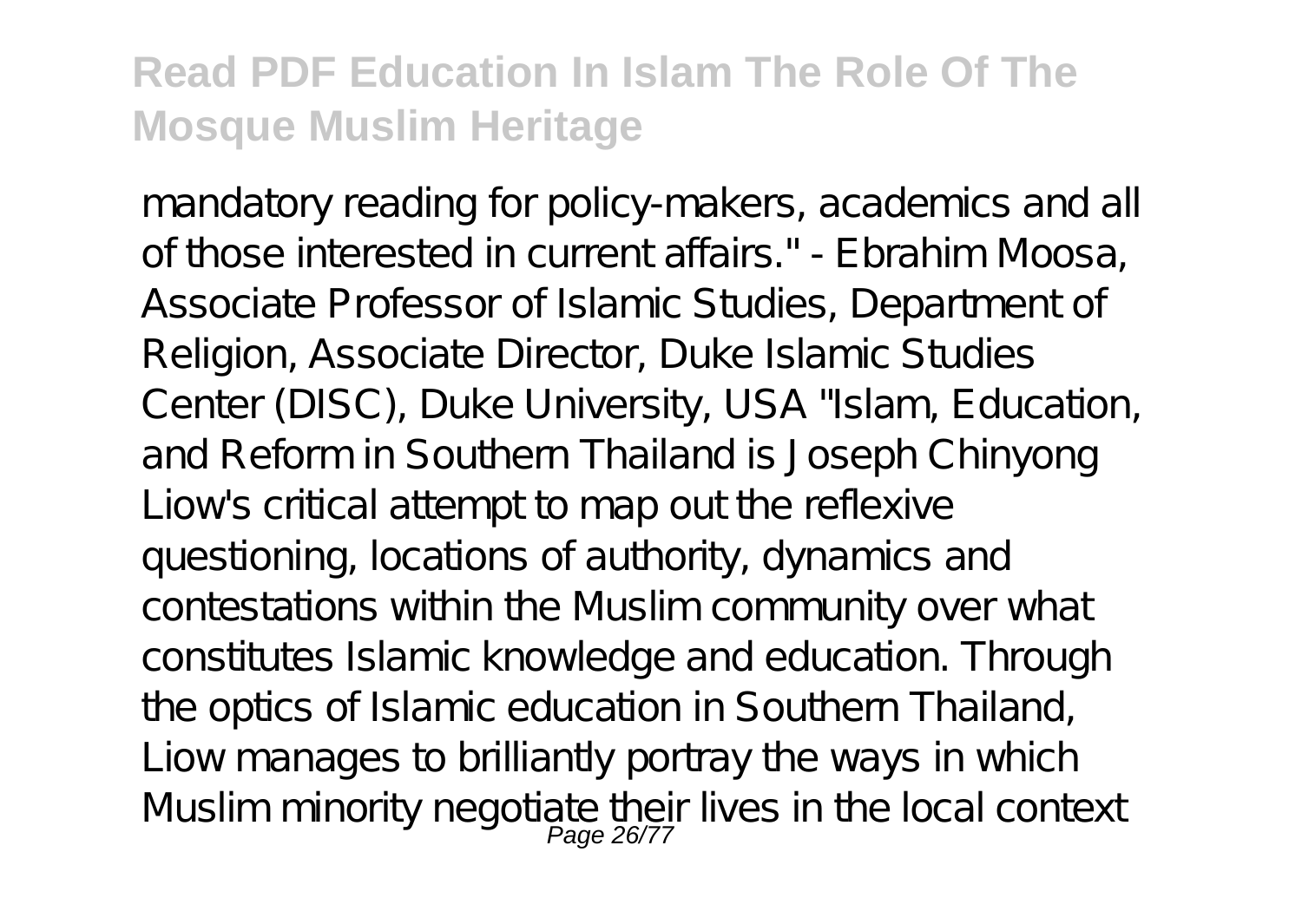of violence and the global context of crisis of modernity."

- Chaiwat Satha-Anand, Senior Research Scholar, Thailand Research Fund, Author of The Life of this World: Negotiated Muslim Lives in Thai Society Teaching Islam

Islamic Influence on Education in Africa

Imam-Hatip Schools and the Islamic Movement in

Turkey

Unravelling the Politics of Faith, Gender, Knowledge, and Identity

New Pluralist Paradigms

Islam and Citizenship Education

Tradition & Transformation Page 27/77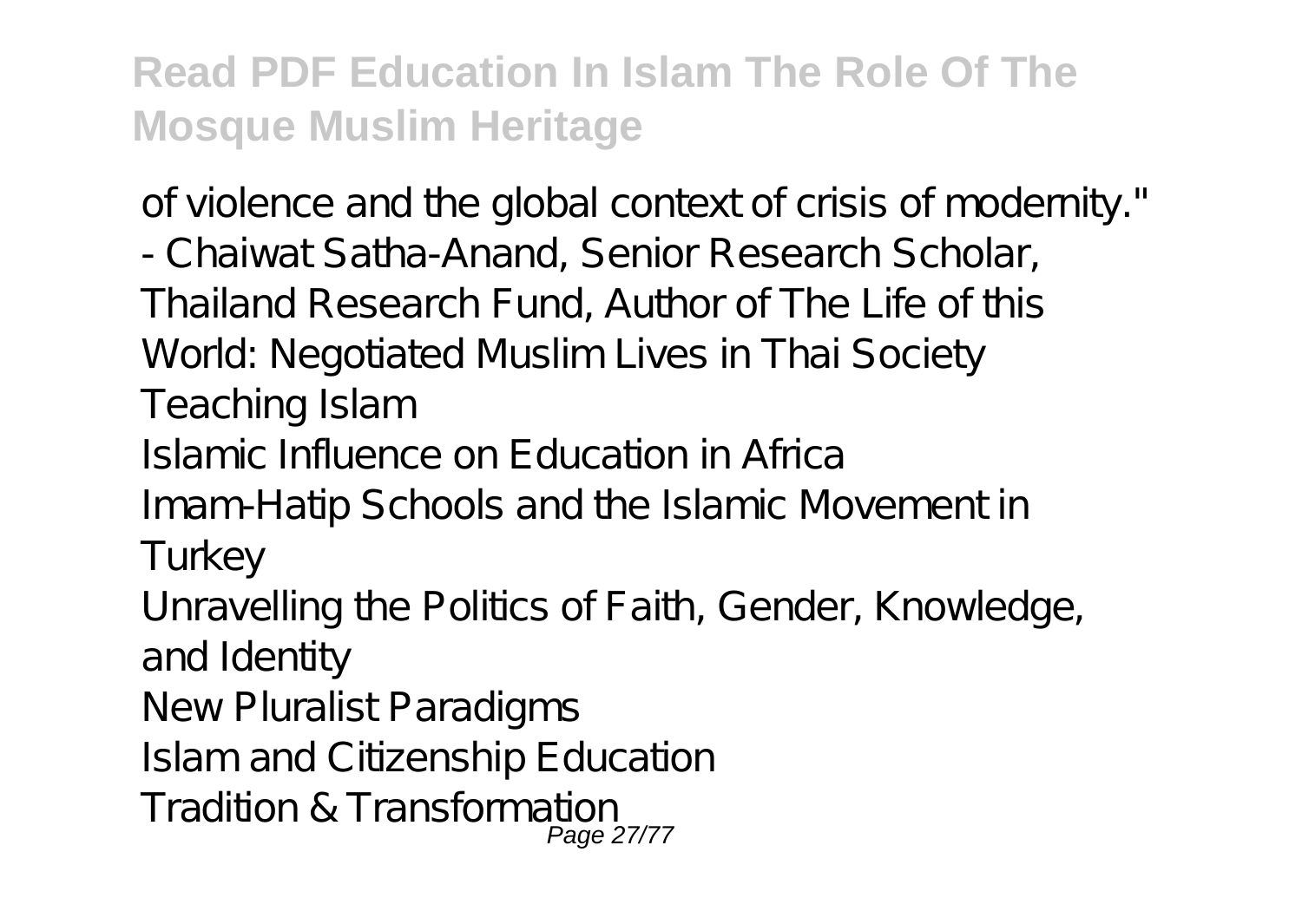"This is a remarkable piece of scholarship that illuminates general and specific tendencies in Islamic education in South Thailand. Armed with an enormous amount of rich empirical detail and an elegant writing style, the author debunks the simplistic Orientalist conceptions of Wahhabi and Salafi influences on Islamic education in South Thailand. This work will be a state-of-the-art source for understanding the role of Islam and the ongoing conflict in this troubled region of Southeast Asia. The book is significant for those scholars who are attempting to understand Muslim communities in Southeast Asia, and also for those who Page 28/77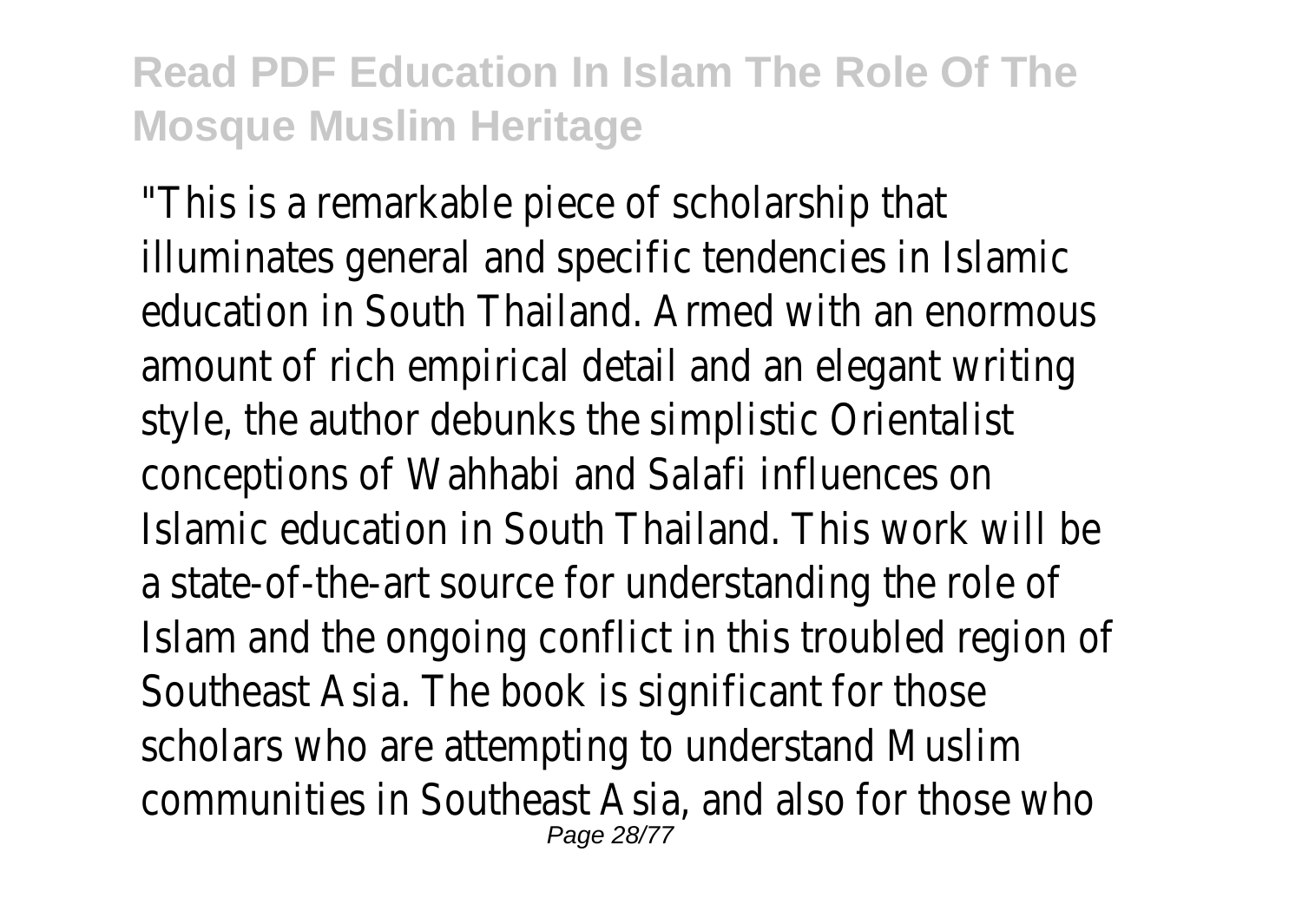want deep insights into Islamic education and its influence in any area of the Islamic world." - Raymond Scupin, Professor of Anthropology and International Studies Lindenwood University, USA "Few books address the sensitive issue of Islamic education with empathy as well as critical distance as Joseph C. Liow's Islam, Education, and Reform in Southern Thailand. He examines global networks of religious learning within a local Thai as well as regional Asian context by brilliantly revealing the intersections between religion, politics and modernity in an accessible and illuminating manner. Traditional educational institutions rarely receive such Page 29/77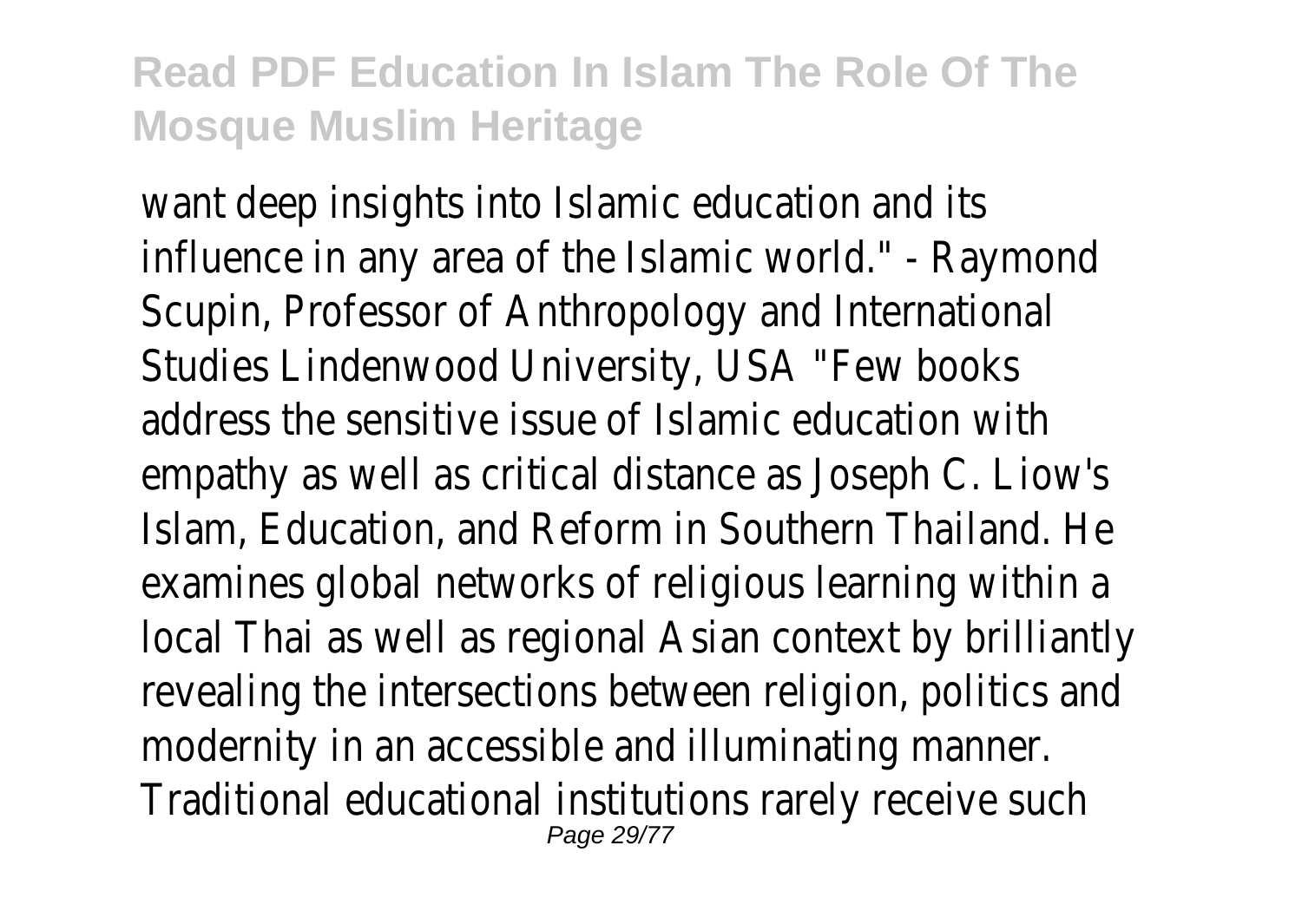sensitive and balanced treatment. Liow's book is a tour de force and mandatory reading for policy-makers, academics and all of those interested in current affairs." - Ebrahim Moosa, Associate Professor of Islamic Studies, Department of Religion, Associate Director, Duke Islamic Studies Center (DISC), Duke University, USA "Islam, Education, and Reform in Southern Thailand is Joseph Chinyong Liow's critical attempt to map out the reflexive questioning, locations of authority, dynamics and contestations within the Muslim community over what constitutes Islamic knowledge and education. Through the optics of Islamic education in Page 30/77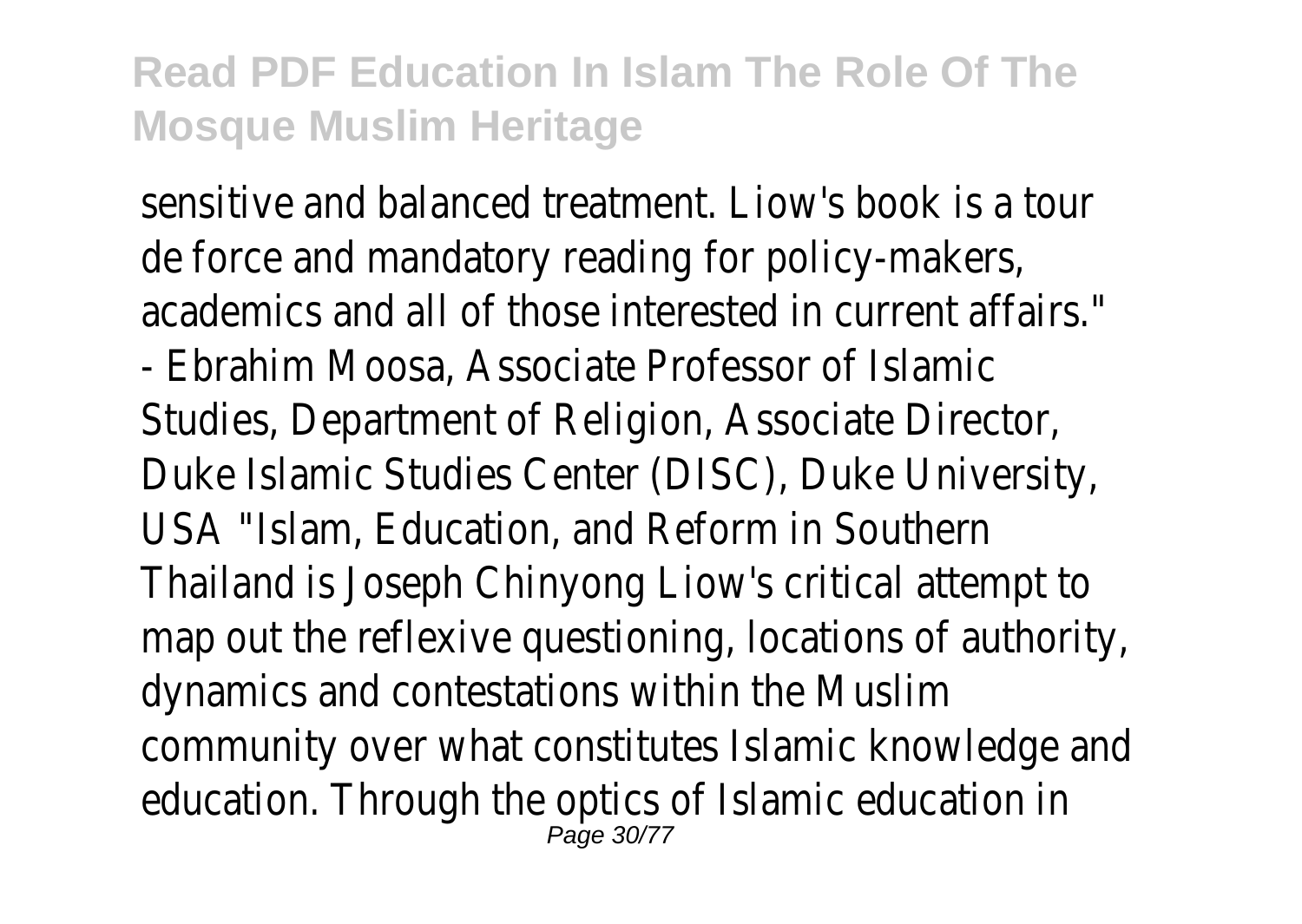Southern Thailand, Liow manages to brilliantly portray the ways in which Muslim minority negotiate their lives in the local context of violence and the global context of crisis of modernity." - Chaiwat Satha-Anand, Senior Research Scholar, Thailand Research Fund, Author of The Life of this World: Negotiated Muslim Lives in Thai Society

This book has sought to investigate the influence of the interpretations of Islam on girl s access to secondary school education in Mombasa and Kwale Districts, Kenya. It has demonstrated that in principle, Islam grants equal rights to both genders. Hence the theory of<br>Page 31/77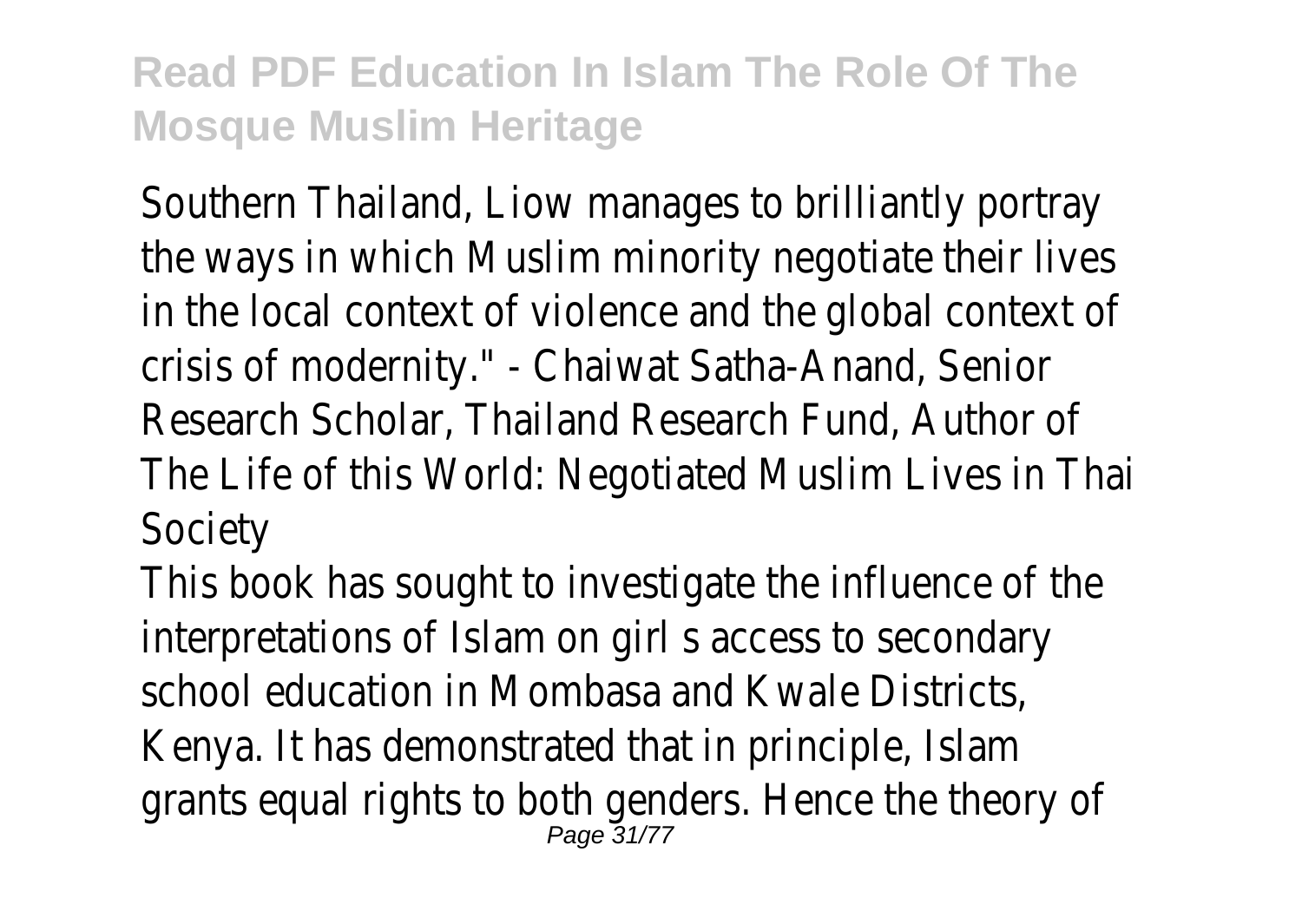intrinsic inferiority of the female gender is not supported by Islamic discourse or the biological differentiation between the sexes. The highly stereotyped imagery of a subordinated Muslim woman is perpetuated and propagated by [mis]interpretations of the teachings of Islam regarding the status of women in society. These [mis]interpretations are a product of, and beholden to culture proclivities of individual Muslims within particular socio-cultural milieus. The book further demonstrates that Islam attaches equal importance to the education of girls as of boys. This implies that Islam is not the cause of gender imbalances in access to Page 32/77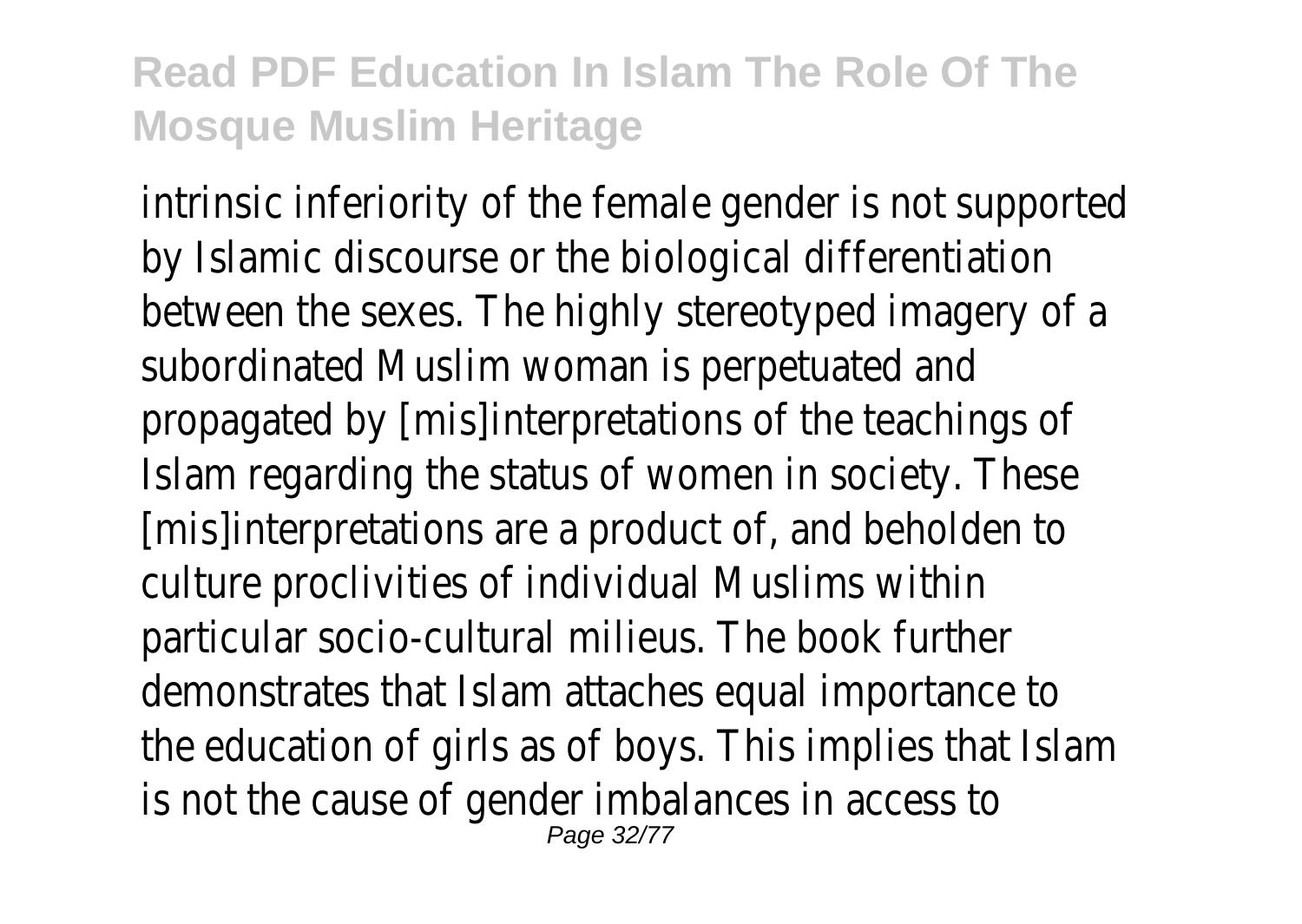secondary school education. On the contrary, some [mis]interpretations of the teachings of Islam on the place and role of women in society influence the importance attached to the education of girls. This book is a must read for Universities, religious practitioners and scholars

Islam and Higher Education in Transitional Societies explores and illuminates the intersection of Islam and higher education in changing societies. The critical question explored in this book is, what role does Islam play in higher education in transitional societies? From the late nineteenth century onward, men and Page 33/77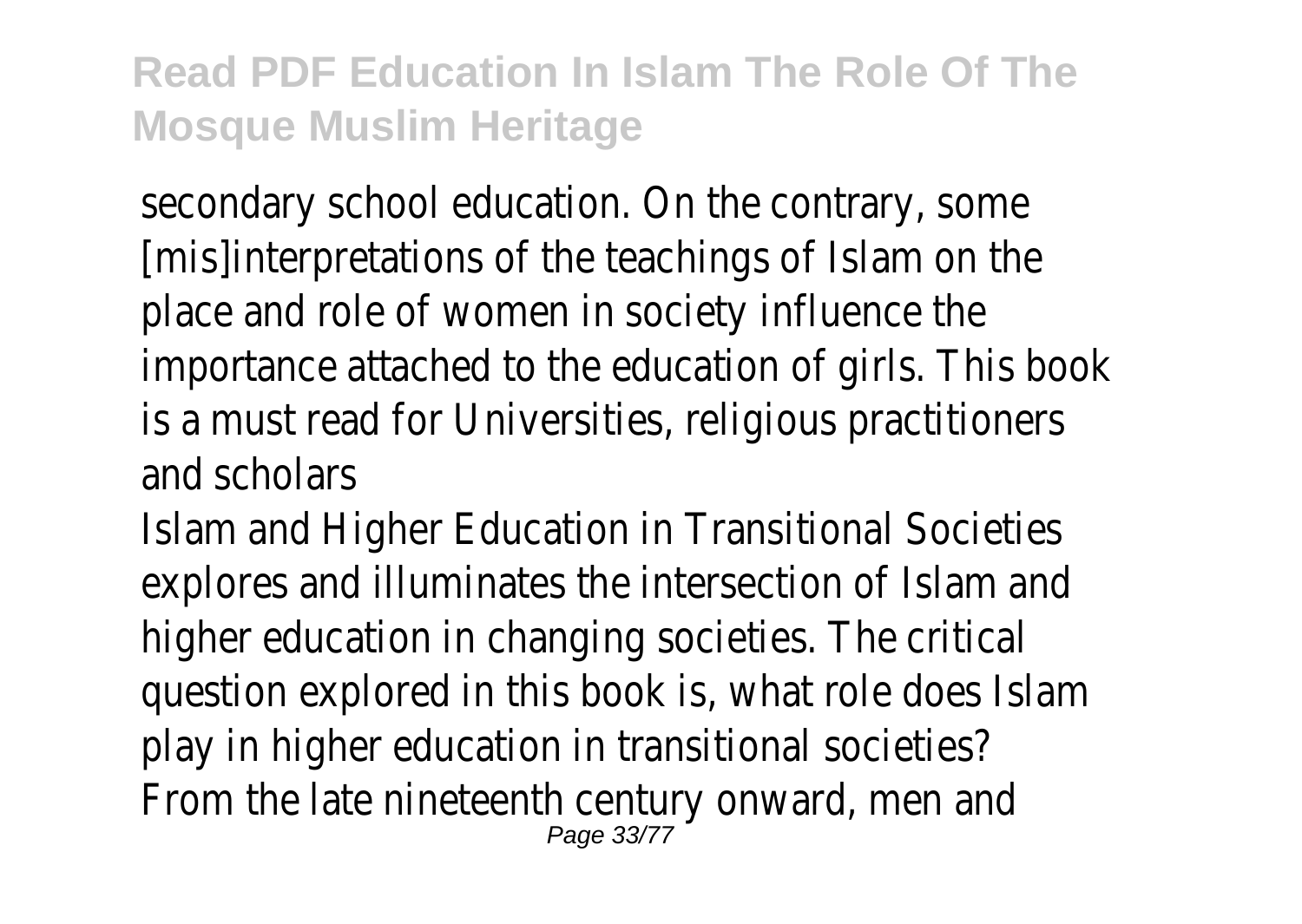women throughout the Middle East discussed, debated, and negotiated the roles of young girls and women in producing modern nations. In Palestine, girls' education was pivotal to discussions about motherhood. Their education was seen as having the potential to transform the family so that it could meet both modern and nationalist expectations. Ela Greenberg offers the first study to examine the education of Muslim girls in Palestine from the end of the Ottoman administration through the British colonial rule. Relying upon extensive archival sources, official reports, the Palestinian Arabic press, and interviews, she describes Page 34/77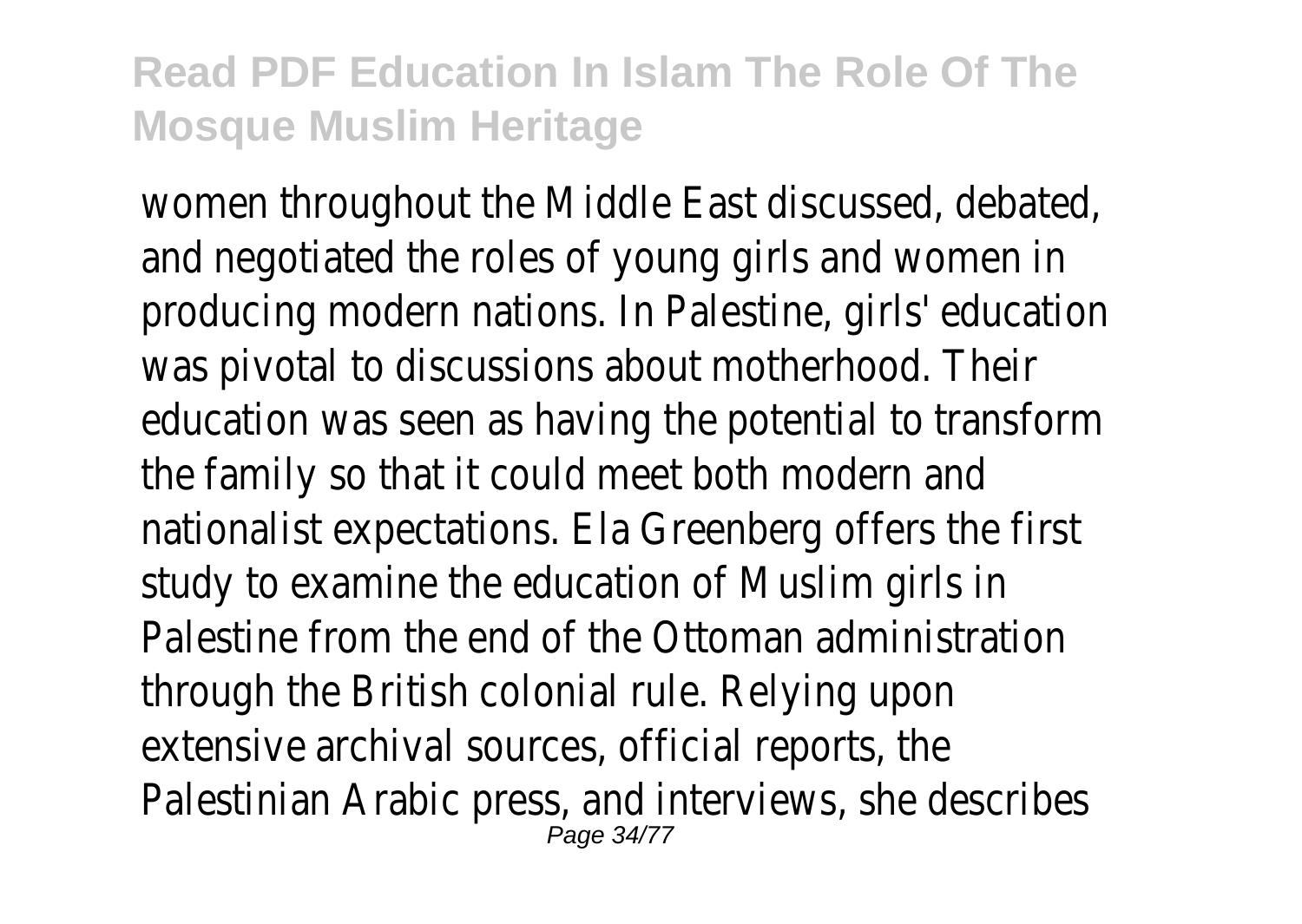the changes that took place in girls' education during this time. Greenberg describes how local Muslims, often portrayed as indifferent to girls' education, actually responded to the inadequacies of existing government education by sending their daughters to missionary schools despite religious tensions, or by creating their own private nationalist institutions. Greenberg shows that members of all socioeconomic classes understood the triad of girls' education, modernity, and the nationalist struggle, as educated girls would become the "mothers of tomorrow" who would raise nationalist and modern children. While this was the aim of the various Page 35/77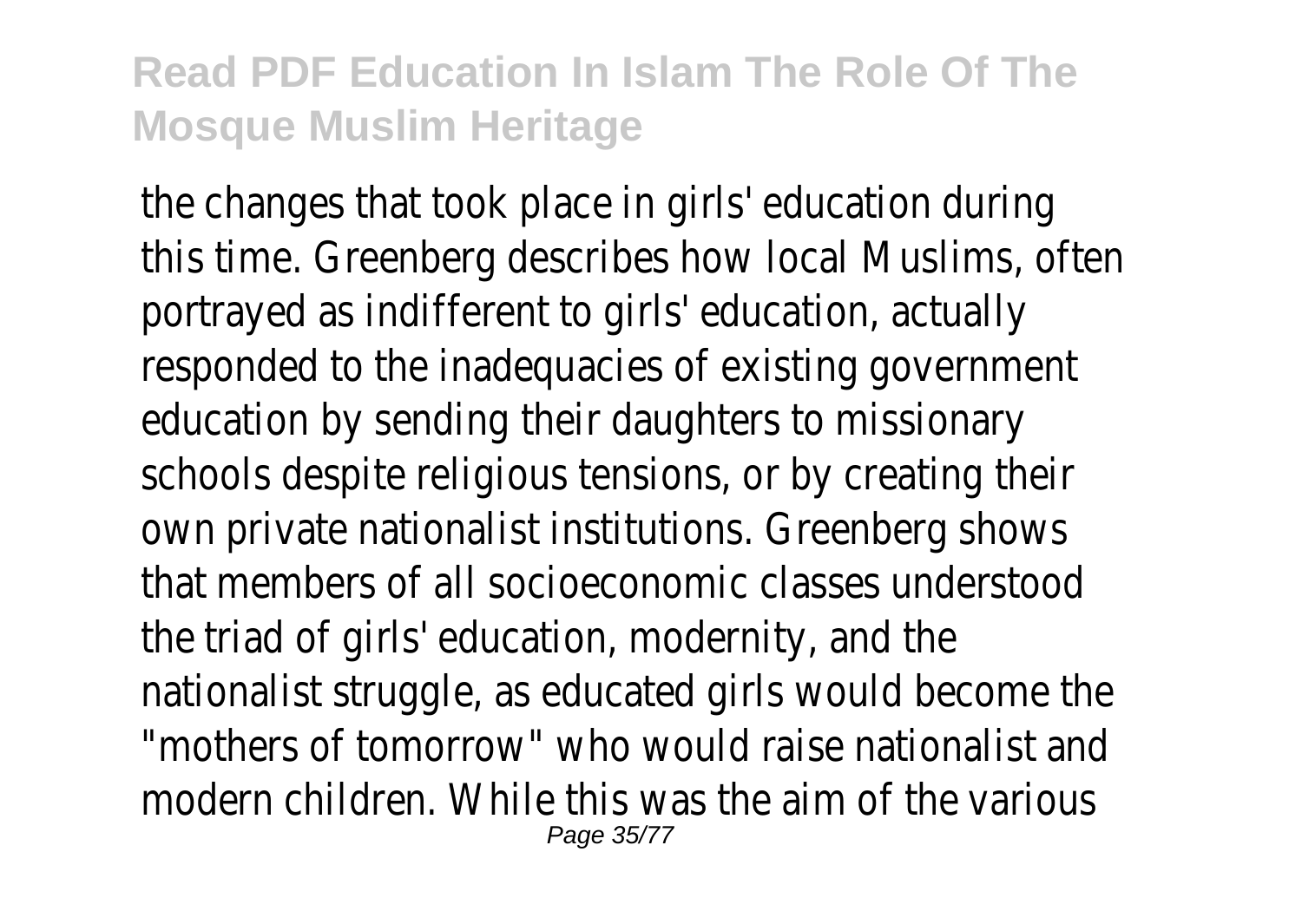schools in Palestine, not all educated Muslim girls followed this path, as some used their education, even if it was elementary at best, to become teachers, nurses, and activists in women's organizations. Concepts, Challenges and Opportunities The British Muslim Perspective Contemporary Higher Education Needs in Muslim **Countries** Aims and Objectives of Islamic Education Citizenship Education A Fresh Look at Islam in a Multi-Faith World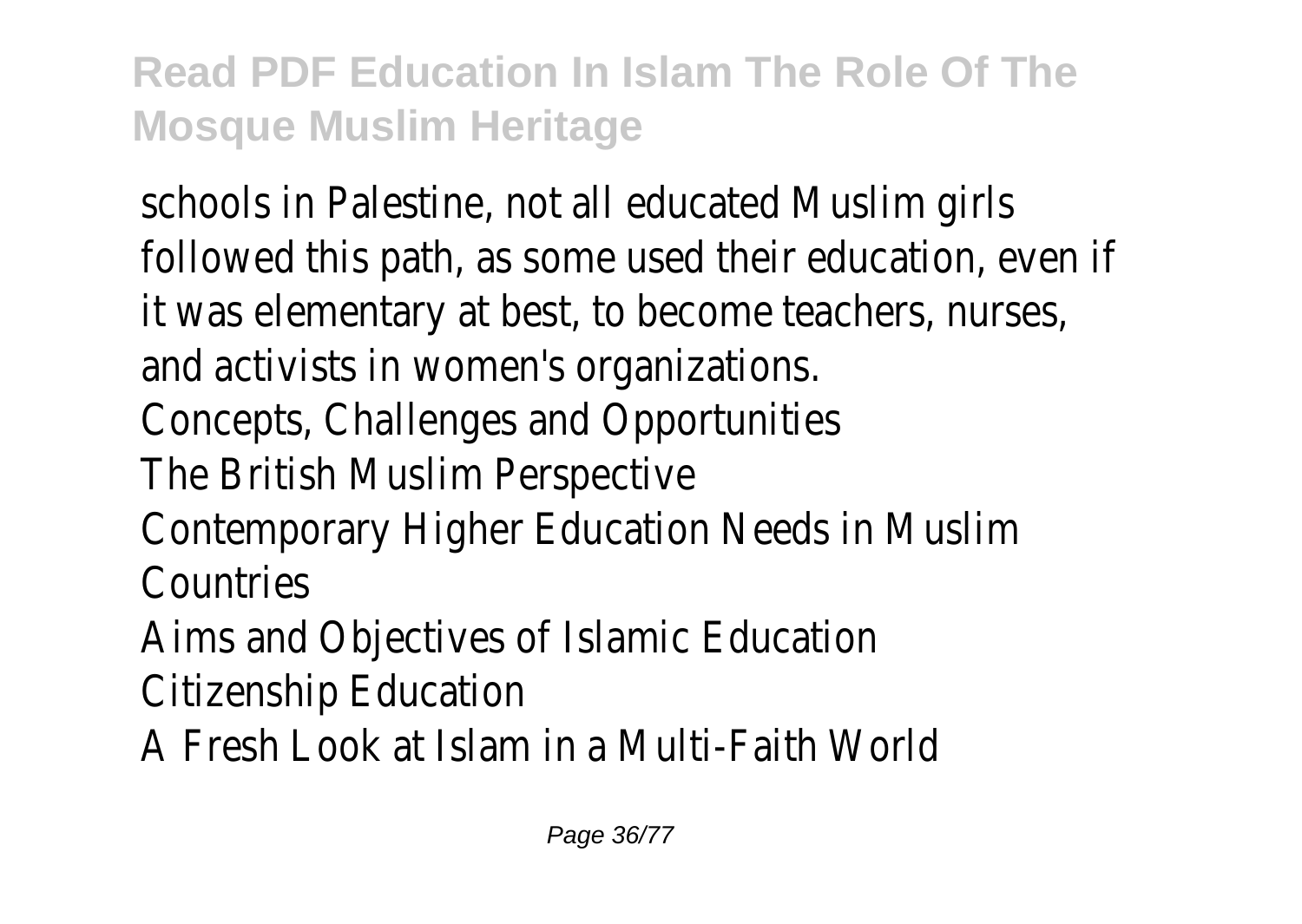Islam and Higher Education in Transitional Societies explores and illuminates the intersection of Islam and higher education in changing societies. The critical question explored in this book is, what role does Islam play in higher education in transitional societies? This book presents research conducted in geographic regions that are generally under-researched including Iran, Turkey, Pakistan and where the place of Islam in higher education is often not well-explored. Because higher education is embedded in the cultural, social, economic and political contexts of particular countries, it is important to examine the role of Islam in higher education systems in different Page 37/77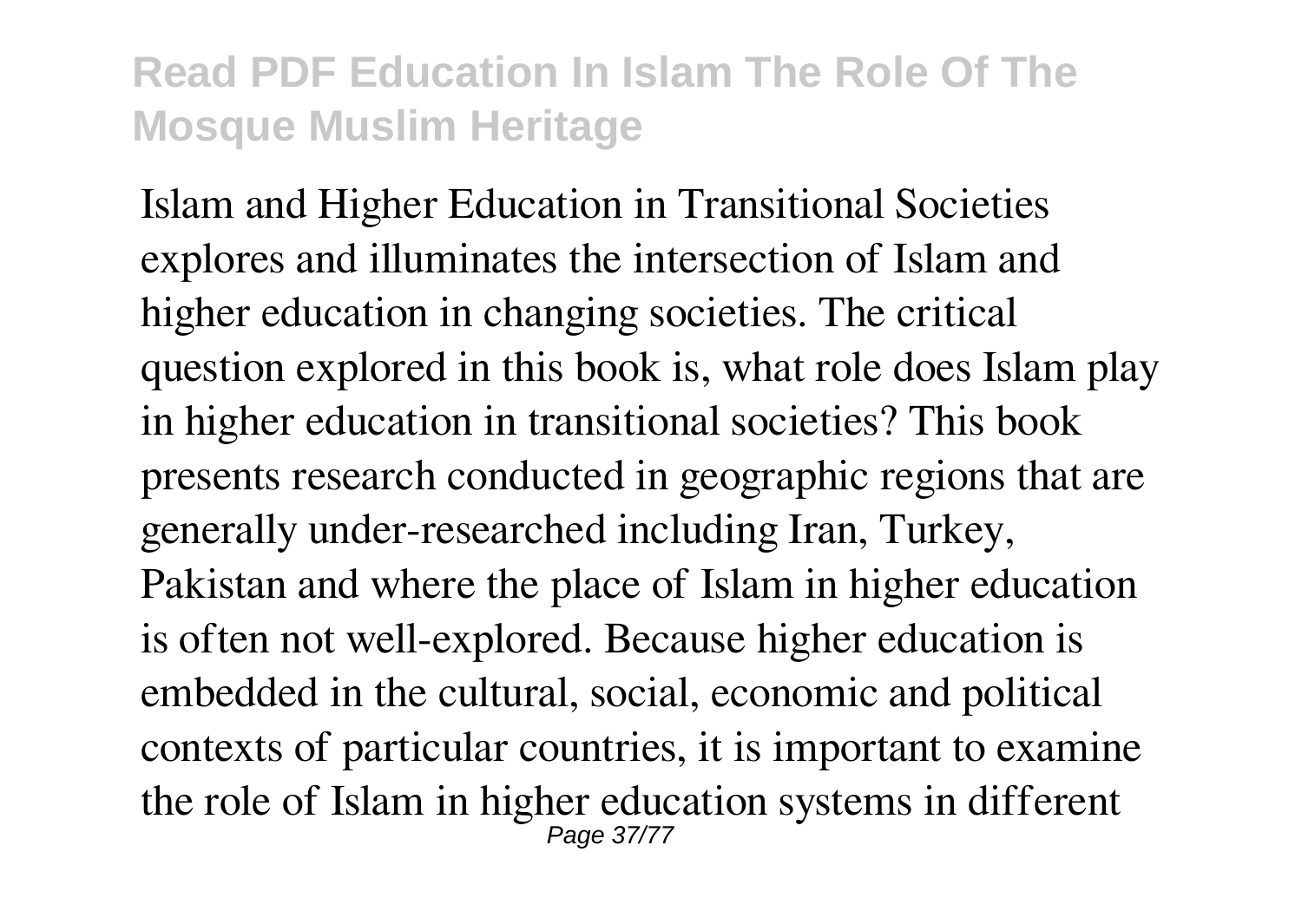countries to better grasp how next generation of leaders in these countries will be shaped. Islam and Higher Education in Transitional Societies serves as an important benchmark for understanding Islam and potentially inform policies to transform higher education institutional processes and structures to be responsive to the Muslim world. This timely book focusses on the central issues and questions which emerge in relation to the teaching and learning of Islam in confessional and constructivist religious education. Considering the consequences of a lack of diversity in the Islamic Religious Education curriculum, the text also explores the challenges faced by Page 38/77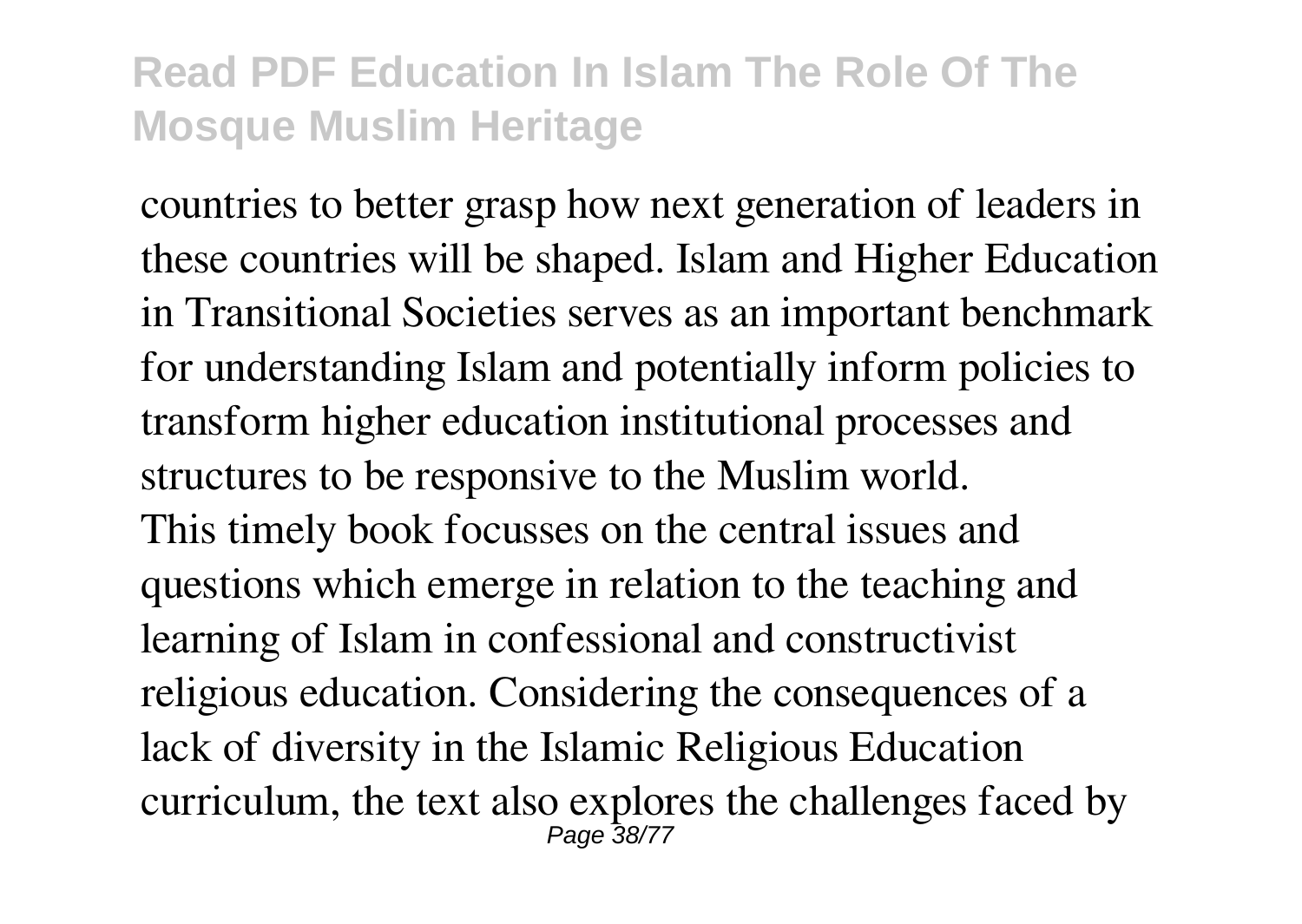Muslim pupils in connection with secularism and radical Islam. Through rich analysis of research carried out across Muslim and public secondary schools in the UK, this book develops a meaningful pedagogy of Islamic Religious Education. In particular, the volume investigates the benefits of Critical Religious Education and Variation Theory frameworks on student learning in Religious Education classrooms and illustrates how these didactic frameworks can help to ameliorate distinct problems seen across Islamic Religious Education. Chapters identify discrete pedagogical issues that arise in the confessional and constructivist approaches to Islamic Education, such as Page 39/77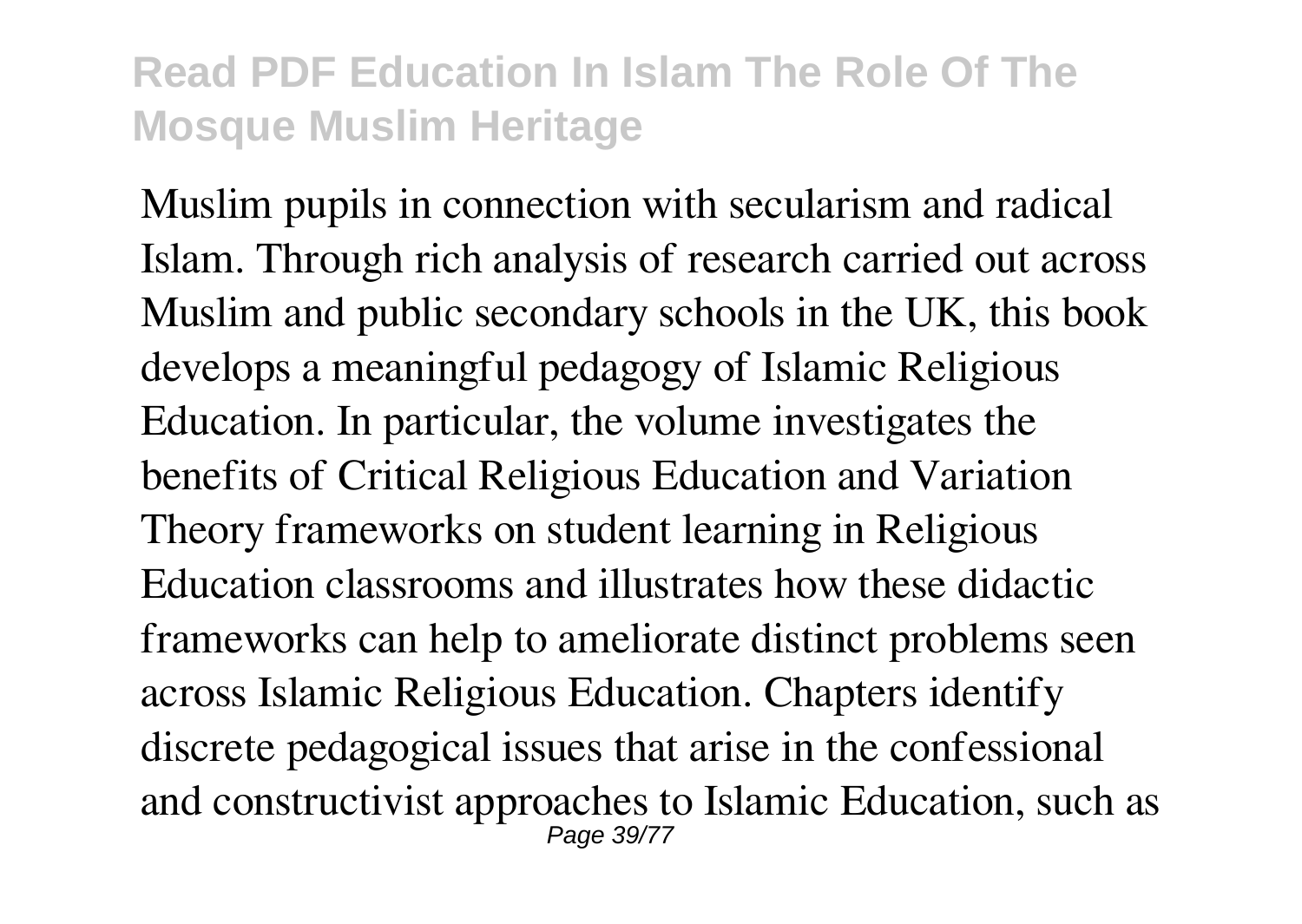students' difficulties in relating to concept of Islam, and progressive approaches taken in public schools. In addressing these, the text proposes a new theoretical and pedagogical approach to the teaching of Islam, which draws on the philosophy of Critical Realism, the theories of Critical Religious Education, and Variation Theory. This book will be of great interest to postgraduate students, researcher scholars and academics in the fields of religion and education and Islamic studies. In addition, it will be of interest to social equity professionals and public policy decision makers.

Leaders nowadays need to know, learn, and apply the Page 40/77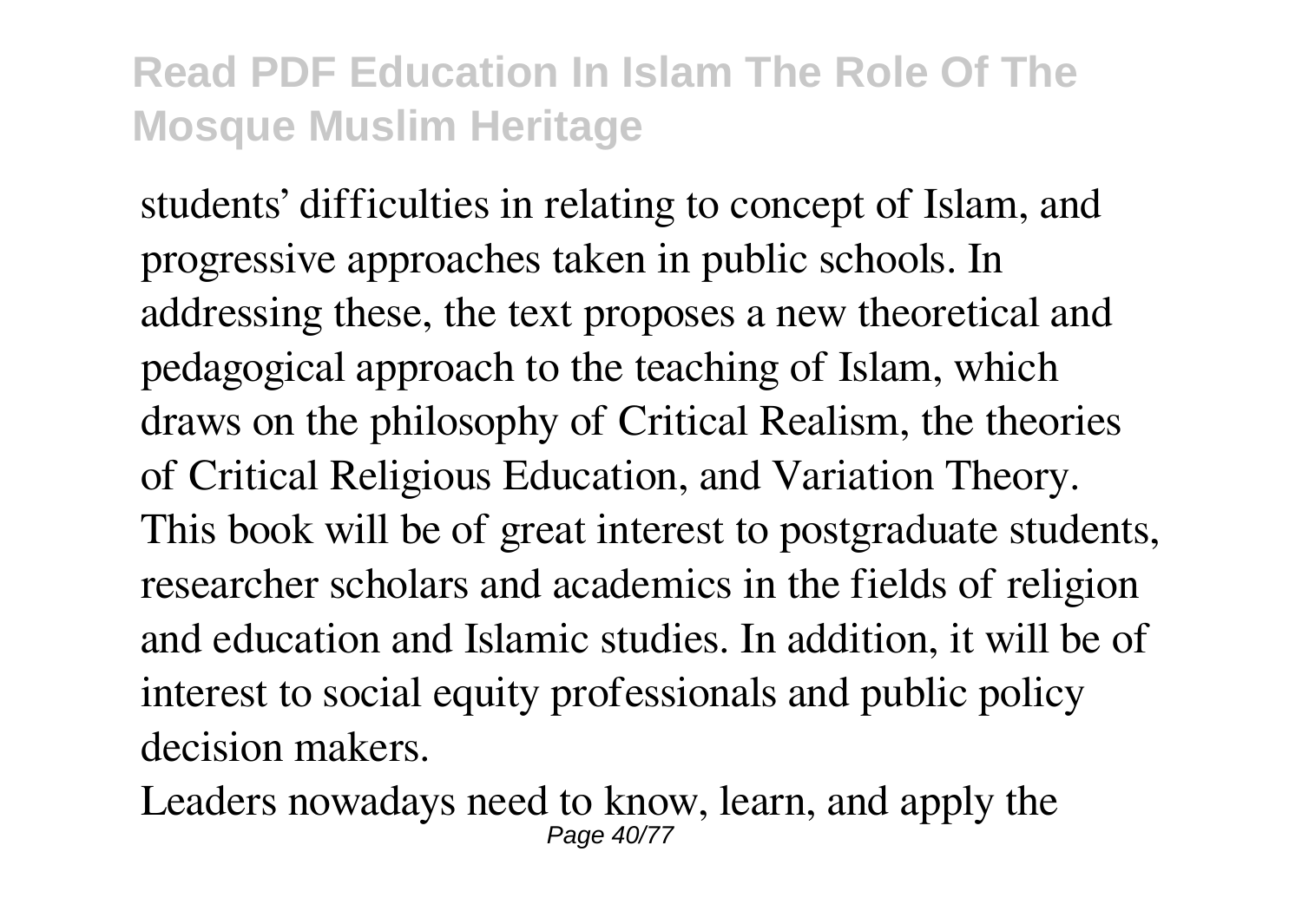concept of qalb leadership where it has been taught by the Prophet Muhammad as well as explained by Islamic scholars. The comparison with other mindful leadership concepts is required to provide solutions and options in leadership for better outcomes and spiritual awareness. It is found that leadership literature, in general, is unable to generate an understanding of a leadership concept that is both intellectually compelling and emotionally satisfying. As for qalb leadership, it focuses on the spirituality of leadership that can aid in facing unpredictable manners and provide better outcomes for followers. Research on Islamic leadership and spirituality may pave the way for Page 41/77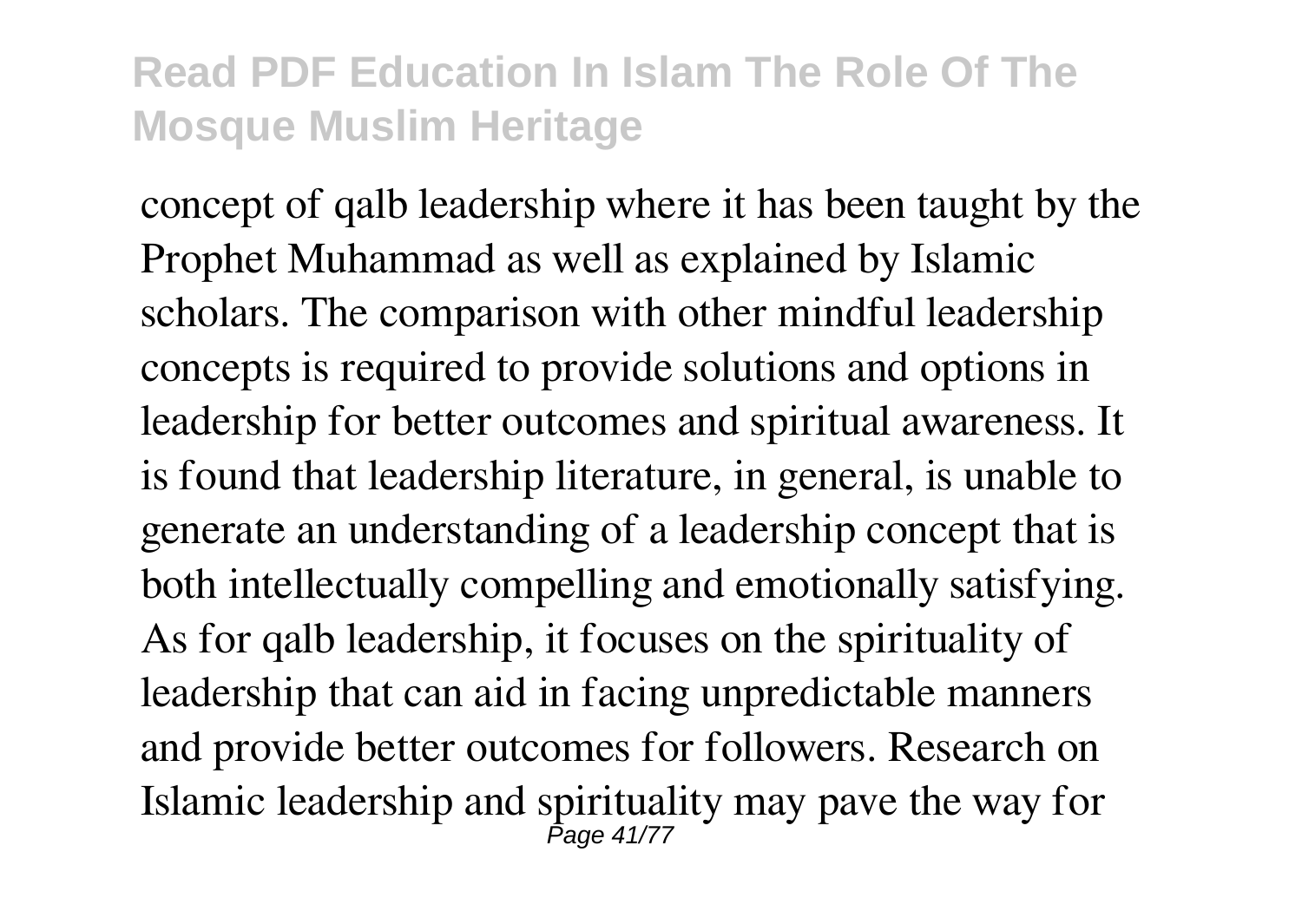better leadership practices in the future. The Role of Islamic Spirituality in the Management and Leadership Process will elaborate the spirituality and qalb in human life and leadership along with providing a discussion on the role and function of qalb in the overall leadership process. Through spirituality, human interdependence, creativity, and social justice can be created and molded. This type of leadership enables transformation in a natural way without denying basic human nature and imparts balance to both the outer and inner needs of humans. With the discussion of four cardinal virtues of Al-Ghazali, leaders can solve many problems that emerge in their Page 42/77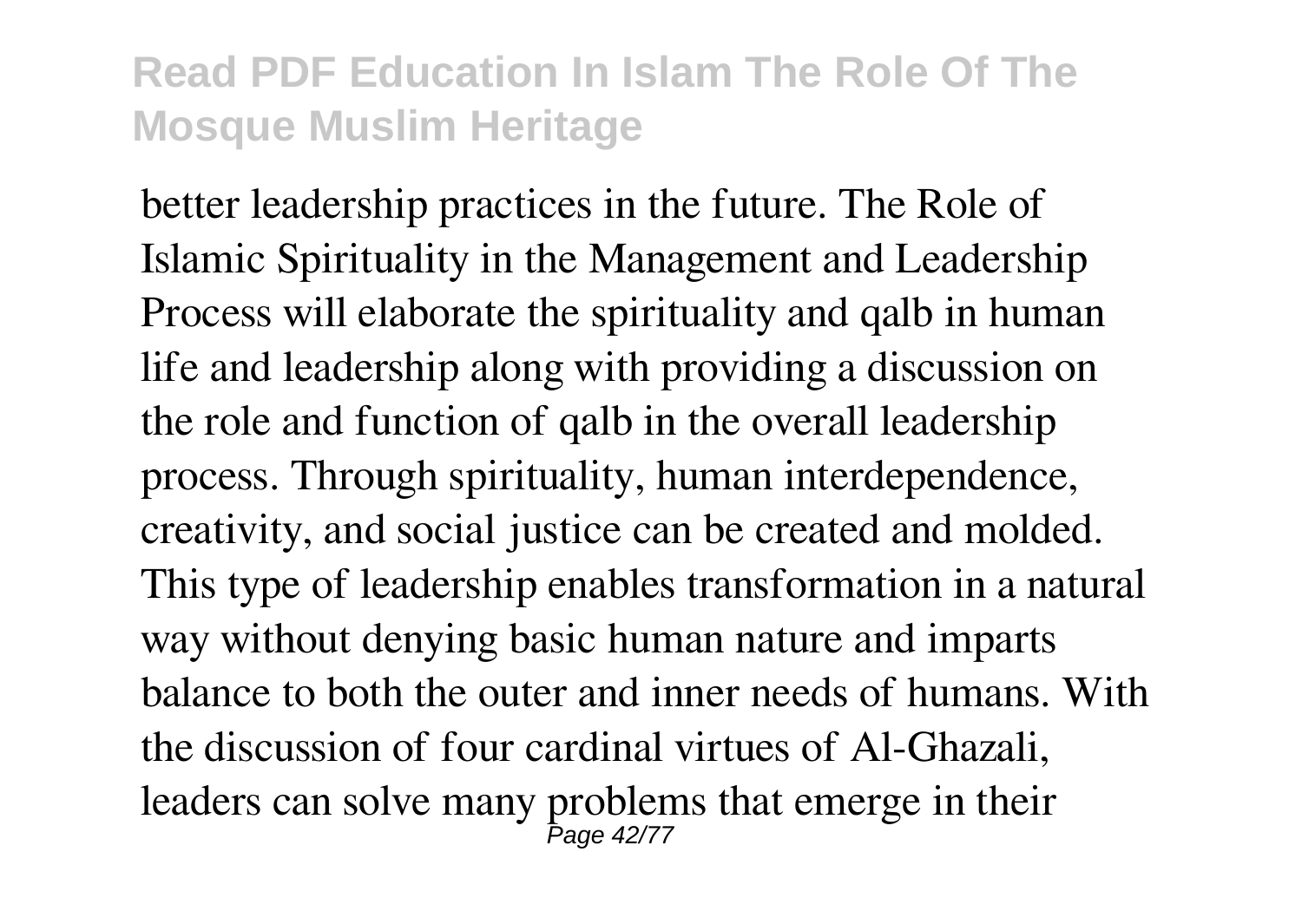organizations. This book is ideal for managers, executives, theologians, professionals, researchers, academicians, and students who are interested in how Islamic spirituality plays a role in leadership.

The authors of this volume examine theory and practice regarding past and present roles of Jewish, Christian and Islamic religious education in nurturing tolerance, interpreted as mutual respect for and recognition of other groups, in Eastern (Albania, Bulgaria, Kosovo, Macedonia, Moldova, Montenegro and Romania) and Western (Finland, Germany, Italy, Latvia and Spain) Europe, Israel, Nigeria and Uzbekistan. They also explore potential roles Page 43/77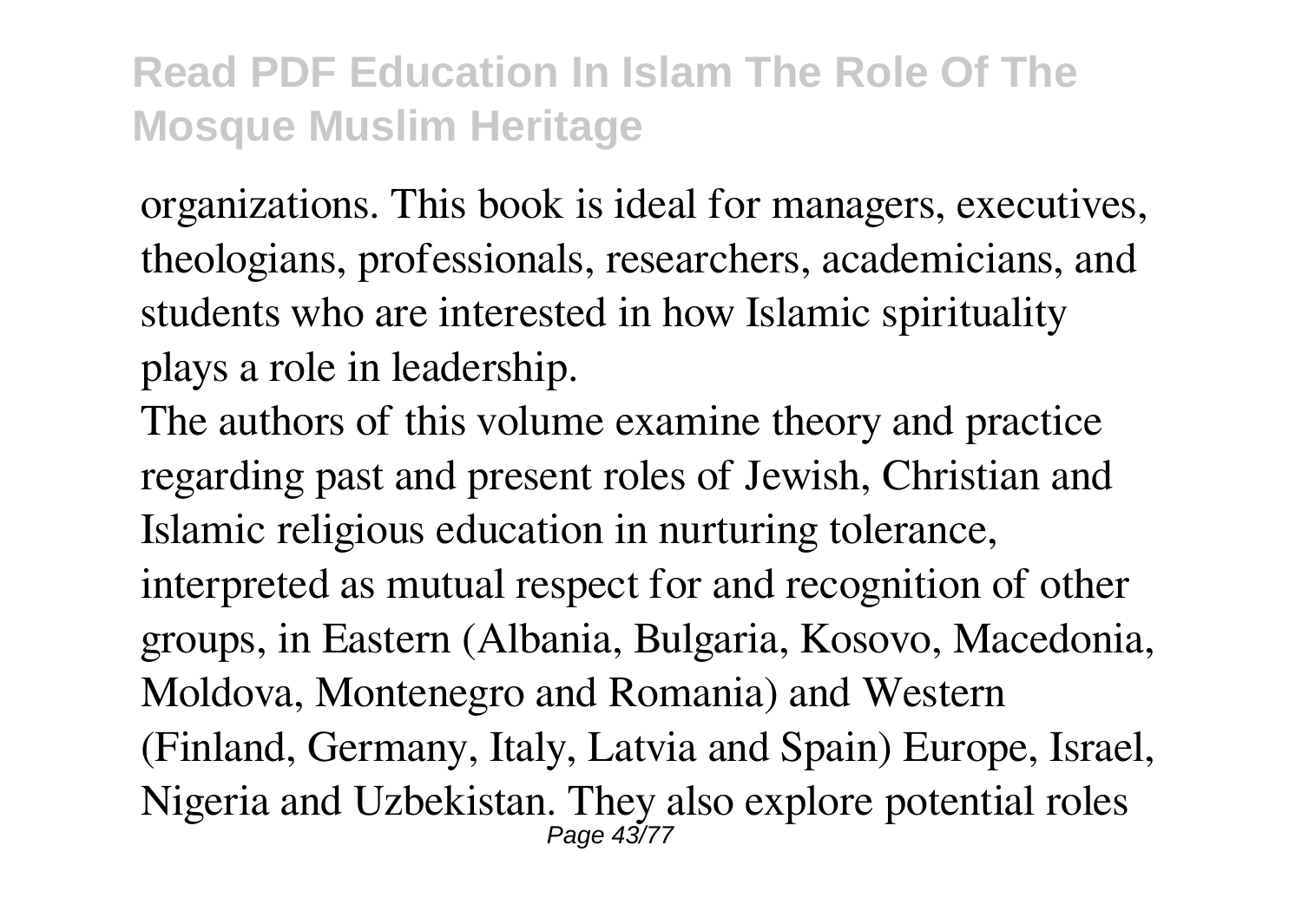of religion and exclusivism in fostering (Islamic state, NGOs, etc.), but also averting (Islamic legal theory, authority, Sufism, etc.) radicalization, and of secular states in allowing, but also banning minority religious education in public schools.With contributions from Friedrich Schweitzer, Martin Rothgangel, Gerhard Langer, Daniela Stan, Arto Kallioniemi, Juan Ferreiro Galguera, Maria Chiara Giorda, Rossana M. Salerno, Viorica Goraş-Postică, Constantin Iulian Damian, Valentin Ilie, Dzintra Iliško, Ayman Agbaria, Zilola Khalilova, Raid al-Daghistani, Osman Taştan, Moshe Ma'oz, Adriana Cupcea, Muhamed Ali, Rüdiger Lohlker and Dele Ashiru. The Page 44/77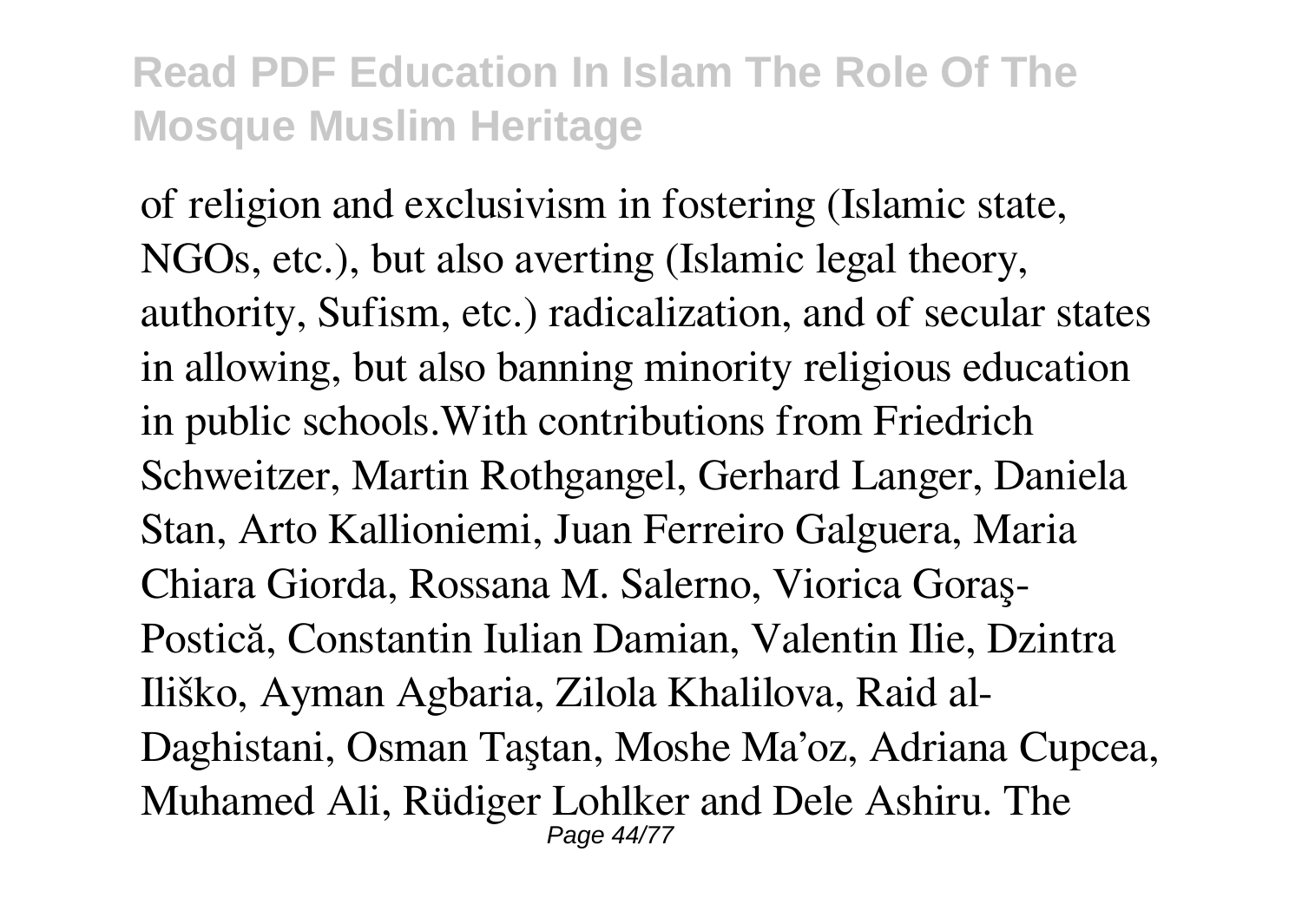Editors Ednan Aslan is the Chair of Islamic Theological studies at the University of Vienna where he is a Professor for Islamic Education. Margaret Rausch is scholar, researcher and university instructor in the field of Islamic and Religious Studies.

The Role of Islamic Spirituality in the Management and Leadership Process

Defining the Role of Islam in 21st Century Higher

Education

Insights and Perspectives

Islam, Modernity, and the Liminal Space Between

Preparing the Mothers of Tomorrow Page 45/77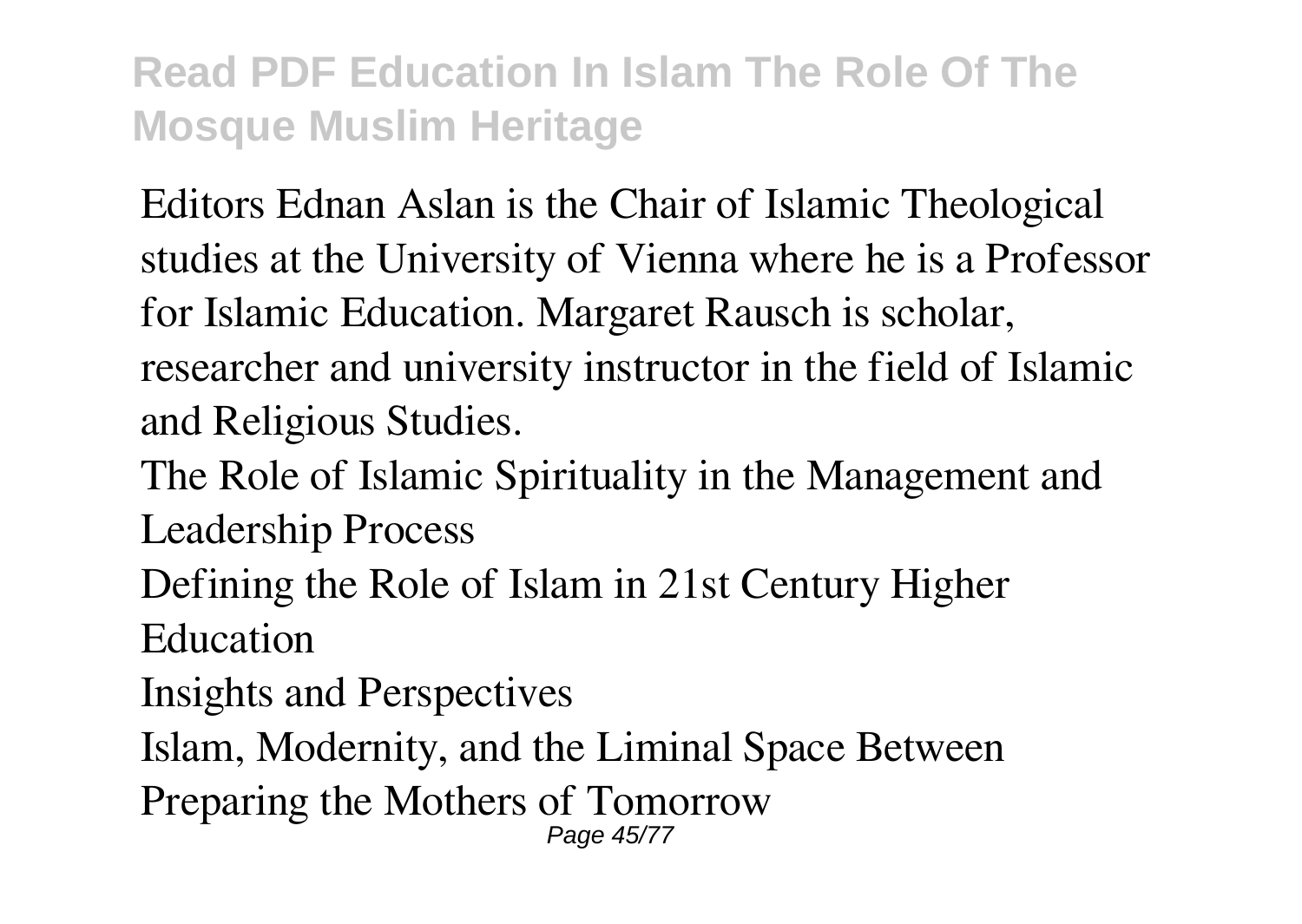# Improving the Pedagogy of Islamic Religious Education in Secondary Schools

# Training and Education in Islam

The scholarly contributors to this volume investigate various means to stimulate and facilitate reflection on new social relations while clarifying the contradictions between religious and social affiliation from different perspectives and experiences. They explore hindrances whose removal could enable Muslim children and youth to pursue equal participation in political and social life, and the ways that education could facilitate this process. Despite the increased trend towards secularisation in state schooling, issues of religion and spirituality have remained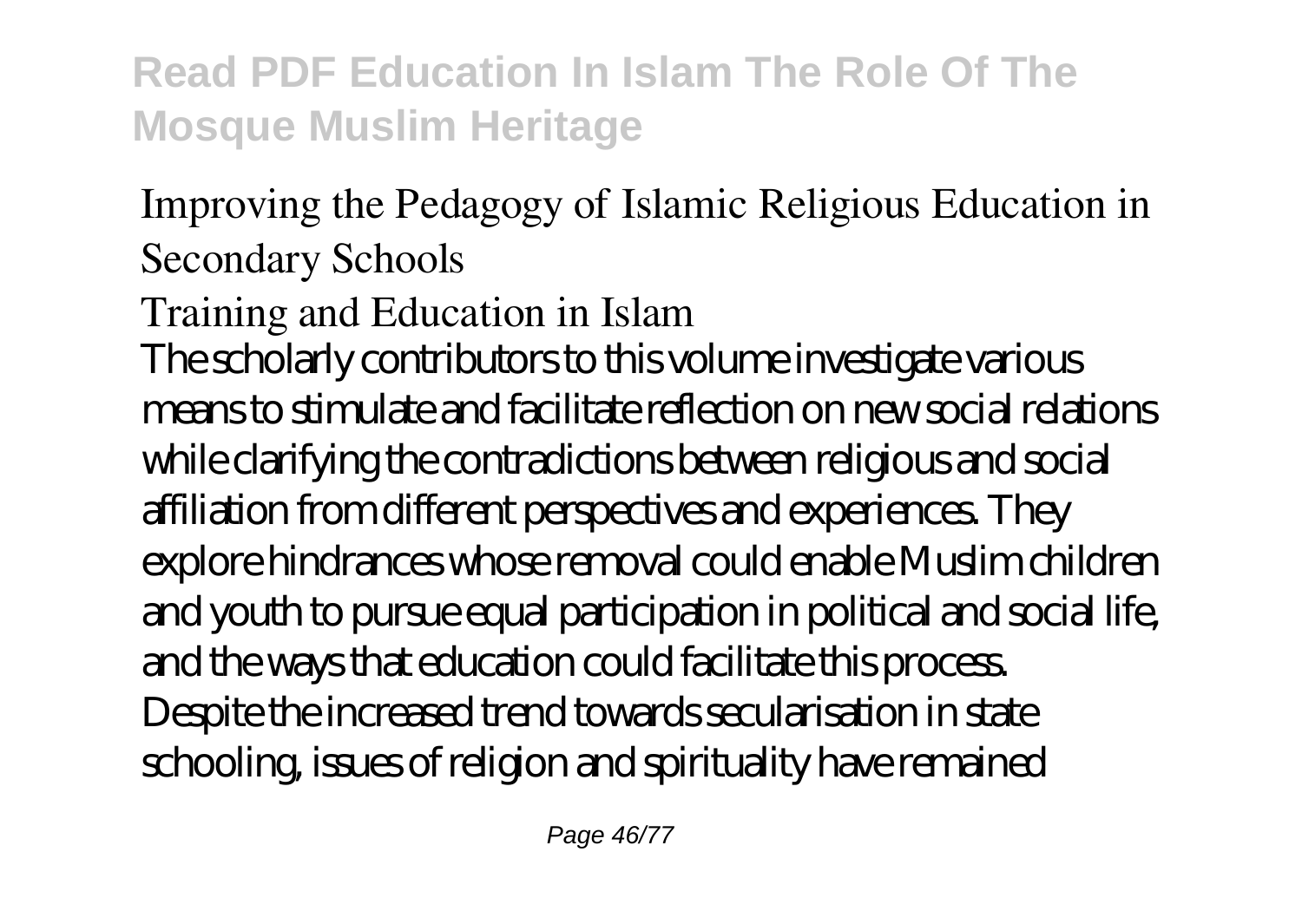important. Increased pluralism within societies through expanding migration patterns is changing the religious and cultural contours of many countries in Europe and North America, and is creating a need for a deeper understanding of religious diversity. However, the lack of religious or spiritual education within the educational curriculum leaves a moral vacuum that can become a space to be exploited by religious extremism. More recently, religiously motivated incidences of terrorism in several parts of the world have heightened prejudicial attitudes and distrust of certain religions, in particular. These are profound concerns and there is an urgency to examine how religion, religious education and interfaith initiatives can address such misconceptions. This book is thus timely, focusing on an Page 47/77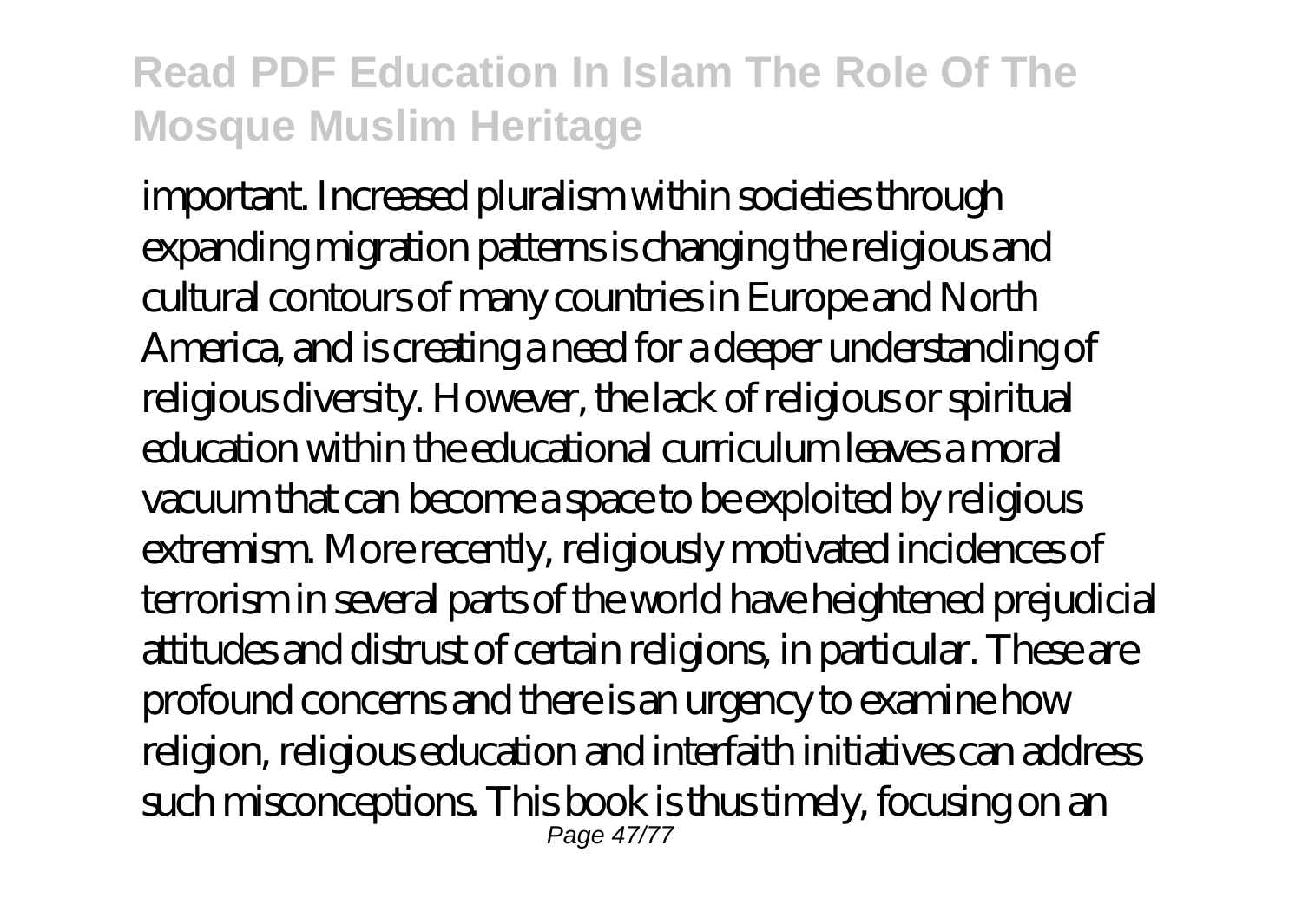area that is often neglected, particularly on the role of religion in education for sustainable development. While religious organisations and faith communities have had a long history of involvement in both schooling and social service delivery in many countries, their role in reaching development goals has not always been explicitly recognised, as is evident even in the United Nations' most recently conceptualised 2030 Agenda for Sustainable Development. Undeniably, the integration of religious dialogue into mainstream development issues is crucial because deep cleavages resulting from the issue of minority religious rights continue to give cause for concern and conflict in many countries. This edited book explores some of these tensions and issues and draws parallels across differing geographical Page 48/77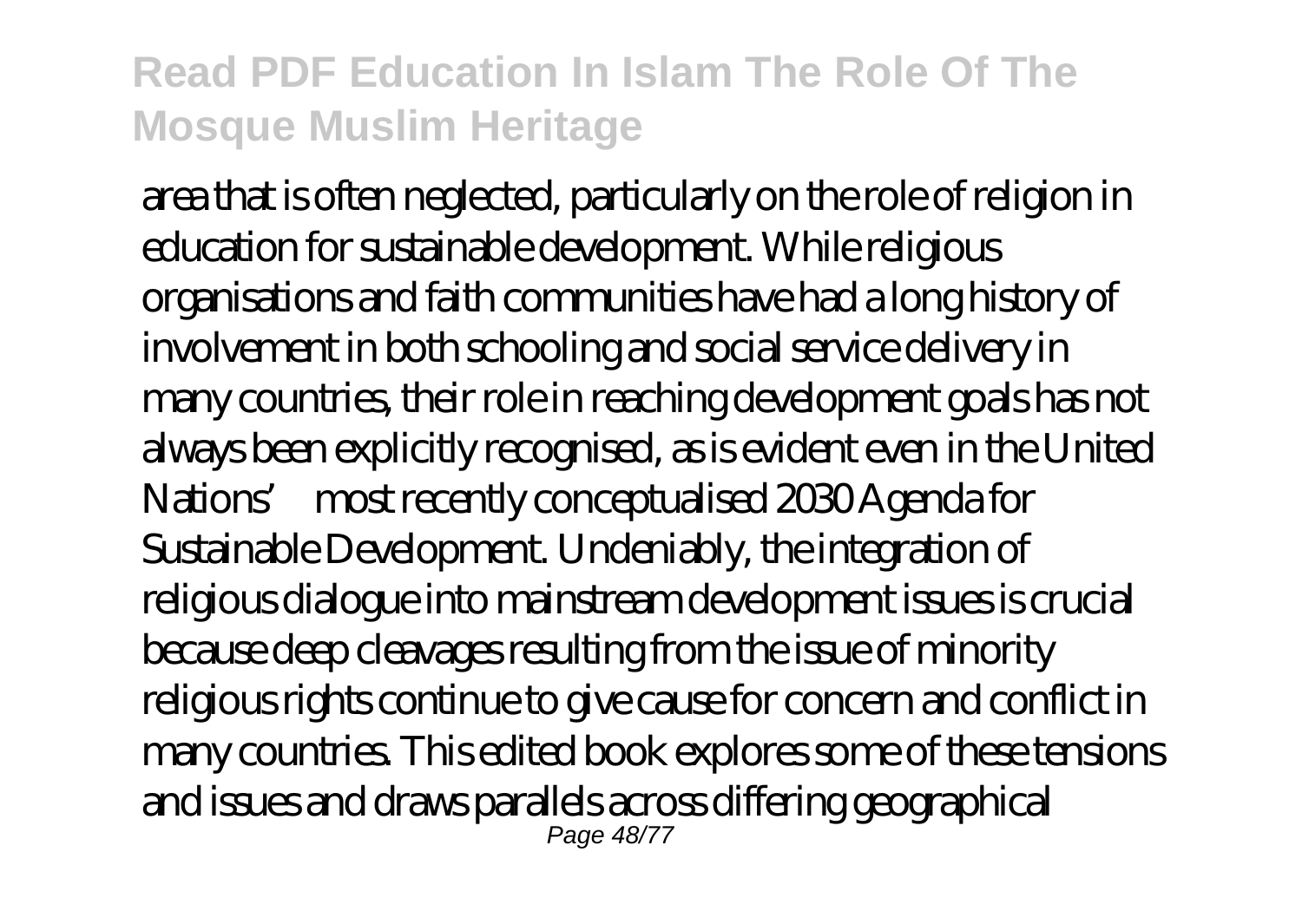contexts to help enhance our collective and comparative understanding of the role of religious education and institutions in advancing the post-2015 development agenda. The contributors to this volume each demonstrate that, while religion in education can contribute to understanding and respect, it is also a space that can be contested and co-opted. Without addressing the salience of religion, however, it will not be possible to foster peace and combat discrimination and prejudice. This book will be of interest to researchers, scholars and students in the field of comparative education and development, religious studies, theology and teacher development and training. This book may also be of interest to national and international policy makers. There are also numerous faith-based organisations, as Page 49/77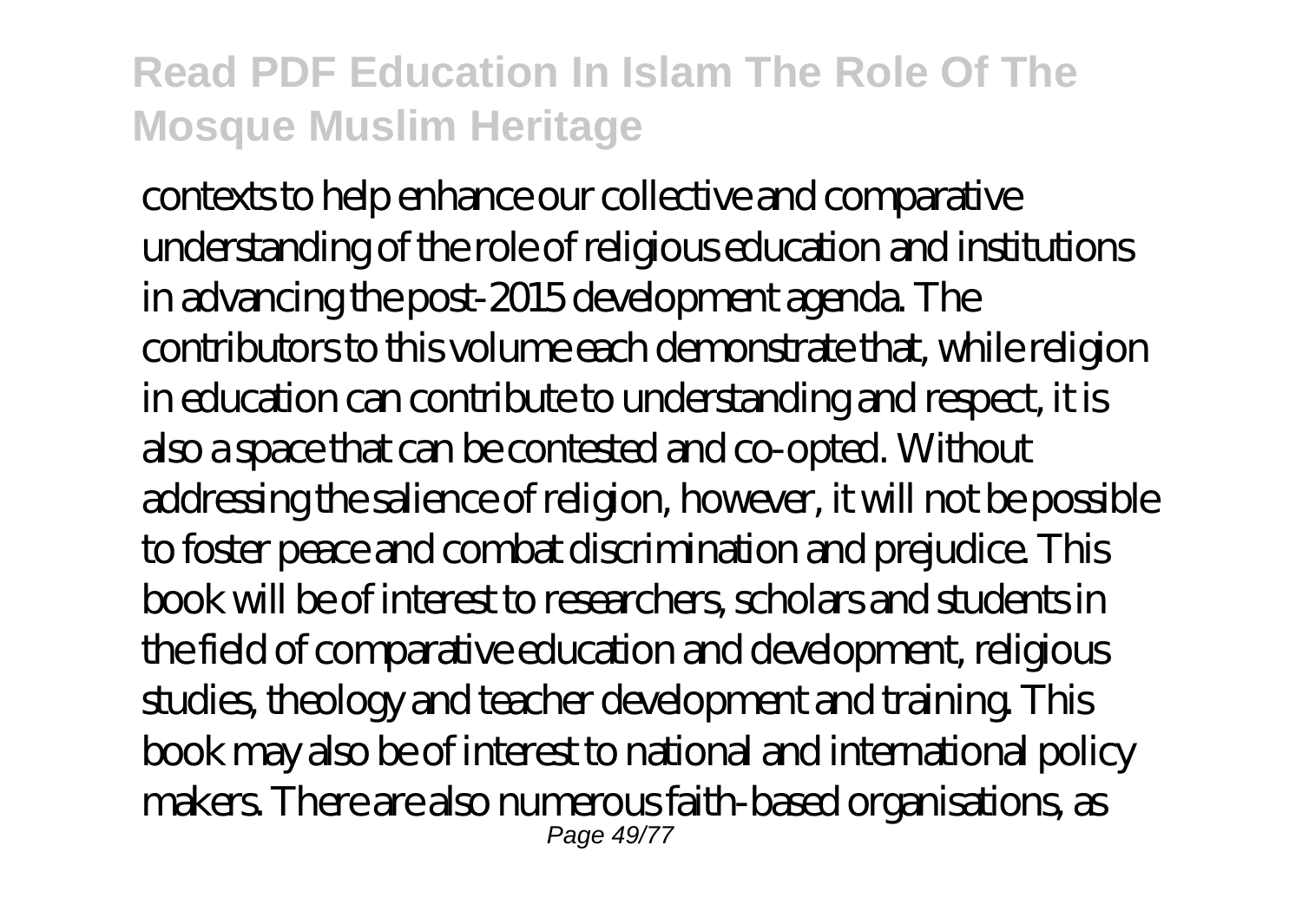well as other non-governmental organisations (NGOs) working on religion and education issues that may find these case studies a useful resource.

During the nineteenth century British officials in India decided that the education system should be exclusively secular. Drawing on sources from public and private archives, Ivermee presents a study of British/Muslim negotiations over the secularization of colonial Indian education and on the changing nature of secularism across space and time.

Islam is one of the world's major religions. Its continued success, from the early days up to the present, during the course of 14 centuries, is due to a multitude of spiritual, religious, intellectual, moral and ethical factors. The course of its development, and the Page 50/77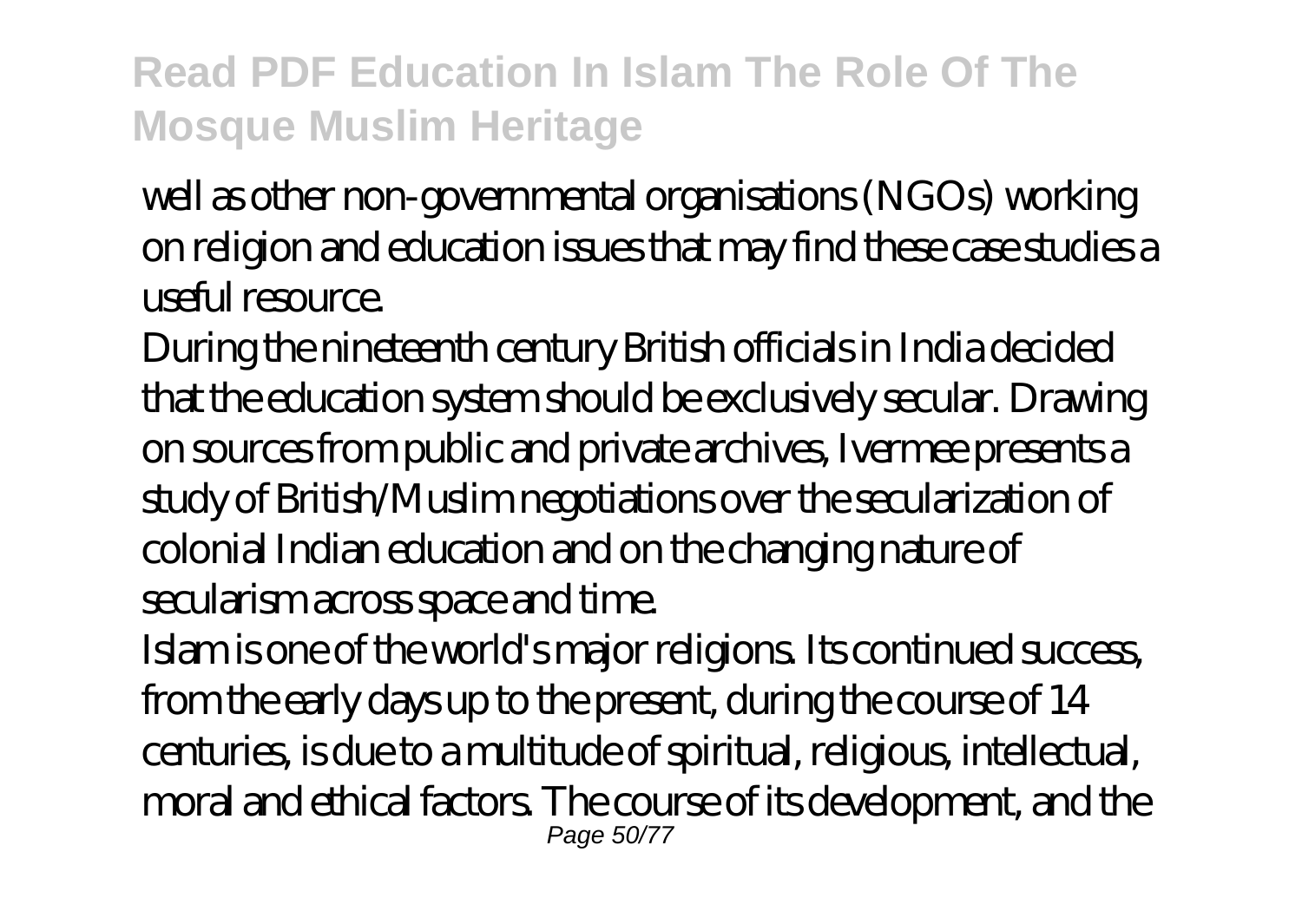factors contributing to its spread took place in the full light of history and can be fully substantiated by authentic documents. Wee know as much about the prophet Muhammad, the Qur'an, Islam and its spread, as we do about any person, book or phenomenon in history. A scholar or reader does not therefore need to resort to assumptions, legend and mythology. This book helps the reader to understand the processes involved in the spread of a religion that numbers countless adherents, in different parts of the world and among various nations, peoples tribes and races. It is a fairly comprehensive introduction to the history of Islam, dealing mainly with the major factors contributing to its spread. This book has been translated into several languages including Turkish, Persian, Arabic and Hausa. Page 51/77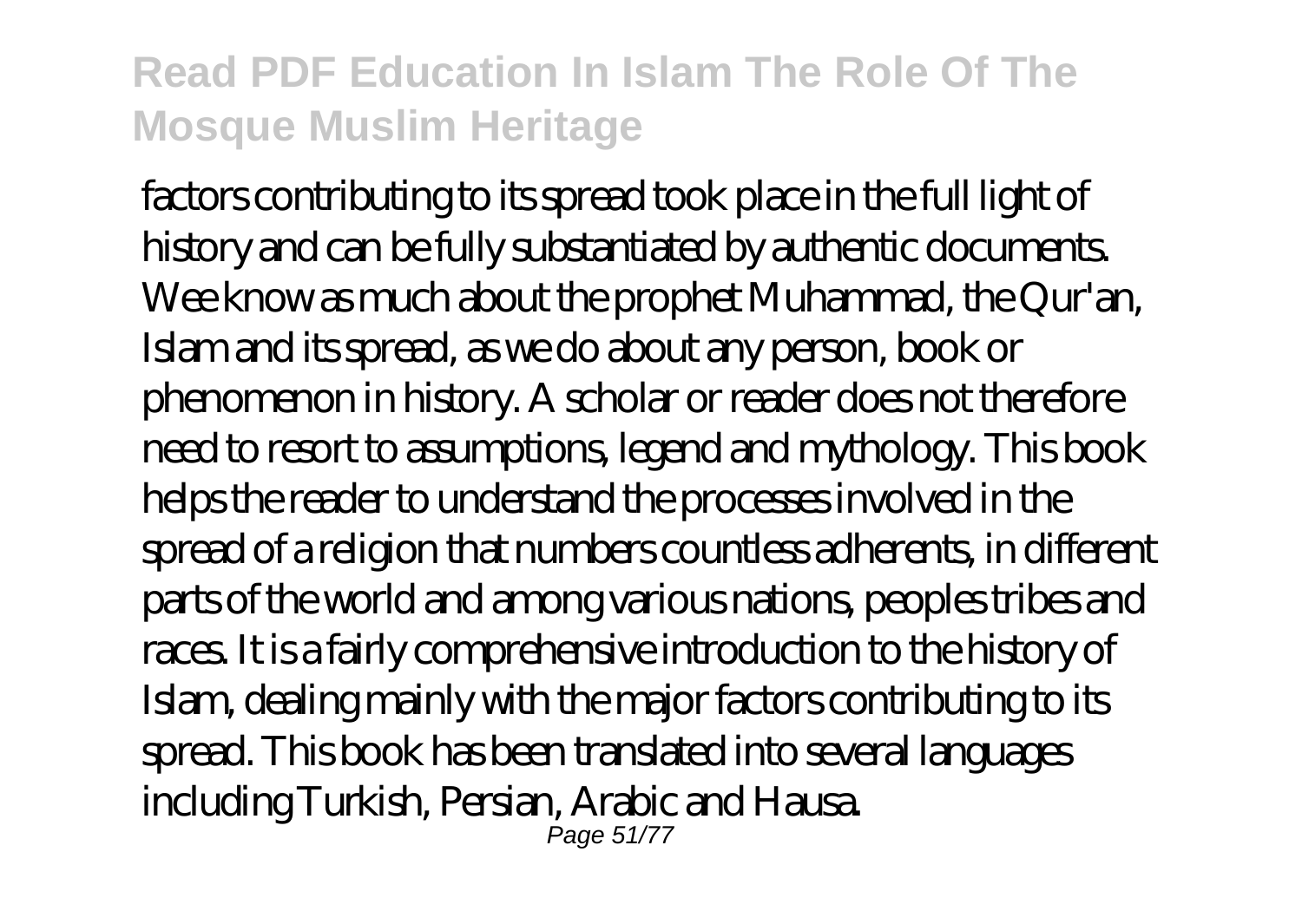Religious Education Historical Perspectives and Emerging Discourses Islam and Higher Education in Transitional Societies The Moral Economy of the Madrasa Curriculum Renewal for Islamic Education The Culture and Politics of Modern Muslim Education Islamic Religious Education in Ireland *Relations between Muslims and the public education systems of Europe are often characterised by tensions. There is often still a perceived incompatibility between the claims of individual Muslims or Muslim communities on the one hand and the aims of*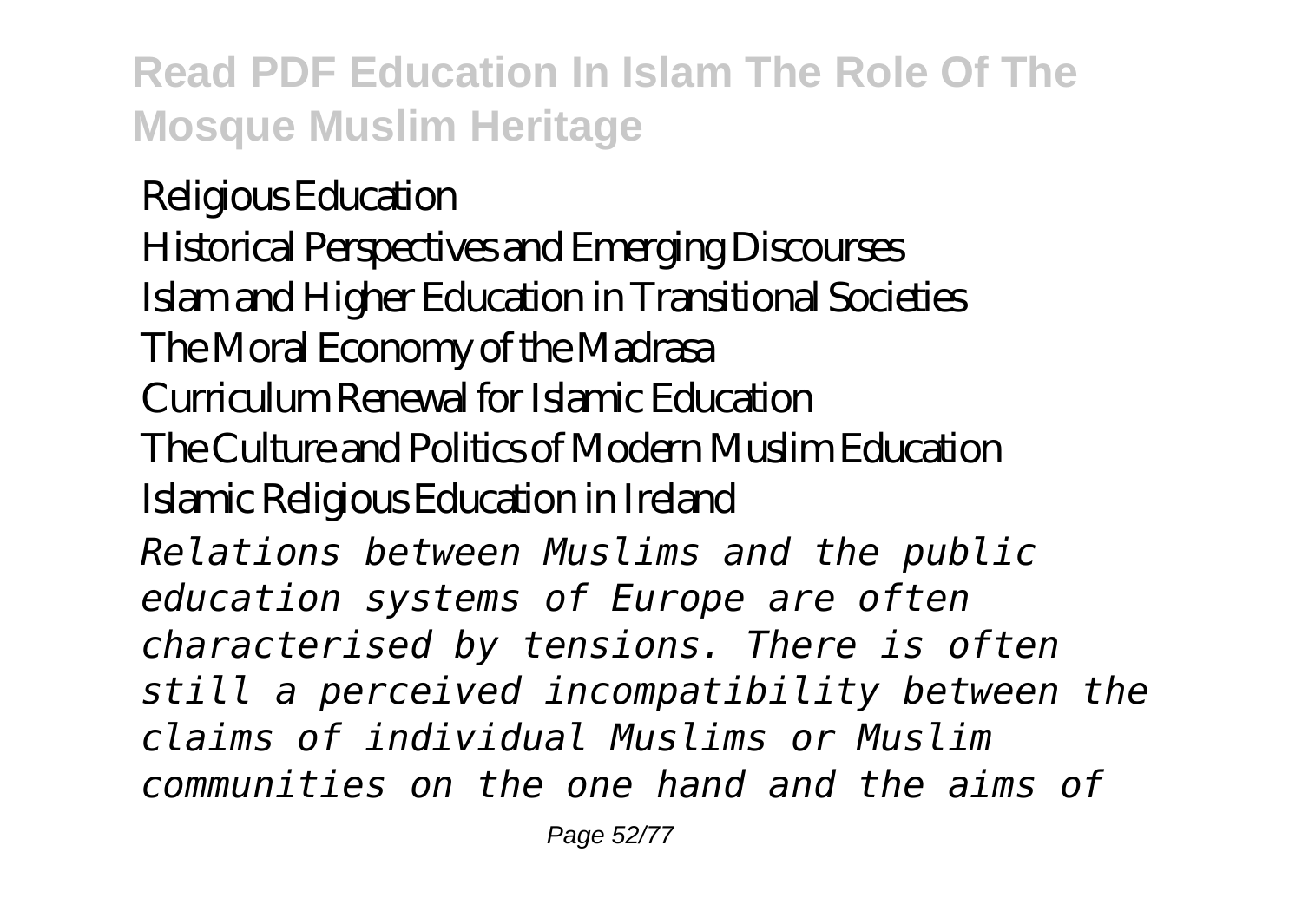*public education in Europe on the other. The relatively recent presence of Islam in much of Europe, the internal diversity of Muslim communities, the lack of a centralized, hierarchical church-like structure – different arguments are used to justify such a discriminatory treatment of one of the largest faith communities in Europe. Nevertheless, as this book aims to illustrate, there are already rich and diverse experiences throughout Europe of how to integrate Islam into the national and regional school systems, particularly in primary, but also in secondary education.* Page 53/77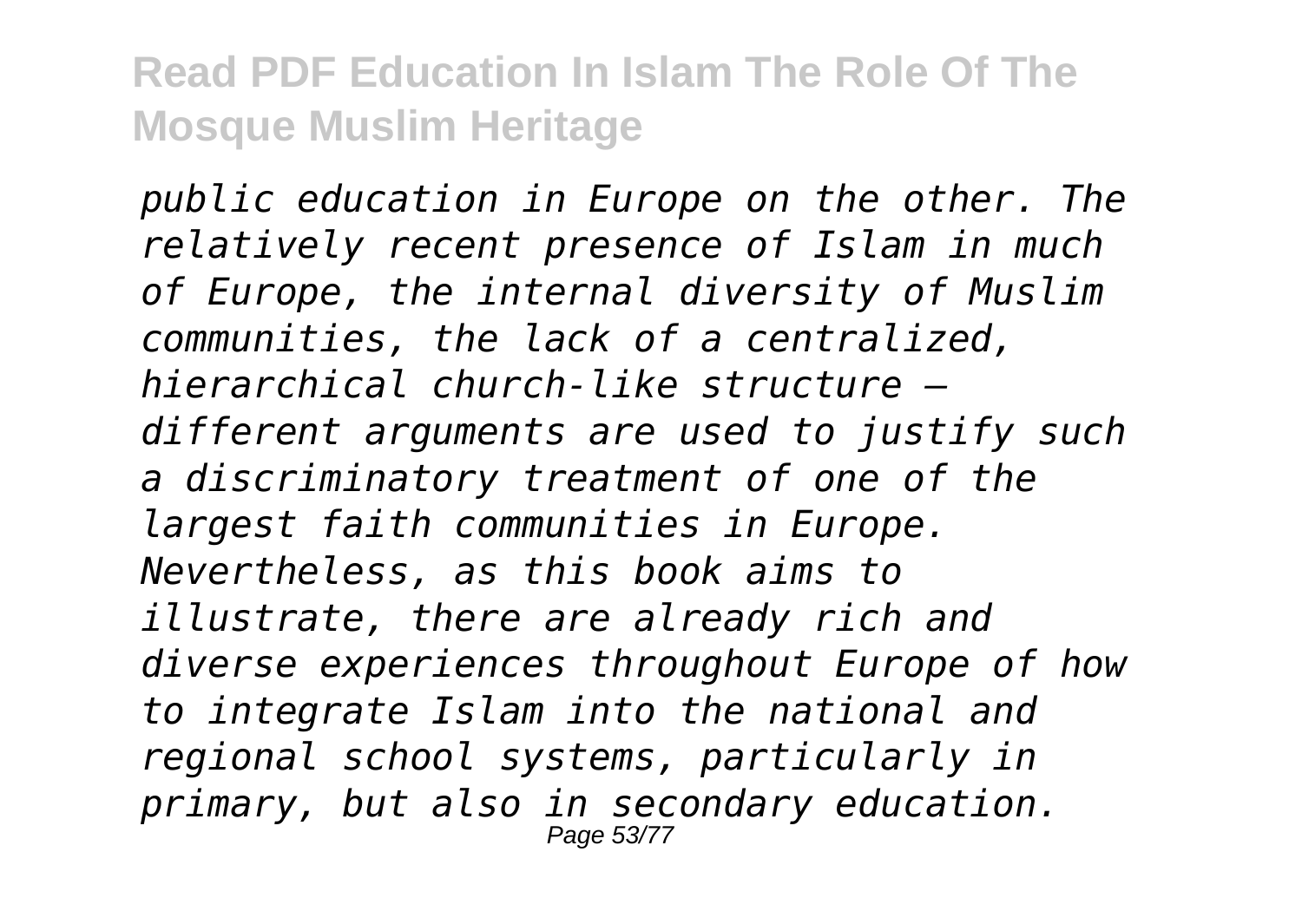*Accordingly, this book provides some analyses of the ways in which Islam is integrated in education in certain regions of Spain, the Netherlands, France and England. These analyses are paralleled by empirical findings concerning the role of religion in the life of young Muslims, their views concerning religion in school, and the impact of religion in education and society in Spain, the Netherlands, Norway, Germany, France and England.*

*This book is the first study to qualitatively explore the concepts of higher education in Muslim contexts. It examines the different* Page 54/77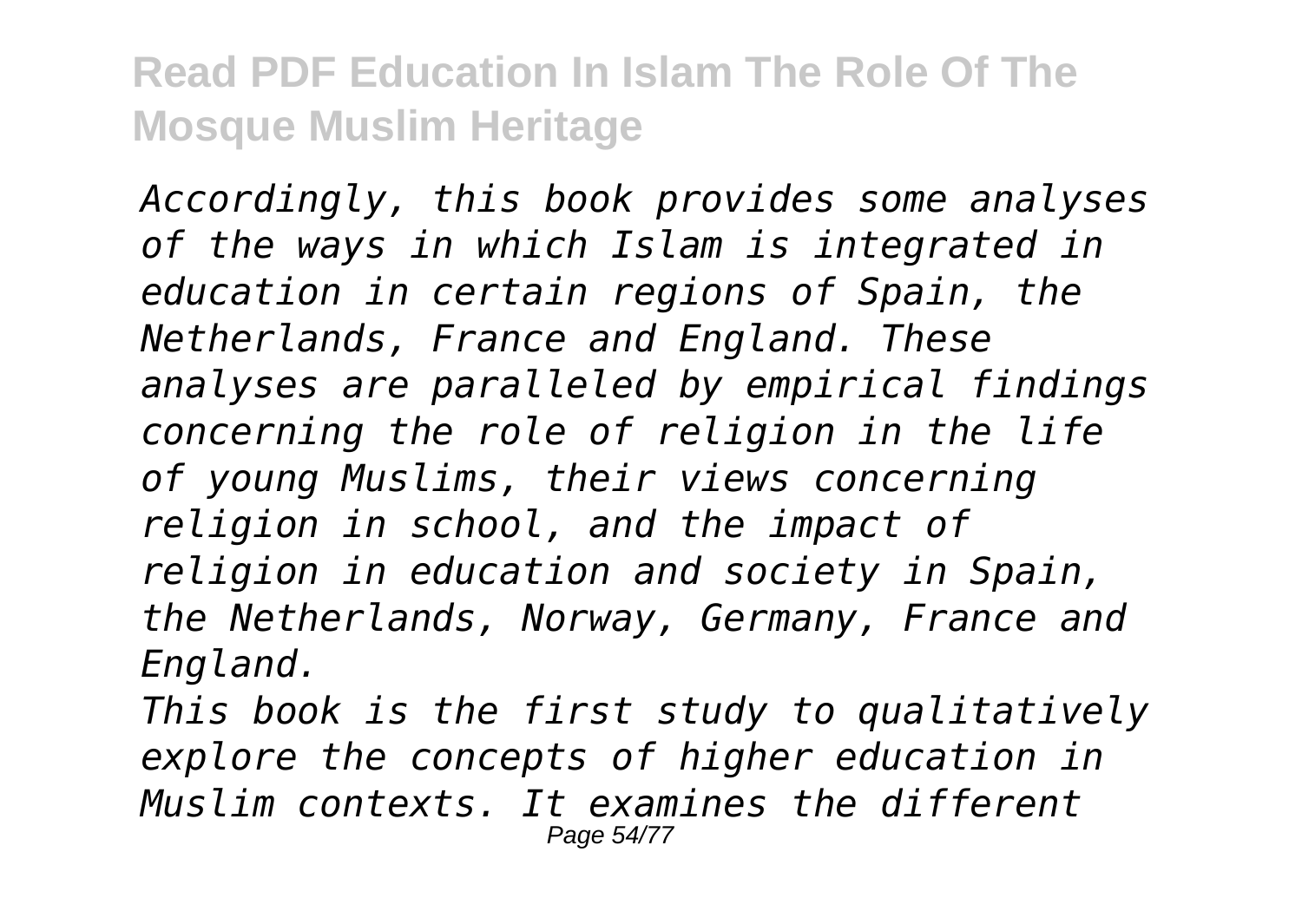*concepts of 'a university' and the way they shape practice in Muslim contexts, with a particular focus on the Islamic republic of Pakistan. Contributing to theoretical debates and discussing practical challenges that universities in Muslim countries face, the author analyses seven higher education institutions in Pakistan. She argues that there is a need for institutions to constantly review their mission and aims and objectives in light of the wider economic, political, and socio-cultural and religious development of a society. The book reviews the history of higher education institutions* Page 55/77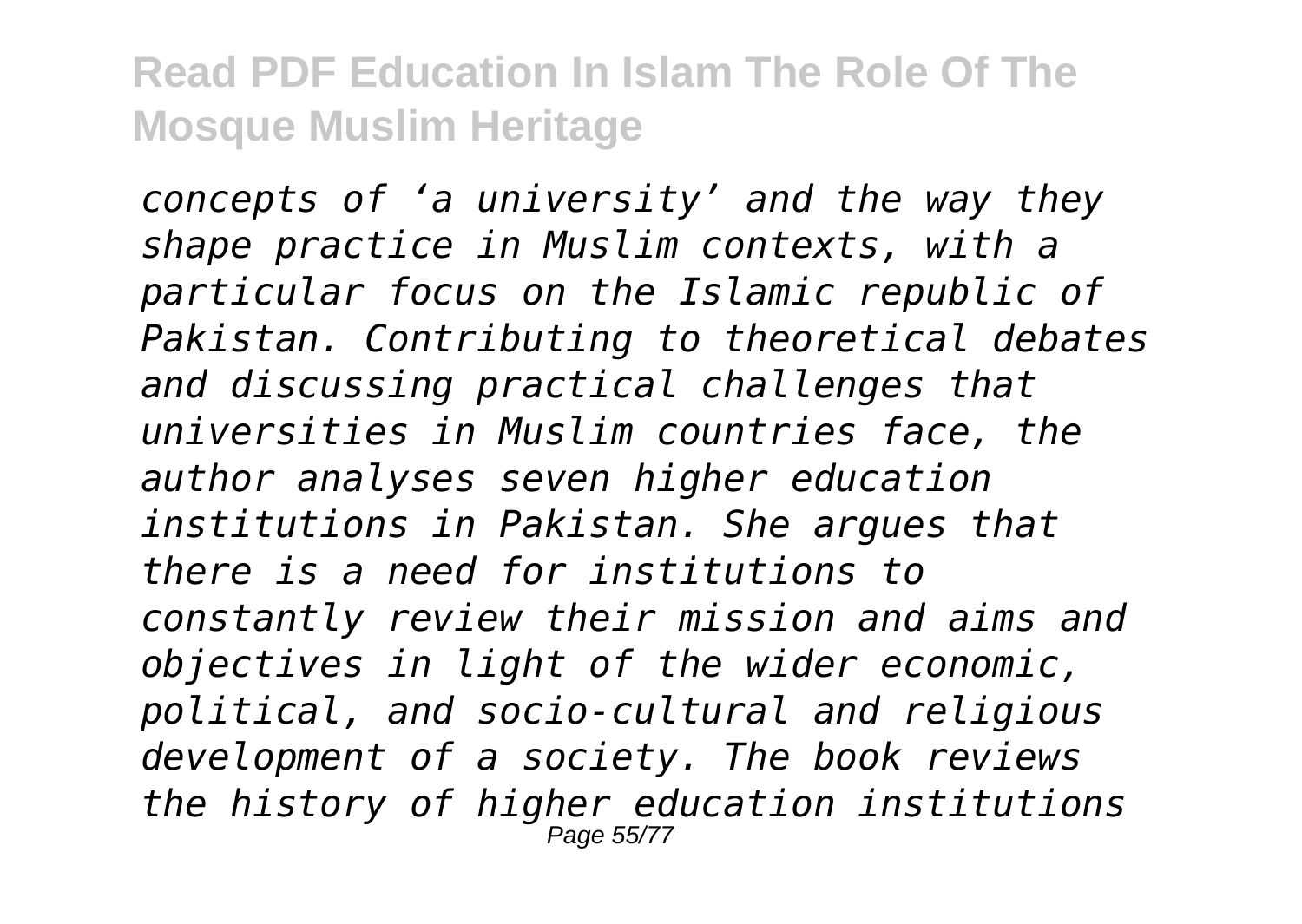*and examines opportunities for some Pakistani universities, to become centres of excellence in the future. This is subject to adequate support from the government, industries, philanthropists and the society at large. In return, these universities would have to cater to the needs of the society, from basic needs in the areas of health and education to science and technology. Islam and Higher Educationbreaks new grounds in the field of higher education in Muslim contexts and will be of interest to researchers in the fields of comparative education and Islamic Studies. "Islam is the fastest growing religion in* Page 56/77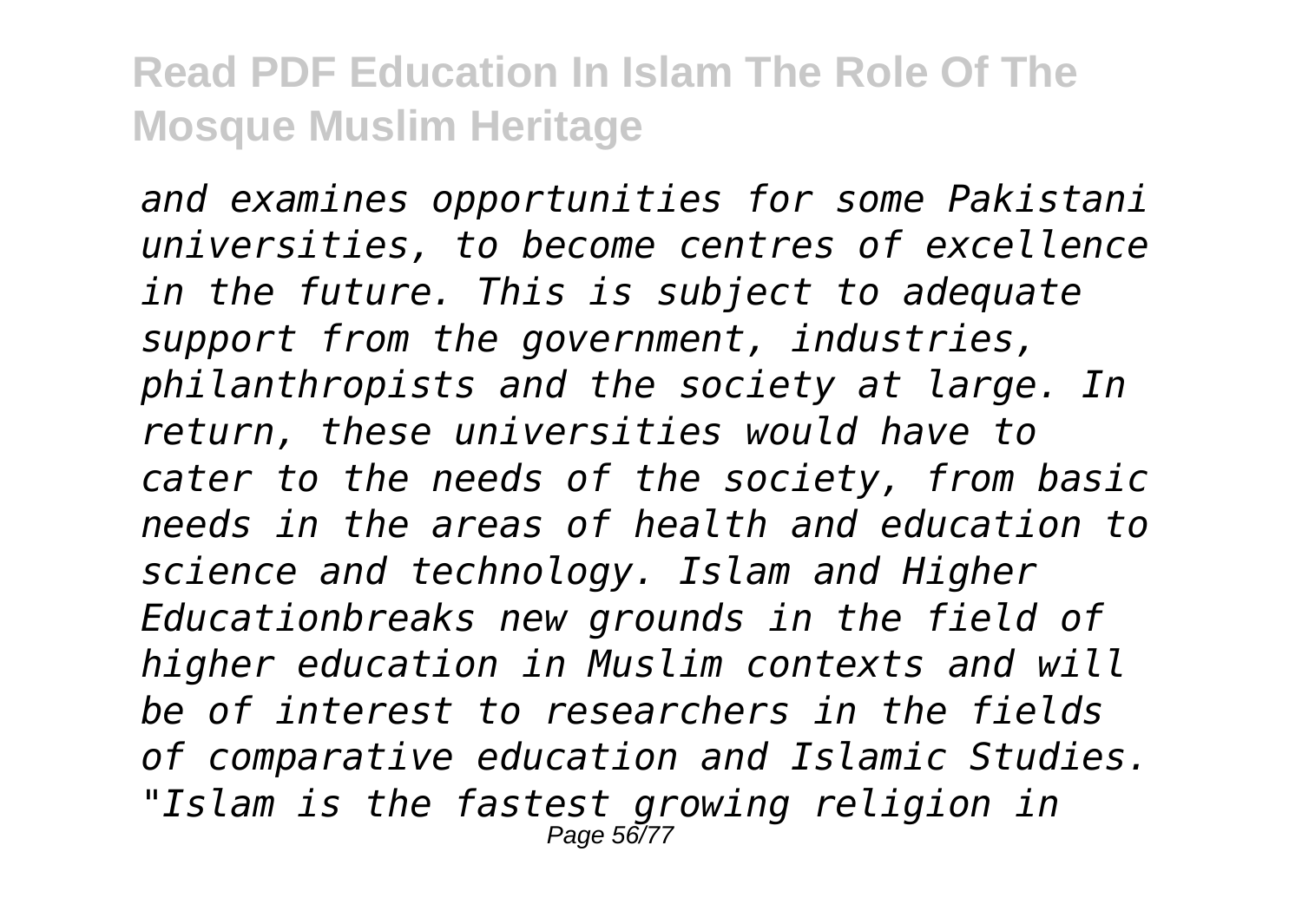*Ireland. Given the debate over the role of faith-based schools in secular societies in the twenty-first century, this book provides deeper insight and understanding into the role of ethos and the teaching and learning of Islamic religious knowledge (IRE) in two primary Irish state-funded Muslim schools. Based on data from Muslim parents, teachers and principals in two Muslim Irish schools, through semi-structured interviews and class observations, this study revealed significant variations in how IRE was delivered but also in how the ethos was manifested and experienced by Muslim pupils. The findings* Page 57/77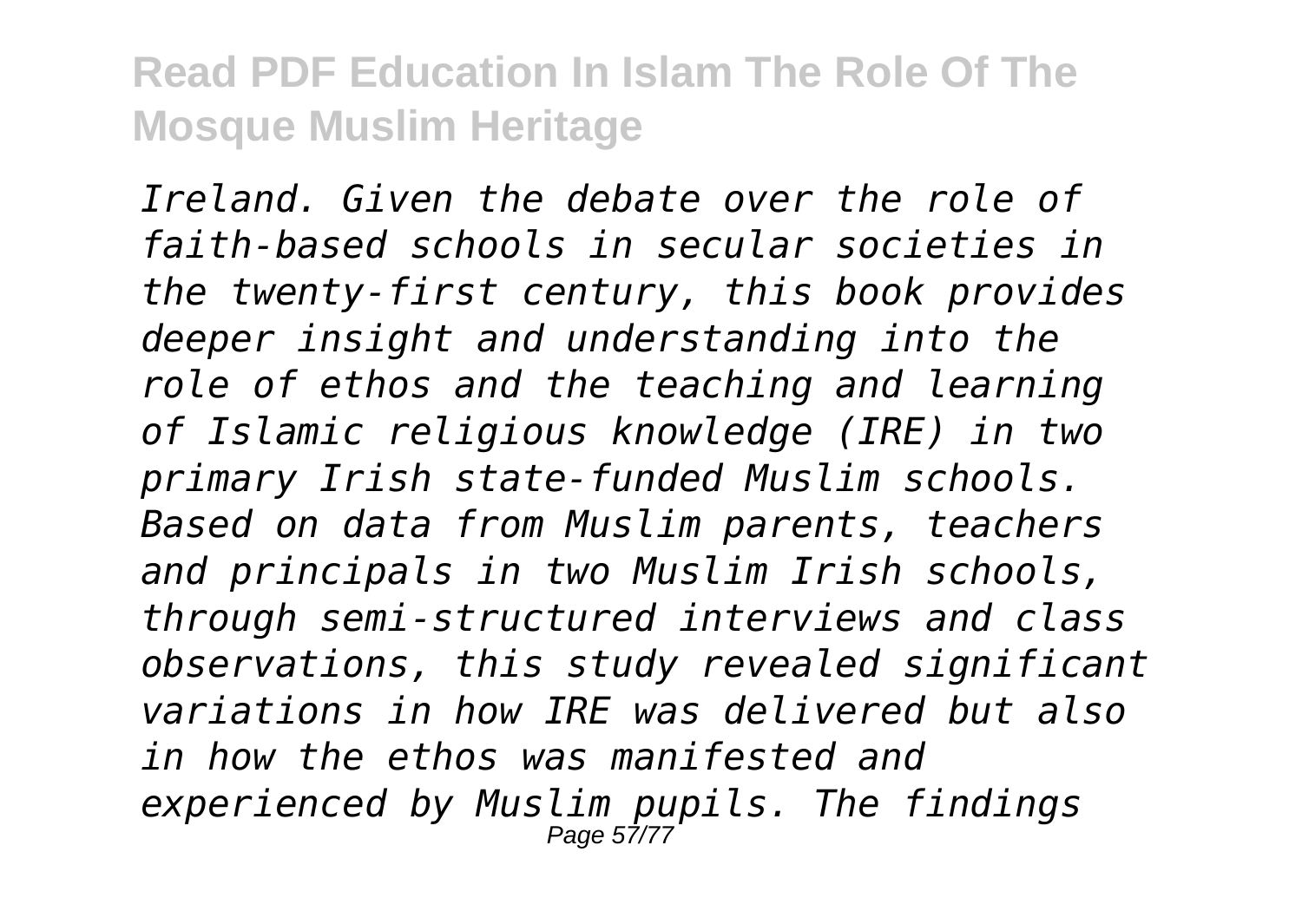*further demonstrated a strong link between the schools' ethos and parents' rationale for choosing Muslim schools for their children. This study also showed the various roles enacted by the IRE teachers as autonomous interpreters, transmitters and negotiators of Islamic knowledge which all had an impact on the choice of content in the classroom. In the wider debate on Muslim schools in Europe, this book challenges the claims made that they are breeding grounds for indoctrination and extremism, and that just as Muslim schools cannot be viewed in homogenous terms neither can the views of their* Page 58/77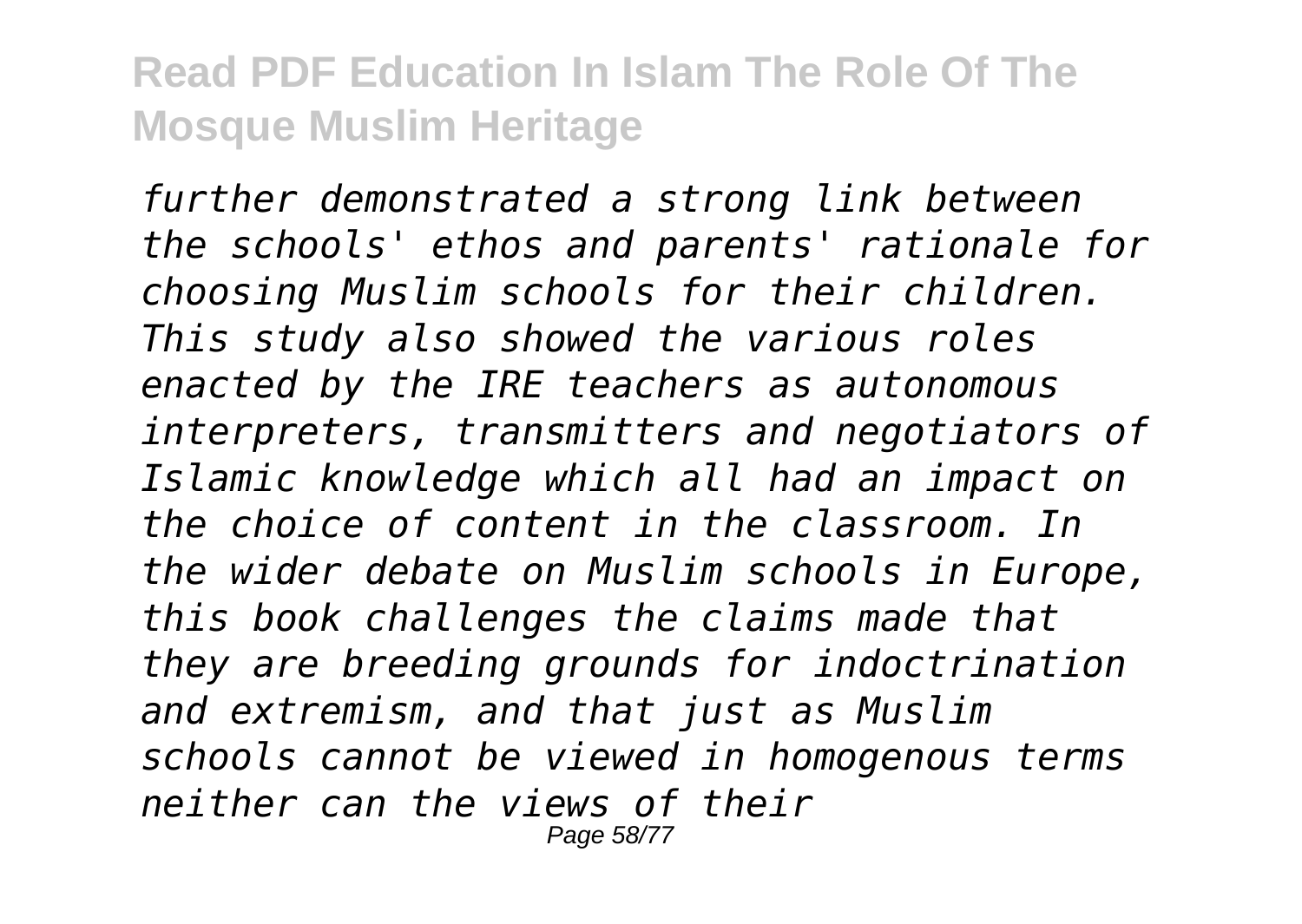*stakeholders"--*

*The twentieth century saw heightened tension between religious and secular approaches to education. In this era of cataclysmic social change, Mutahhari presented this Islamic perspective on training and education, using his signature approach of applying traditional Islamic sources to contemporary questions. Although, in this time, rote learning was prized, Mutahhari emphasised the importance of critical thinks skills. He also emphasised education outside of the classroom, such as learning through work. Taking a hilistic perspective, he discussed* Page 59/77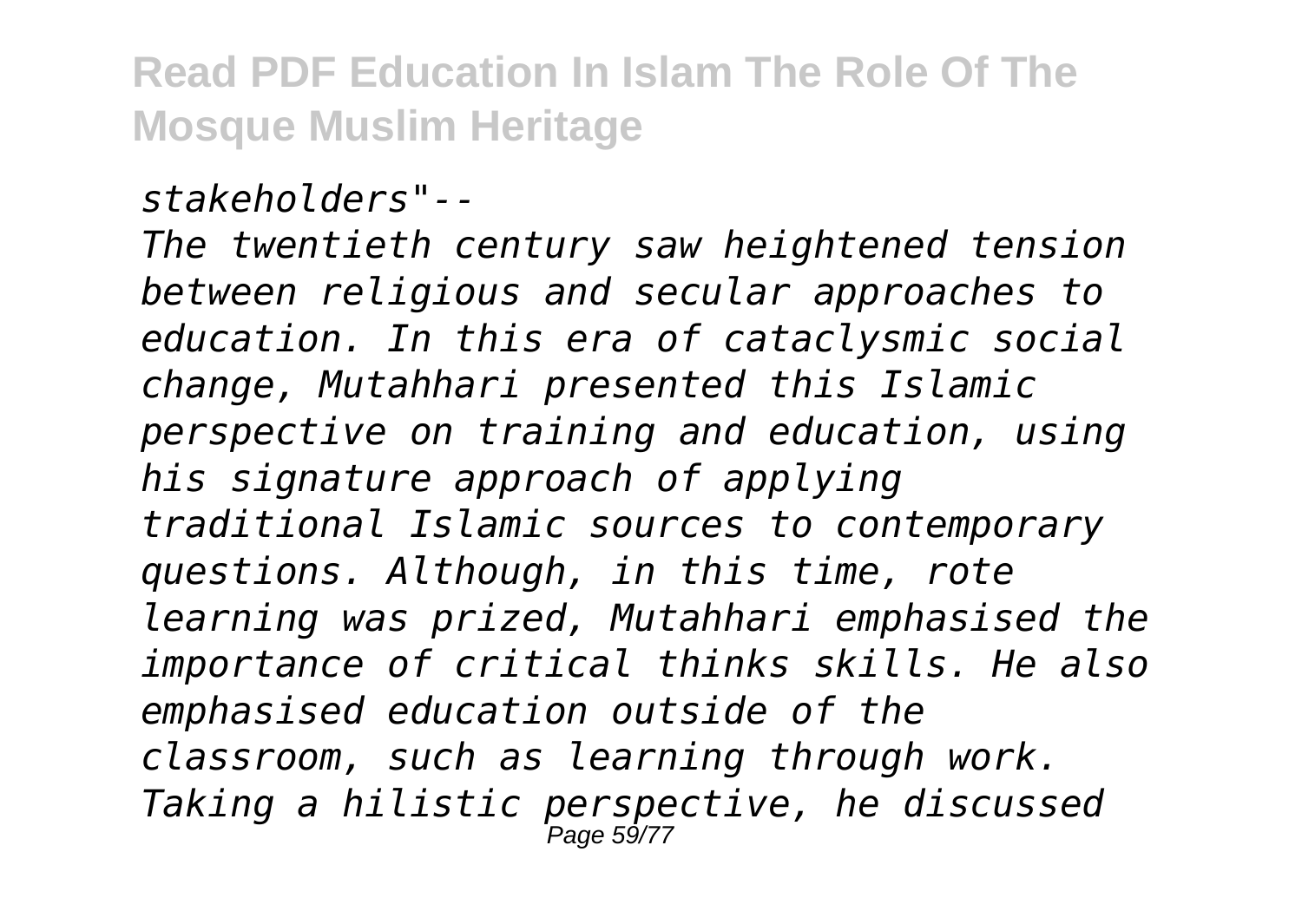*the importance of spiritual and moral traning, worship as a means of personal development, and the importance of developing self-esteem. Although deliver in the 1970s, these lectures remain essential reading for anyone in training or education. The Spread of Islam Education and Islam in Mandate Palestine Varieties of Religious Authority Critical Perspectives on Teaching Islam in Primary and Secondary Schools Islam in Education in European Countries. Pedagogical Concepts and Empirical Findings Between Radicalism and Tolerance* Page 60/77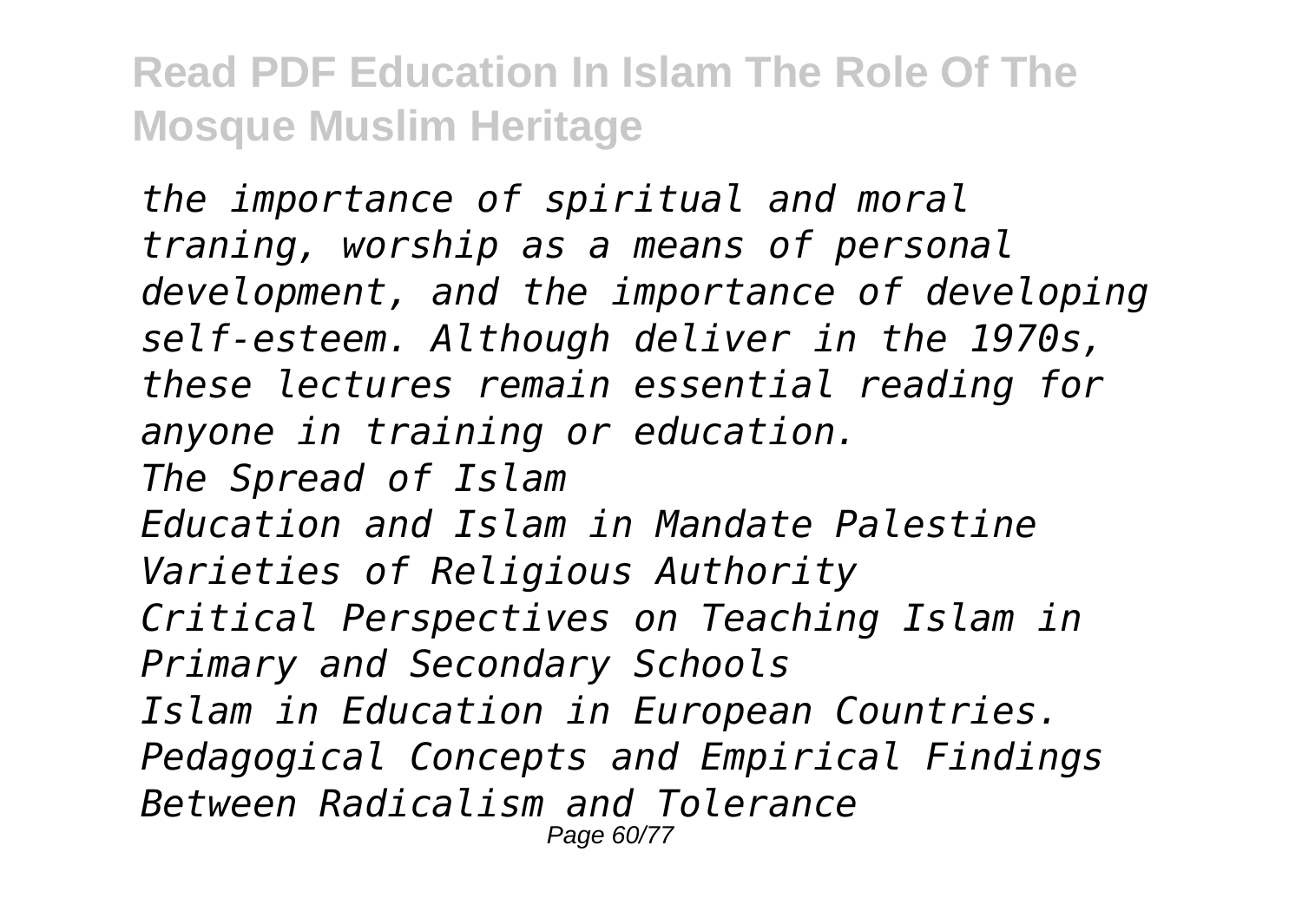*Education, Leadership and Islam* The immense changes that the world is undergoing in terms of globalization and migration of peoples have had a profound effect on cultures and identities. The question is whether this means shifts in religious identities for women and men in different contexts, whether such shifts are seen as beneficial, negative or insufficient, or whether social change actually means new conservatisms or even fundamentalisms. Surrounding these questions is the role of education is in any change or new contradiction. This unique book enhances an interdisciplinary discourse about the complex intersections between gender, religion and Page 61/77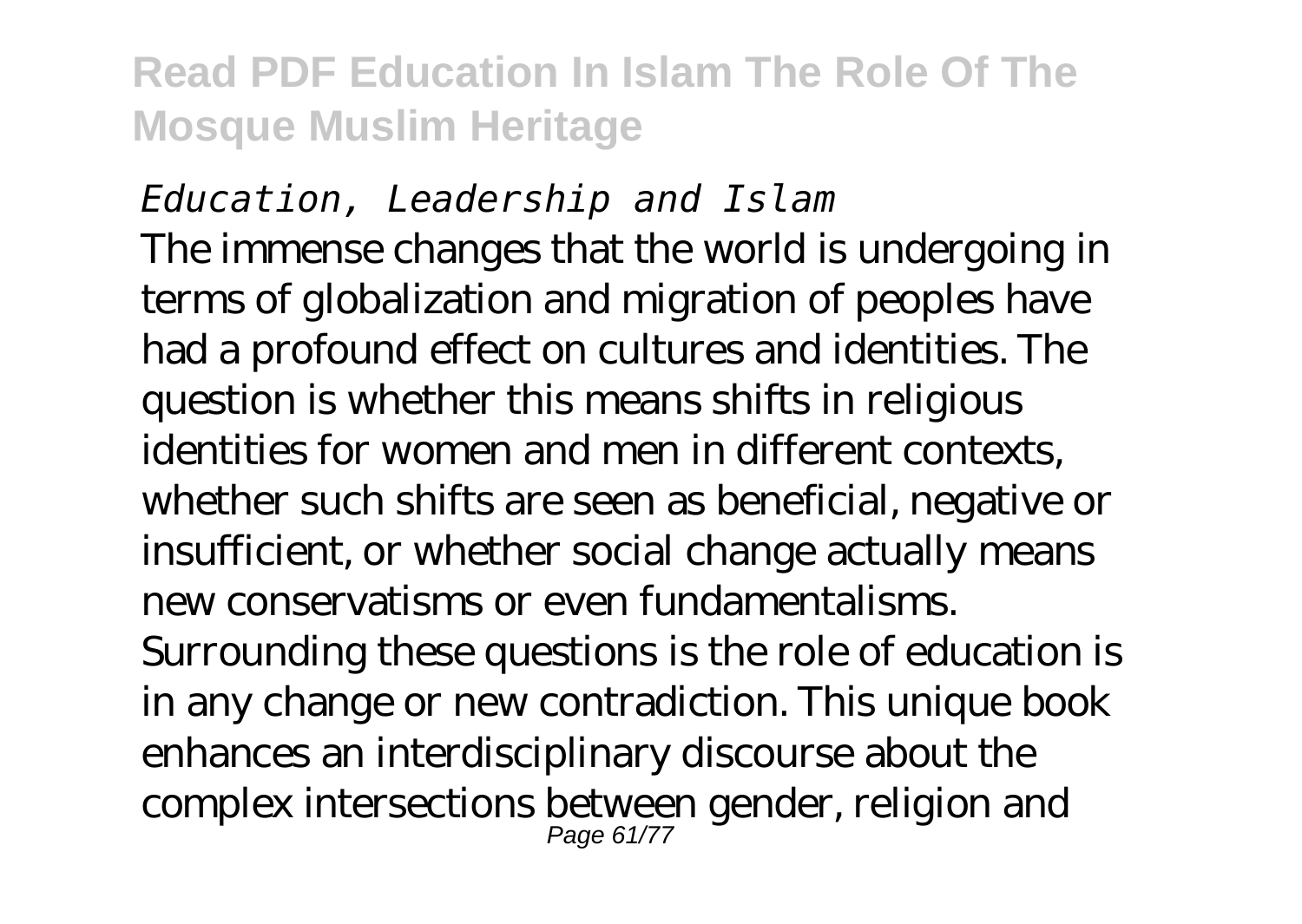education in the contemporary world. Literature in the social sciences and humanities have expanded our understanding of women's involvement in almost every aspect of life, yet the combined religious/educational aspect is still an under-studied and often under-theorized field of research. How people experience their religious identity in a new context or country is also a theme now needing more complex attention. Questions of the body, visibility and invisibility are receiving new treatments. This book fills these gaps. The book provides a strong comparative perspective, with 15 countries or contexts represented. The context of education and learning covers schools,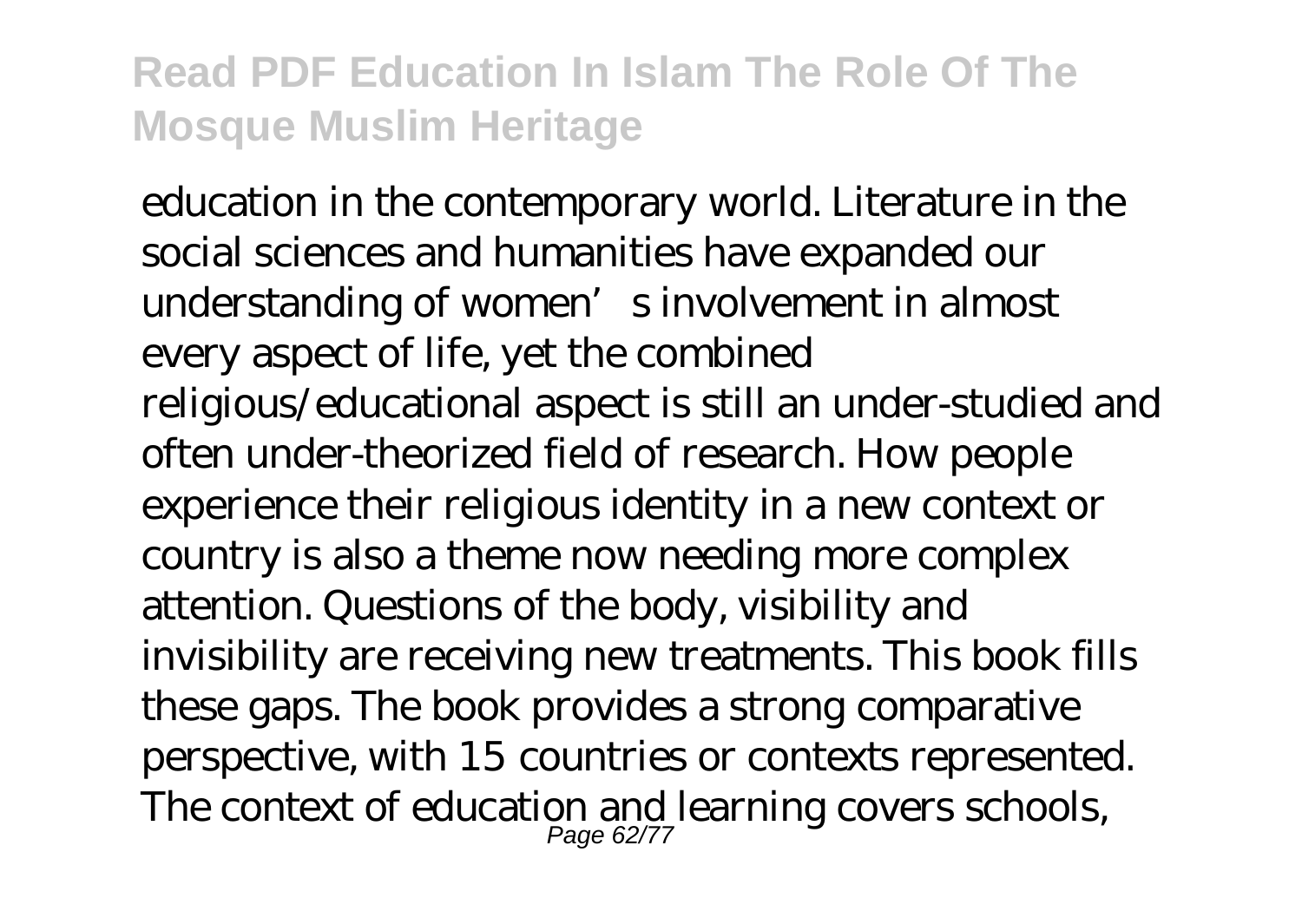higher education, non-formal education, religious institutions, adult literacy, curriculum and textbooks. Overall, the book reveals a great complexity and often contradiction in modern negotiations of religion and secularism by girls and boys, women and men, and a range of possibilities for change. It provides a theoretical and practical resource for researchers, religious and educational institutions, policy makers and teachers.

This book demonstrates why and how it is necessary to redesign Islamic Education curriculum in the K-12 sector globally. From Western public schools that integrate Muslim perspectives to be culturally Page 63/77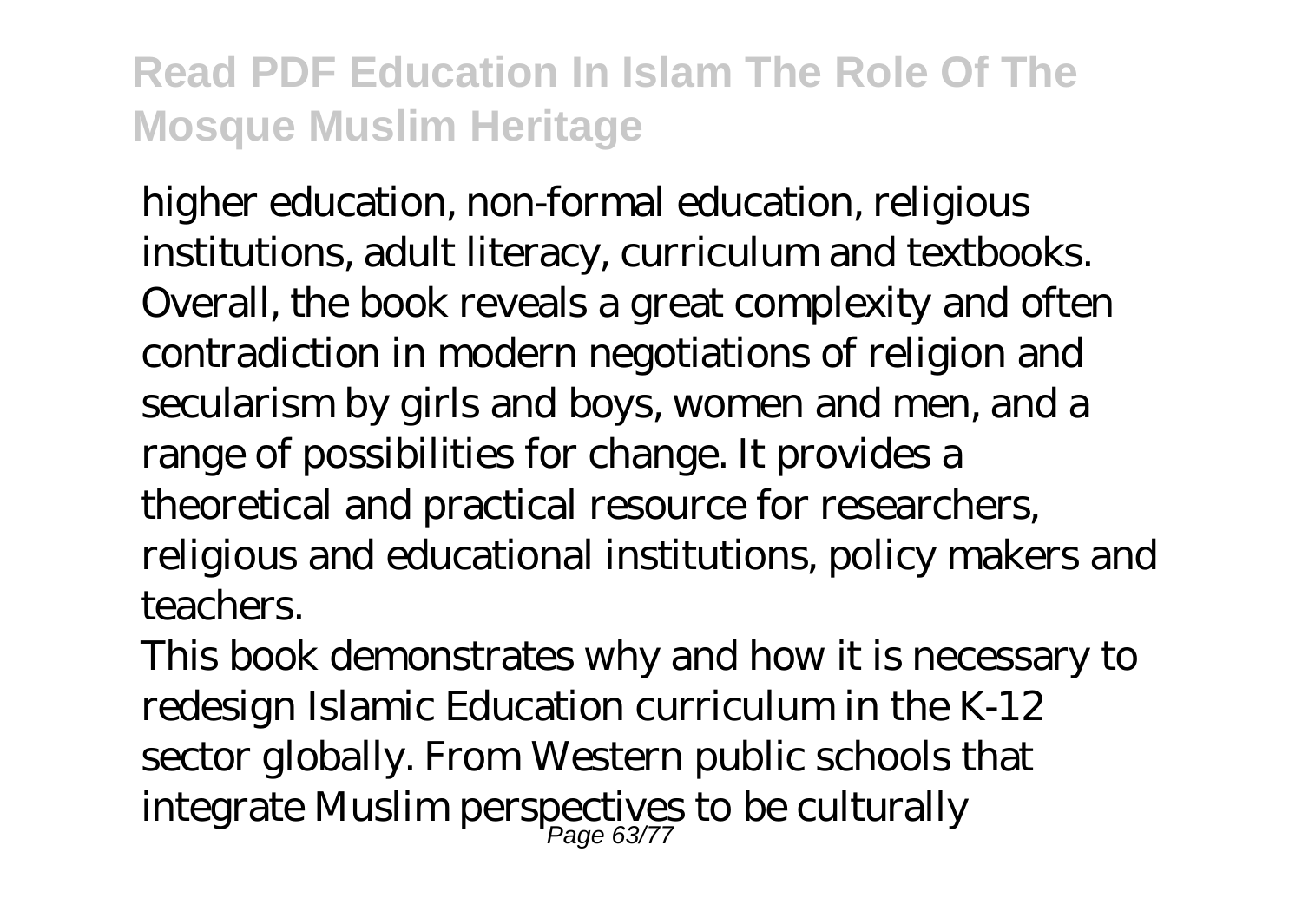responsive, to public and private schools in Muslim minority and majority contexts that teach Islamic studies as a core subject or teach from an Islamic perspective, the volume highlights the unique global and sociocultural contexts that support the disparate trajectories of Islamic Education curricula. Divided into three distinct parts, the text discusses current Islamic education curricula and considers new areas for inclusion as part of a general renewal effort that includes developing curricula from an Islamic worldview, and the current aspirations of Islamic education globally. By providing insights on key concepts related to teaching Islam, case studies of Page 64/77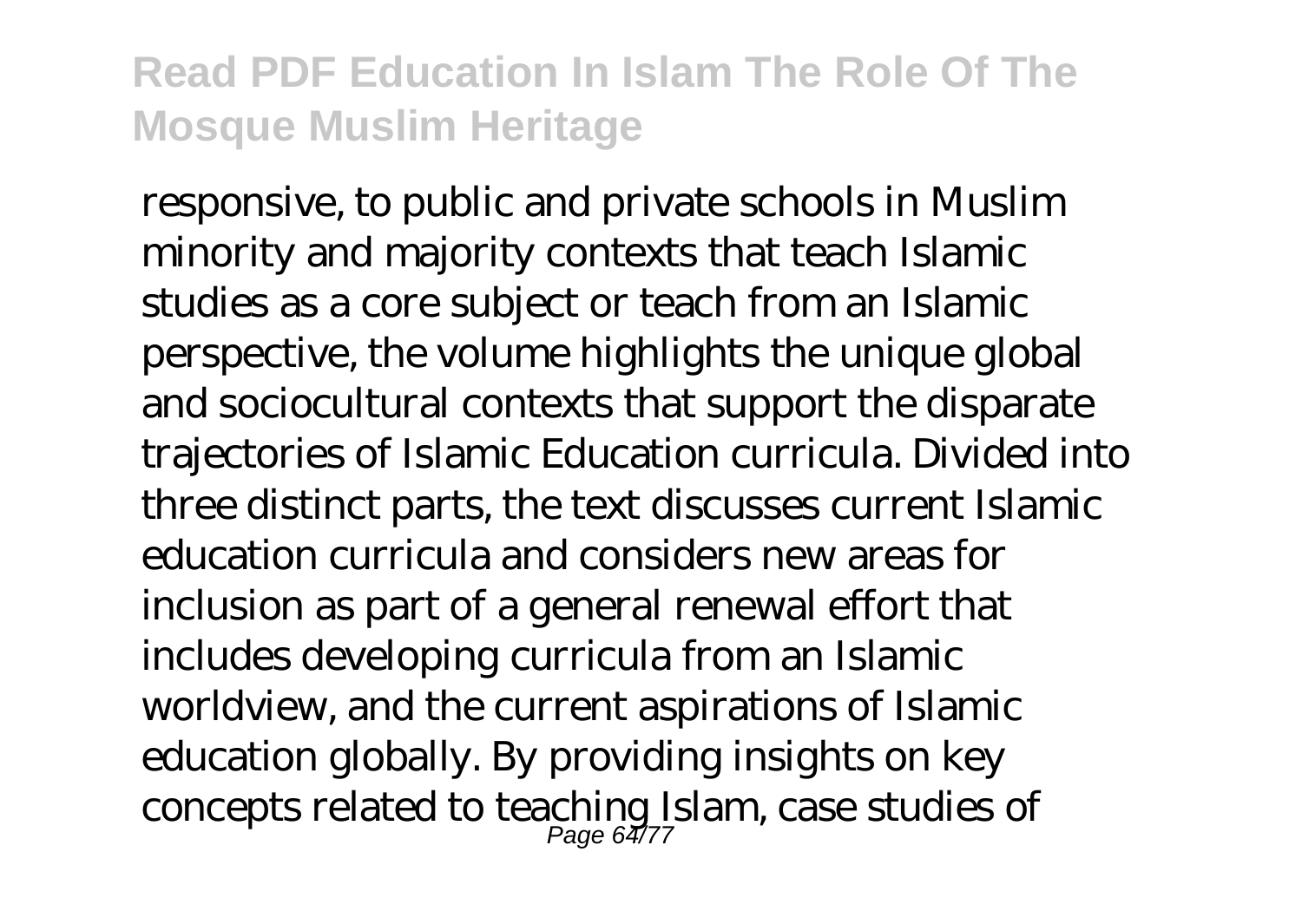curriculum achievements and pitfalls, and suggested processes and pillars for curriculum development, contributors present possibilities for researchers and educators to think about teaching Islam differently. This text will benefit researchers, doctoral students, and academics in the fields of secondary education, Islamic education, and curriculum studies. Those interested in religious education as well as the sociology and theory of religion more broadly will also enjoy this volume. Challenges faced by women- Education, Career and Identity' deals with the struggles women go through to get educated and empowered in a male- dominated society. Women education is still considered secondary Page 65/77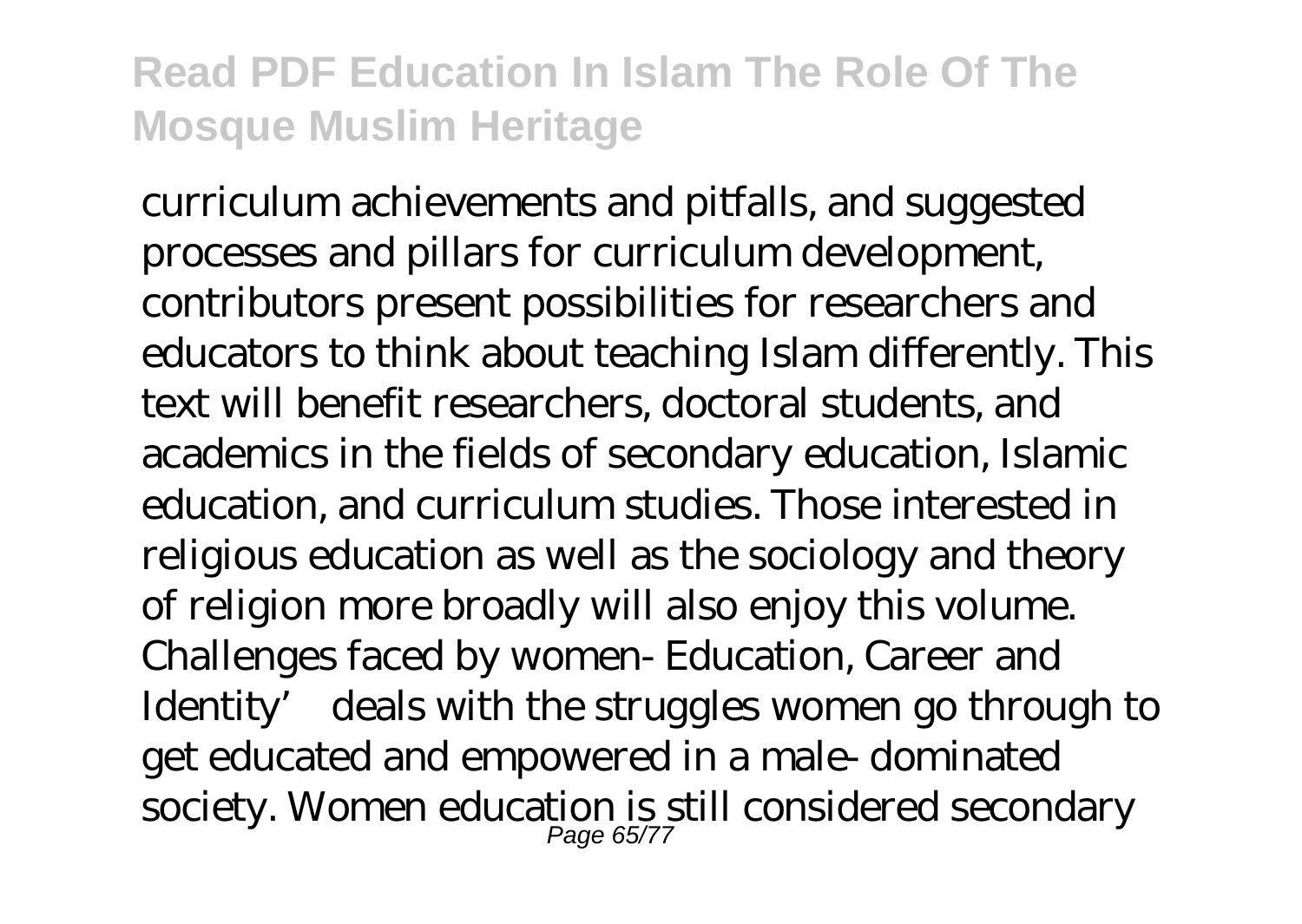and women are deprived of their basic rights in many areas. Women are still under the clutches of patriarchy. There are many misconceptions regarding women education and empowerment in Islam. This is a modest attempt to correct prejudices about women in Islam. Book starts with the importance of women education and status of women education in India. Author emphasis the importance of women education in Islam and tries to erase misconceptions regarding women in social context by enlightening minds with references from Holy Quran and Hadith ( sayings of Prophet Muhammad pbuh). Why are women treated secondary in the family and the community? Why does Gender Page 66/77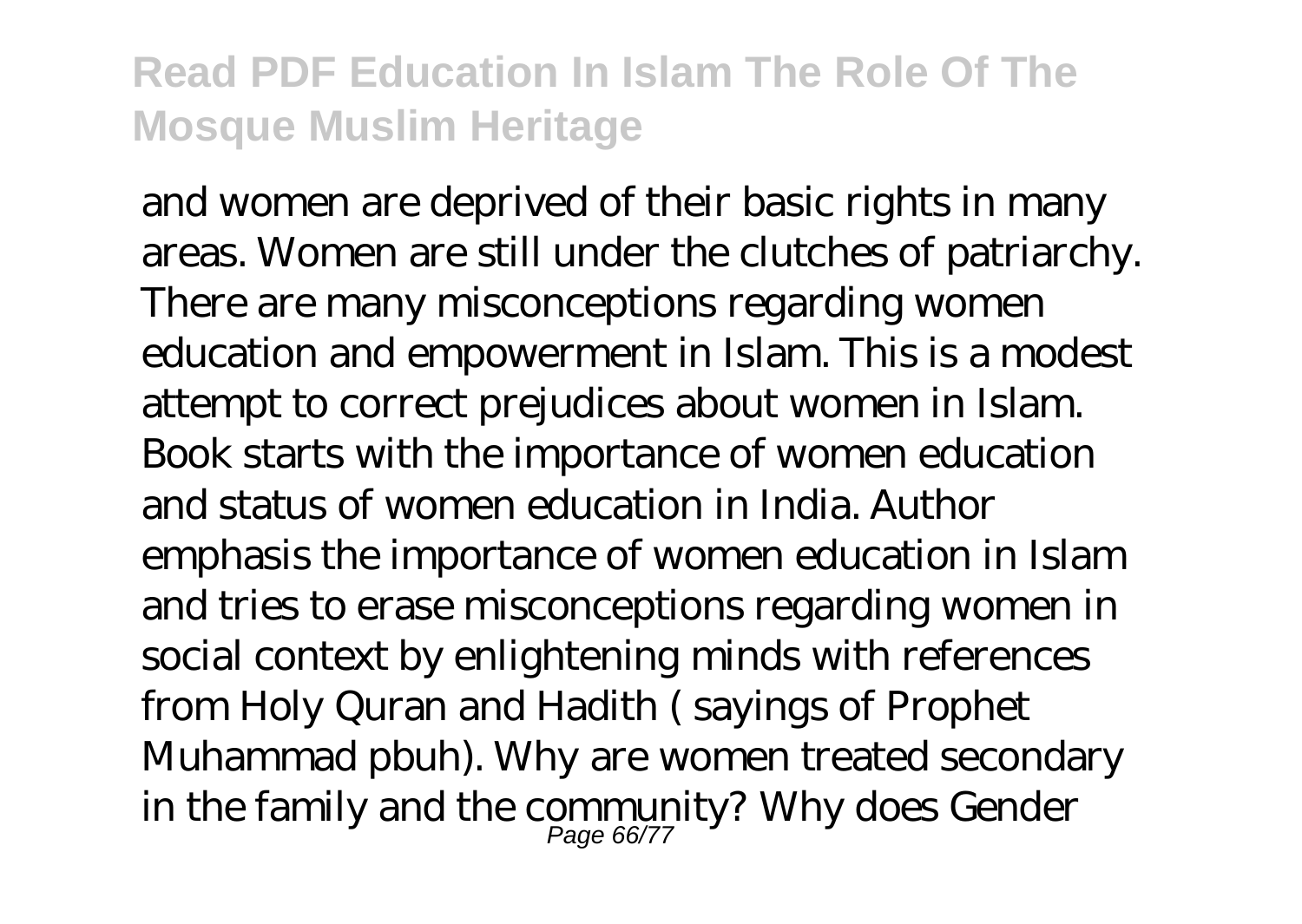discrimination still persist? How long should we women tolerate inequality, injustice, discrimination, violence and abuse? Why men and society around impose restrictions and try to keep women under the clutches of dominance, when no religion denies women of their basic rights? Basic rights include education, empowerment, identity, rights in legal and financial matters and many more. Author points out the consequences of not educating women and denying them of their rights. Many examples of great women from Islamic and Indian history are presented who contributed by overcoming many challenges and barriers to give a bright and successful future for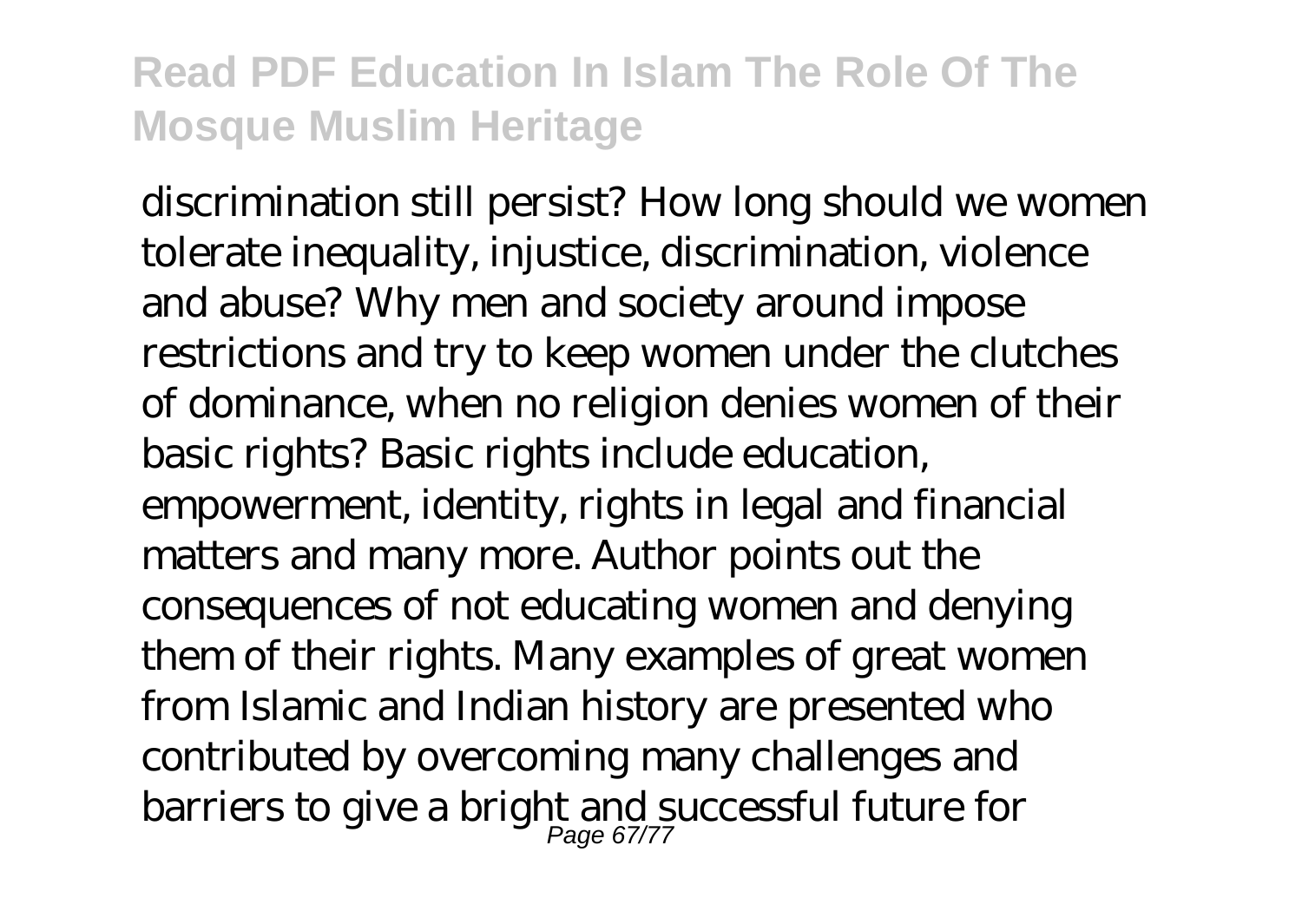coming generations. The success stories of great women give inspiration to every person who reads. This book investigates the development and function of the Institute of Traditional Islamic Art and Architecture (ITIAA) in Amman, Jordan. A vertical case study using grounded theory methodology, the research creates a rich and holistic understanding of the Institute. Specific areas of study include the factors involved in the founding of the Institute within the context of Arab and Jordanian higher education, the role of traditional Islamic philosophy in the function of the Institute, and the role of the anthropological concept of liminal space in the clarification of students' values during the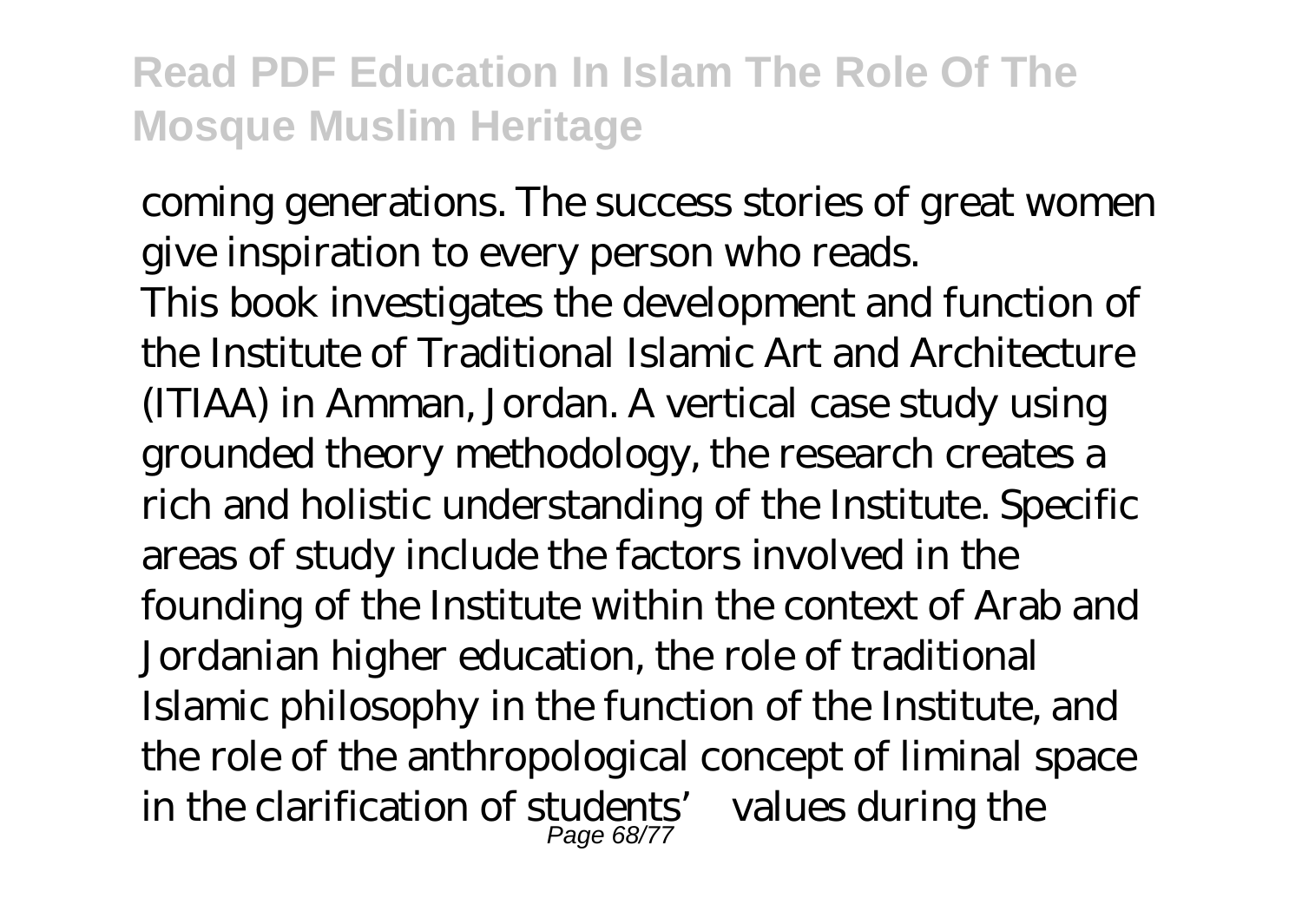academic program. Data for the research came from thirty hours of interviews completed with over thirty individuals, a twenty item survey completed by sixty-five students, classroom observations, and analysis of an array of documents from the League of Arab States, the Jordanian Ministry of Higher Education and Research, the Jordanian Accreditation Association, the World Islamic Science and Education University, and the Institute for Traditional Islamic Art and Architecture. In regard to the role of traditional Islamic philosophy, the study delineates how the combination of theological/philosophical commitments of founders, faculty, and students combined to create a deep and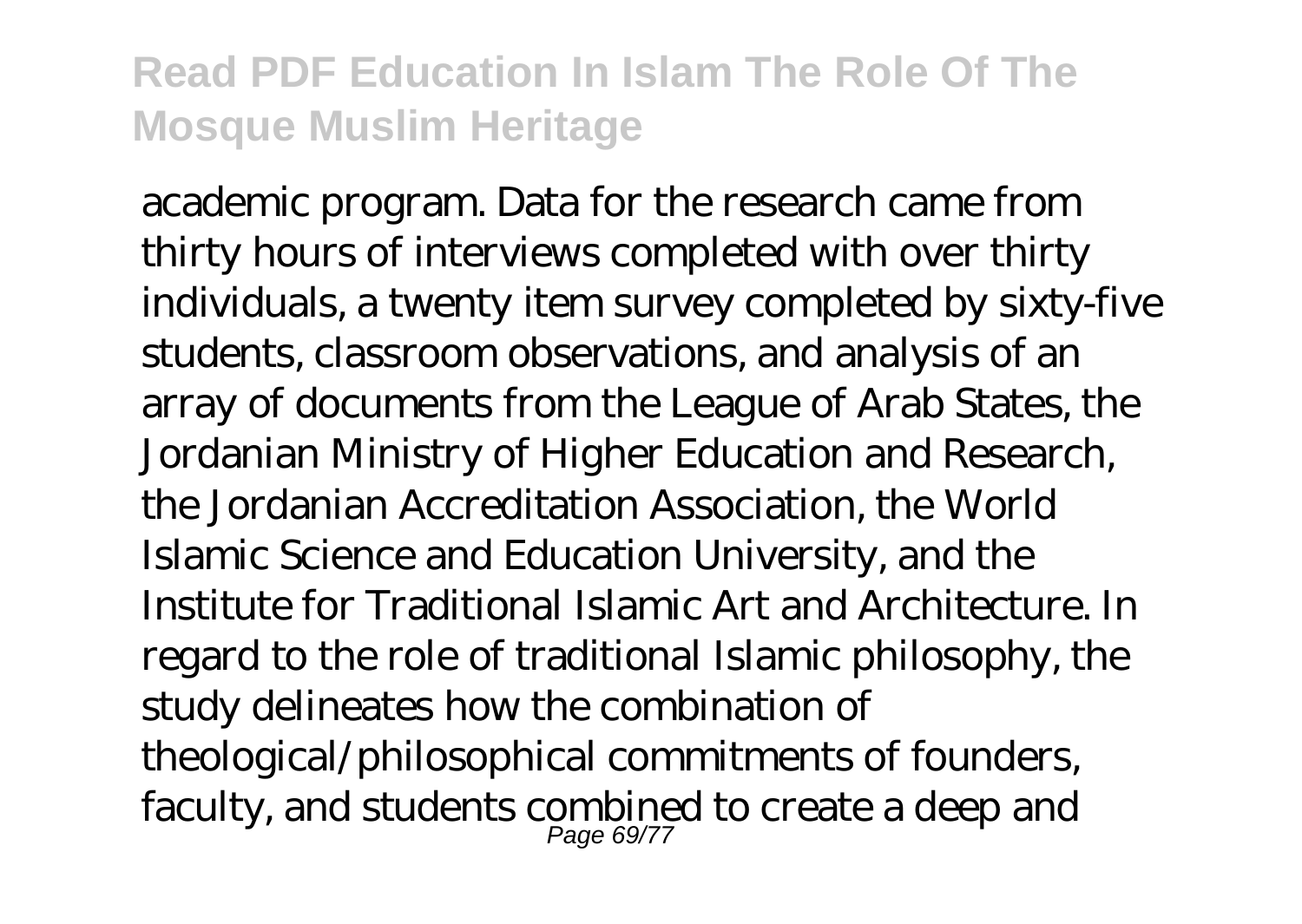pervasive role of traditional Islamic philosophy, evidenced in classrooms, interviews, and documents. Students, faculty and staff reflected a vital commitment to Islamic understandings of education, art, and beauty. The book concludes by noting the vital importance of such institutions as ITIAA in providing the space and means for Arab-Muslims to understand their own culture, assess others, and form new versions of Arab-Muslim culture that are viable and productive in the current age. It is noted that transnational organizations, such as the League of Arab States, could help facilitate educational diversity by fostering the development of a second level of small, traditionally focused institutions.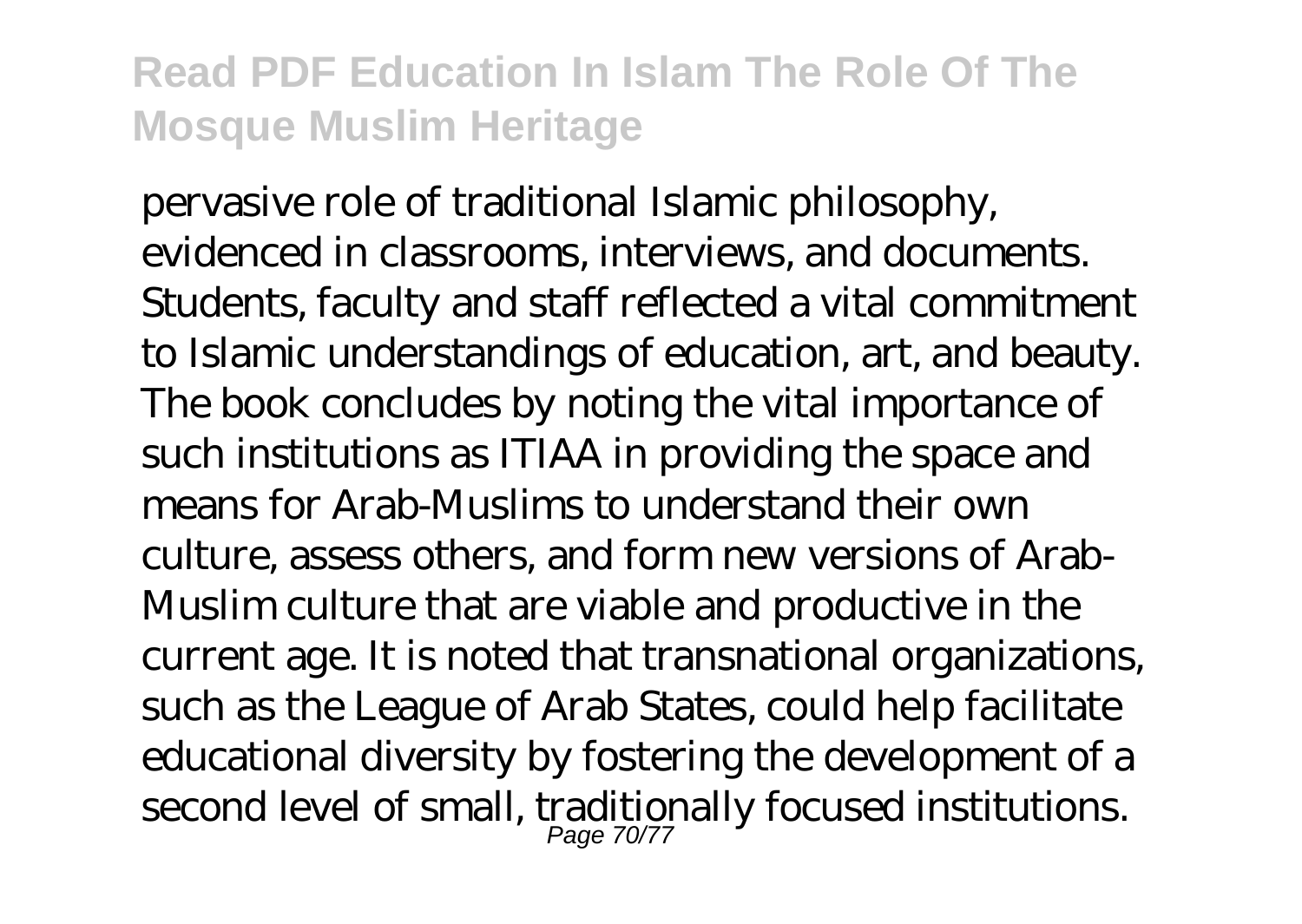Such institutions can reinforce traditional values, provide liminal experiences, and facilitate creation of artifacts of liminal activity, reflecting students' ability to combine modern and traditional value systems. Islam on Campus Canadian Islamic Schools Islam and Higher Education Gender, Religion and Education in a Chaotic Postmodern World Islam, Education, and Reform in Southern Thailand

In the Land of the Trojan Horse

Schooling Islam

*British Pakistani children are the second largest* Page 71/77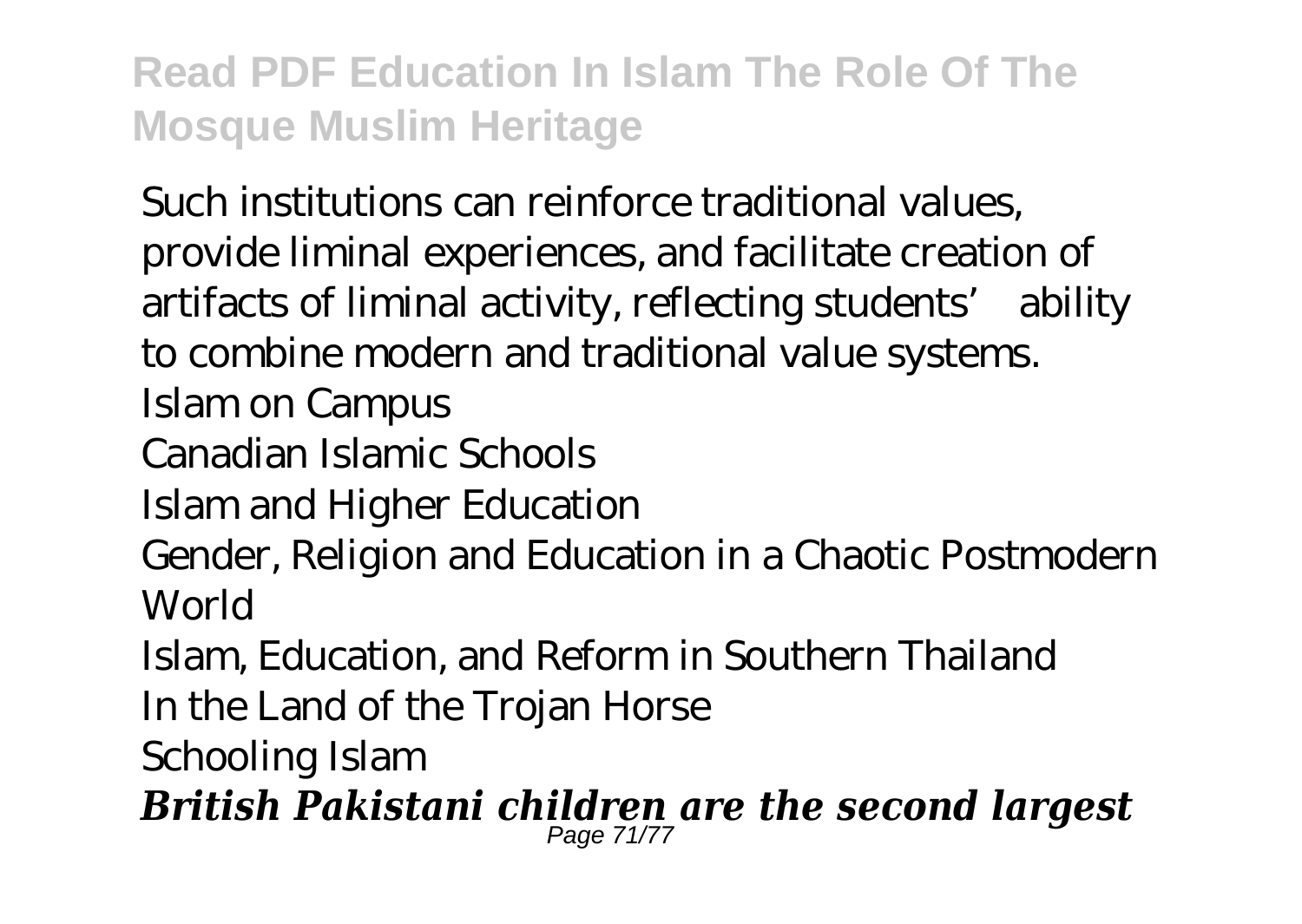*ethnic group in UK schools, yet little of their education and wider needs have been researched. British Pakistani Boys, Education and the Role of Religion seeks to rectify this, by investigating the educational achievement of British Pakistani boys and the importance of education both in the Pakistani community and in the wider religion of Islam. The book draws on research undertaken by the author in three British state secondary schools, to respond to the national policy on the education of ethnic minority children. It considers the meaning of education for Pakistanis, where religion plays an integral role,* Page 72/77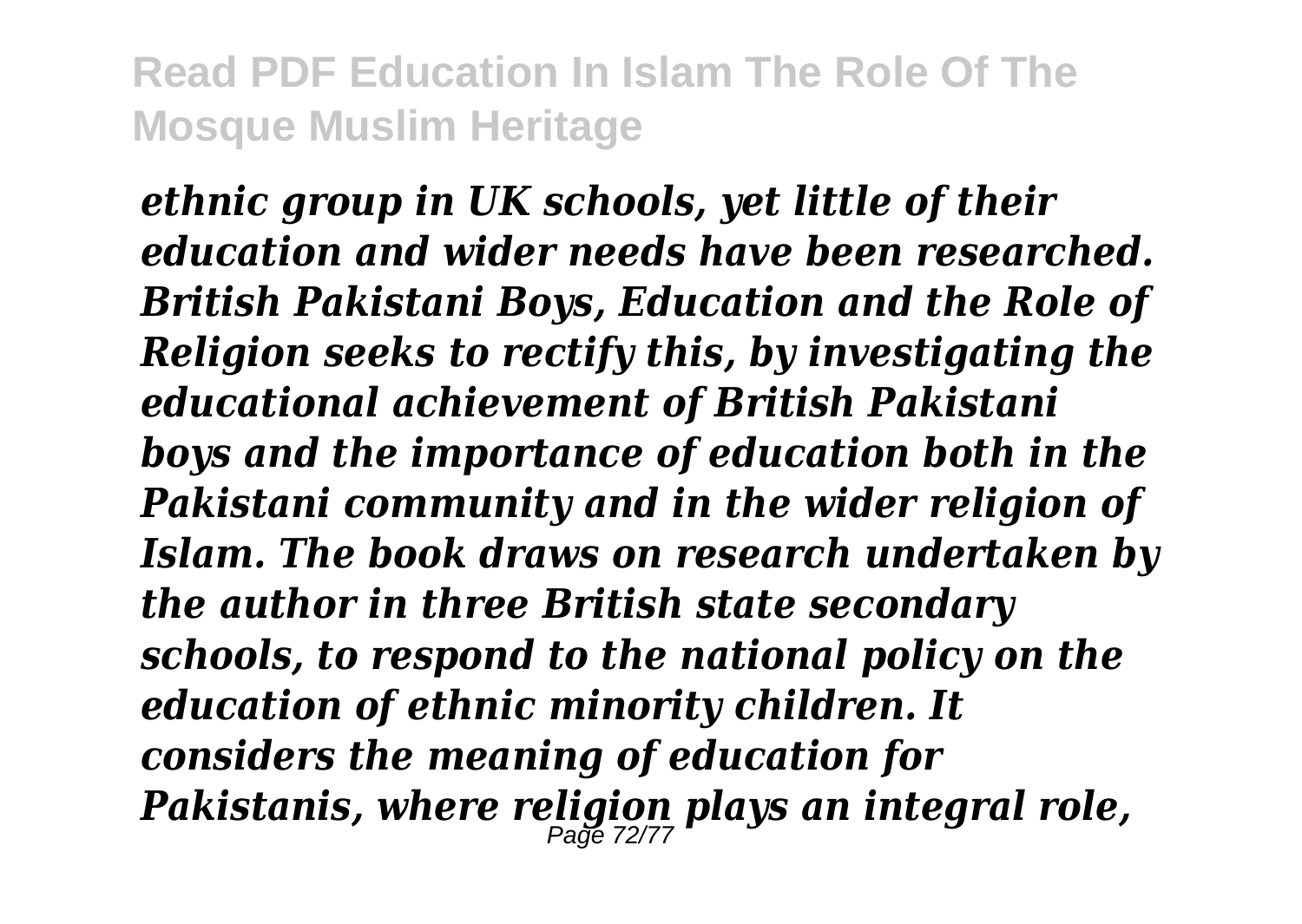*the gaps in education as well as the issue of representation - in governance and in the teaching workforce. The author concludes by discussing the possibility of responsive education better meeting the needs of Pakistani children by integrating Islamic religious education and education of the world. British Pakistani Boys, Education and the Role of Religion will be vital reading for academics and both undergraduate and postgraduate students in the fields of Education and Sociology and specifically those studying inclusion, equality and diversity, or Asian, Muslim or Pakistani education. It would* Page 73/77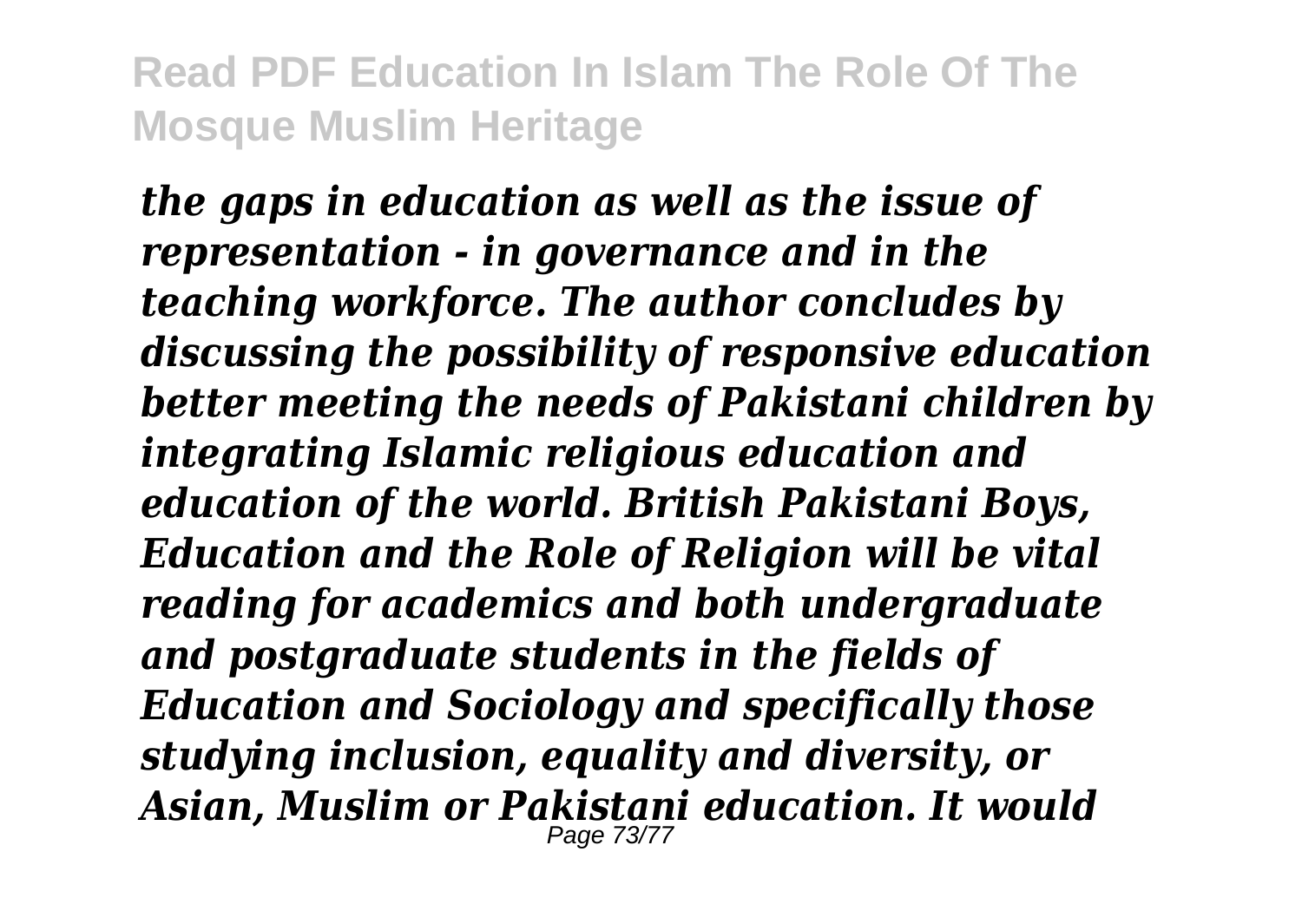## *also appeal to education practitioners, policy makers and community activists. Religious schooling in Canada has been a controversial subject since the secularization of the public school system, but there has been little scholarship on Islamic education. In this ethnographic study of four full-time Islamic schools, Jasmin Zine explores the social, pedagogical, and ideological functions of these alternative, and religiously-based educational institutions. Based on eighteen months of fieldwork and interviews with forty-nine participants, Canadian Islamic Schools provides* Page 74/77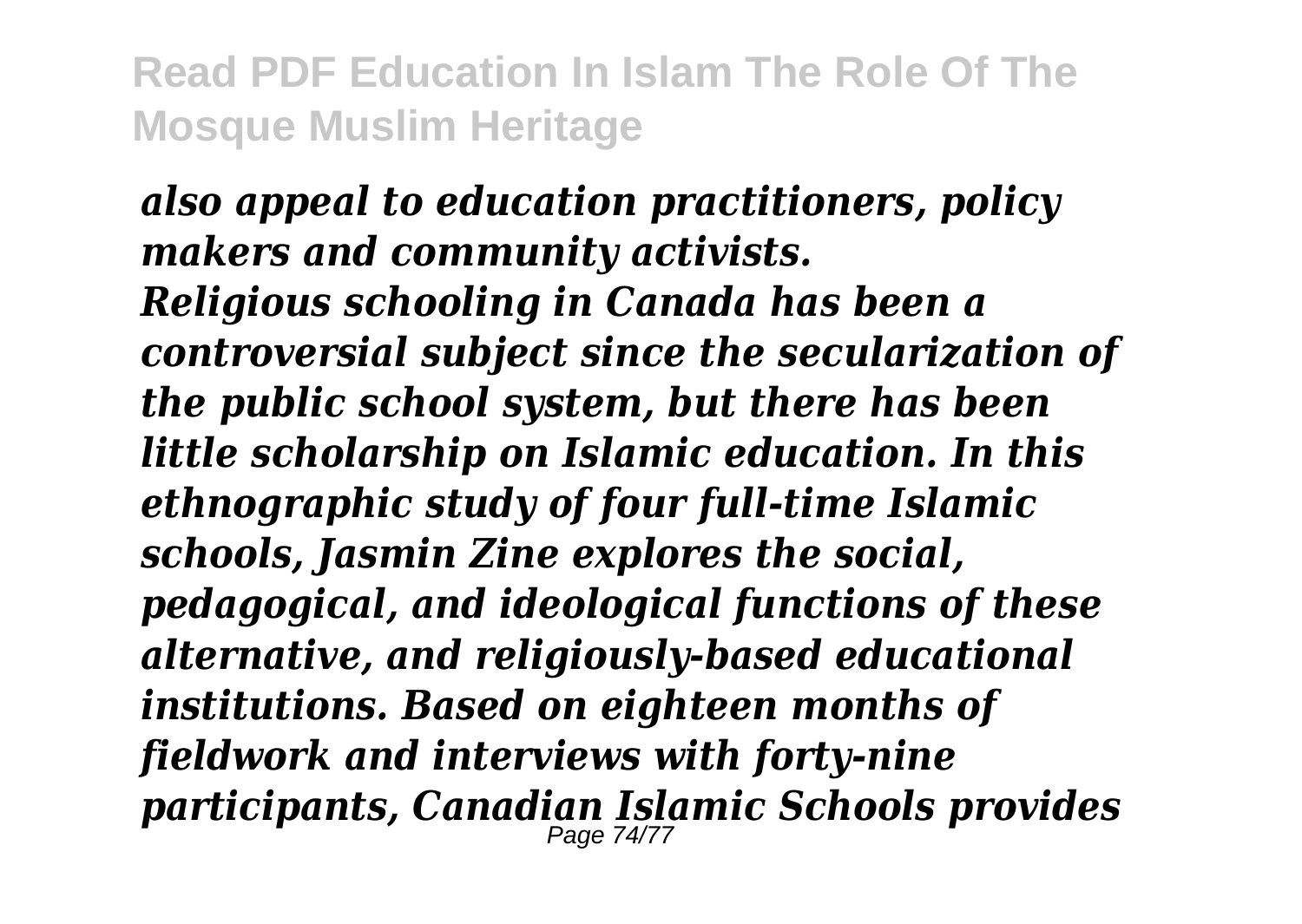*significant insight into the role and function that Islamic schools have in Diasporic, Canadian, educational, and gender-related contexts. Discussing issues of cultural preservation, multiculturalism, secularization, and assimiliation, Zine considers pertinent topics such as the Eurocentricism of Canada's public schools and the social reproduction of Islamic identity. She further examines the politics of piety, veiling, and gender segregation paying particular attention to the ways in which gendered identities are constructed within the practices of Islamic schools and how these* Page 75/77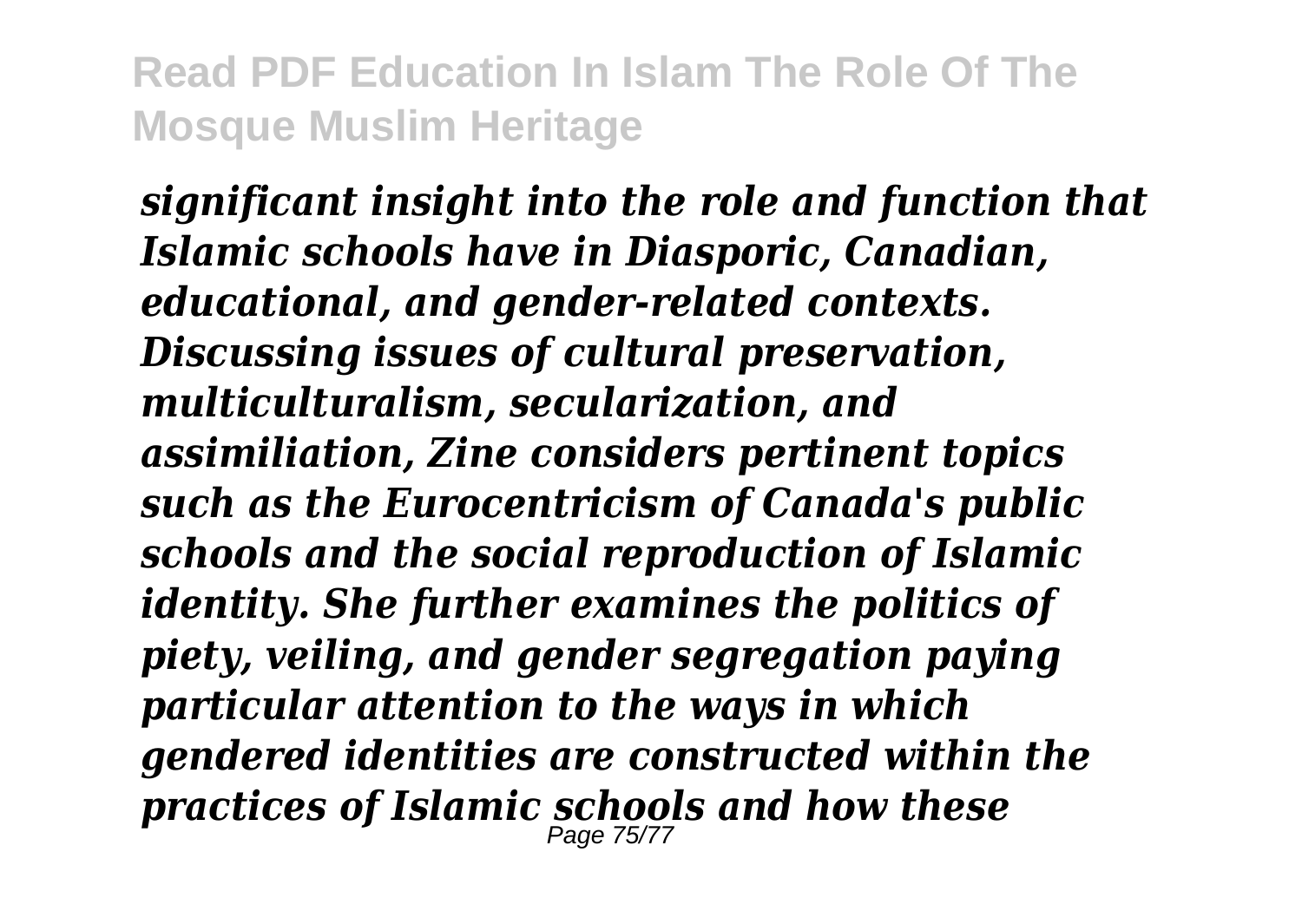*narratives shape and inform the negotiation of gender roles among both boys and girls. A fascinating and informative study of religiousbased education, Canadian Islamic Schools is essential reading for educators, sociologists, as well as those interested in Immigration and Diaspora Studies. Uyghur Education and Social Order Islam and Education Today Philosophies of Islamic Education Islamic Education in Britain The Contributing Factors Secularism, Islam and Education in India,* Page 76/77